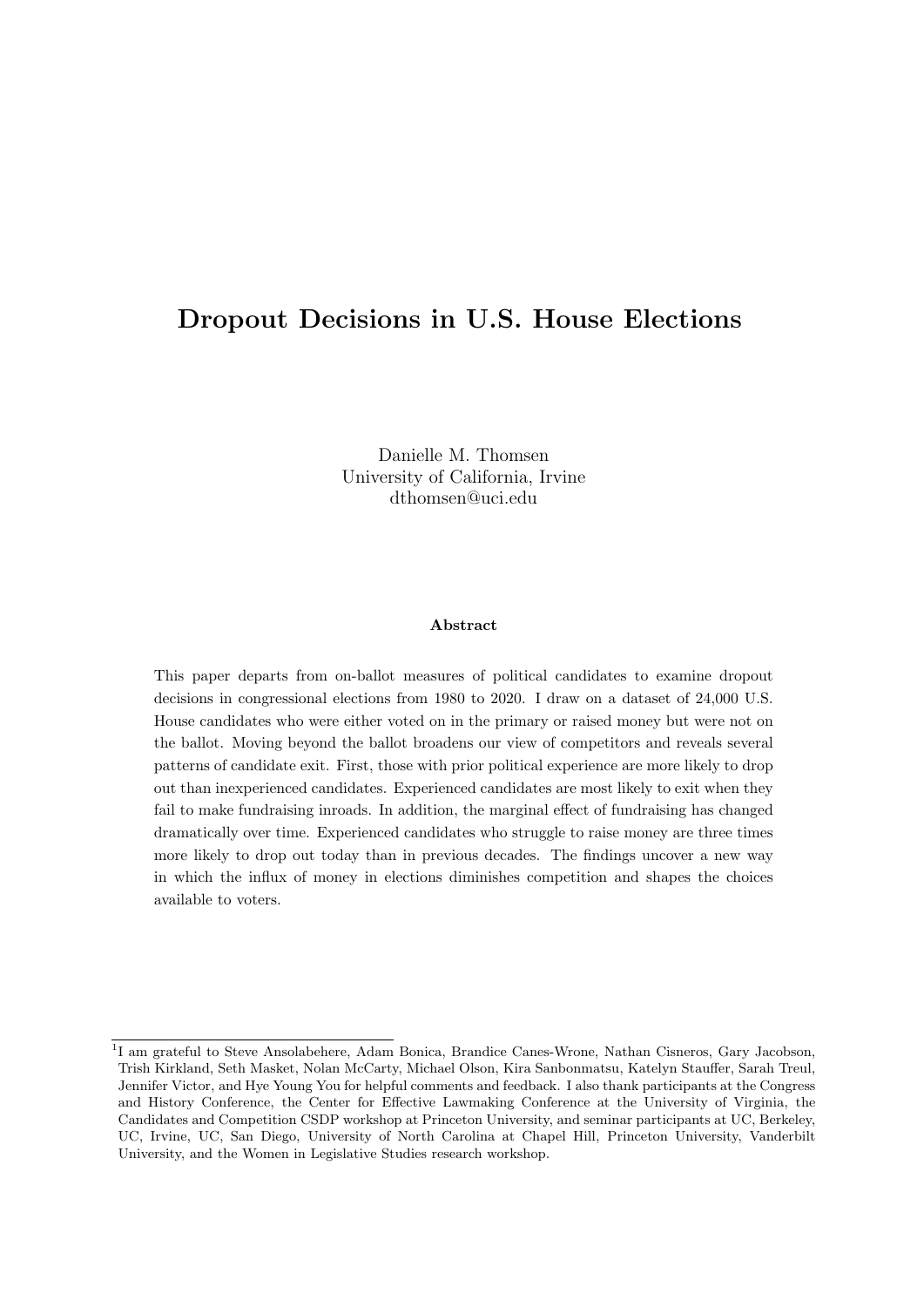State Representative Walt Rogers raised nearly \$150,000 in his 2014 bid for Iowa's first congressional district. He was widely thought to be the leading Republican candidate for the open House seat before he ended his candidacy in February 2014. In his announcement, Rogers said, "It is no secret that running for Congress requires an enormous amount of money, and raising money takes a lot of time." His opponent, businessman Rod Blum, went on to win the primary by nearly 20 points and was elected to Congress after a narrow two-point general election victory. Democratic county commissioner and former state legislator Priscilla Taylor raised more than \$160,000 in her 2016 campaign for Florida's 18th congressional district before dropping out of the race. In her letter to supporters, Taylor similarly cited fundraising as a key factor in her decision: "Unfortunately, it has become increasingly clear to me that we will not be able to raise the funds necessary to run a successful congressional campaign." Her opponent Randy Perkins won the Democratic primary by almost 30 points.

Neither Rogers nor Taylor would be included in the vast majority of studies of congressional elections because they did not appear on the ballot. Scholars have examined candidates and competition almost exclusively through the lens of election outcomes, but the ballot-centered view disguises the range of competitors and we have a pinched understanding of who runs for office as a result. Those who initiate a campaign but drop out before the election are important for theoretical and empirical reasons alike. First, running for office consists of many activities besides being voted on, yet political scientists have given little attention to the concept and measurement of a candidacy. Second, the influx of money in elections compels us to broaden our measures because we are likely to miss more and more candidates today. The number of House candidates who raised money but dropped out increased more than sixfold from 1980 to 2020. The rise in candidates like Rogers and Taylor raises new questions about how preelection campaign dynamics matter for candidate exit.

This paper departs from on-ballot measures to examine dropout decisions in congressional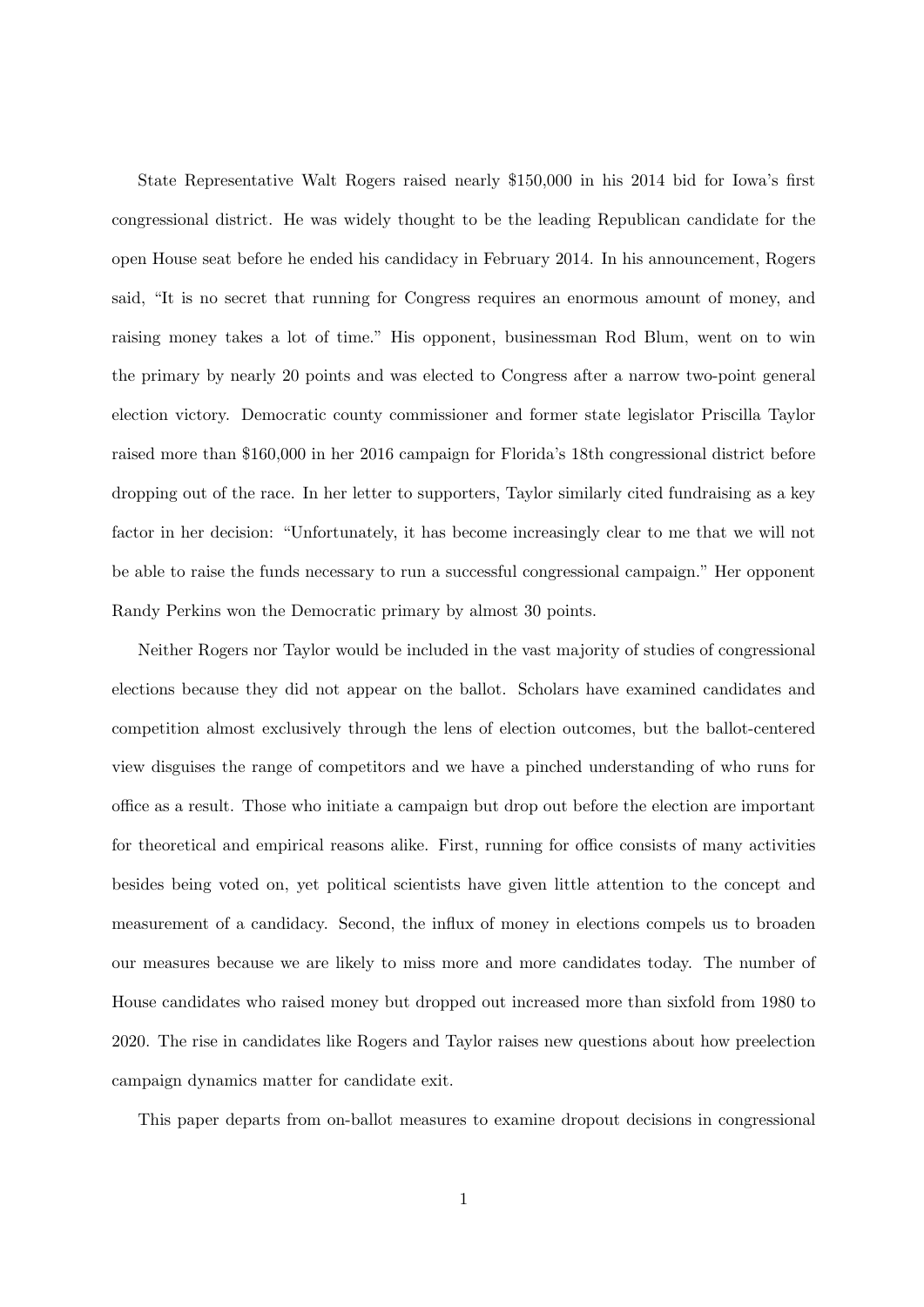elections from 1980 to 2020. I draw on a new dataset of more than 24,000 nonincumbent U.S. House candidates who were either voted on in the primary or raised money but were not on the ballot. The dataset includes all quarterly and preprimary receipts raised by each candidate within the campaign cycle. Moving beyond the ballot reveals several patterns of candidate exit. First, I find that those with previous political experience are more likely to drop out than inexperienced candidates. Second, experienced candidates are particularly sensitive to fundraising disparities, and they are most likely to exit the race when they fail to make inroads in the money chase. Third, the marginal effect of fundraising on dropout decisions has changed dramatically over time. Experienced candidates who struggle to raise money are three times more likely to drop out today than they were in previous decades.

In additional analyses, I explore what dropouts do instead to gain insight into the electoral and institutional incentives that shape candidacy decisions. I focus on sitting state legislators who drop out or remain in the race and examine whether legislators are up for reelection and would thus lose their state legislative seat. State legislators who would lose their seat are significantly more likely to drop out than those who are not up for reelection. However, the disparity in dropout rates by reelection status is driven by those who raise little money, and reelection status is not associated with the decision to drop out among better fundraisers. We might also wonder whether dropouts are lower quality state legislators than those who remain in the race. I draw on [Bucchianeri et al.'](#page-28-0)s [\(2021\)](#page-28-0) State Legislative Effectiveness Scores, and I find little evidence that dropouts are less effective state legislators or that more effective state legislators fare better in early fundraising.

The final section considers the consequences of dropout decisions for the choices on the ballot. We are especially interested in the makeup of the ballot in races where an experienced candidate withdrew from the race. If primary voters still have more than one experienced candidate to choose from, we might be less concerned about the exit of another. In primaries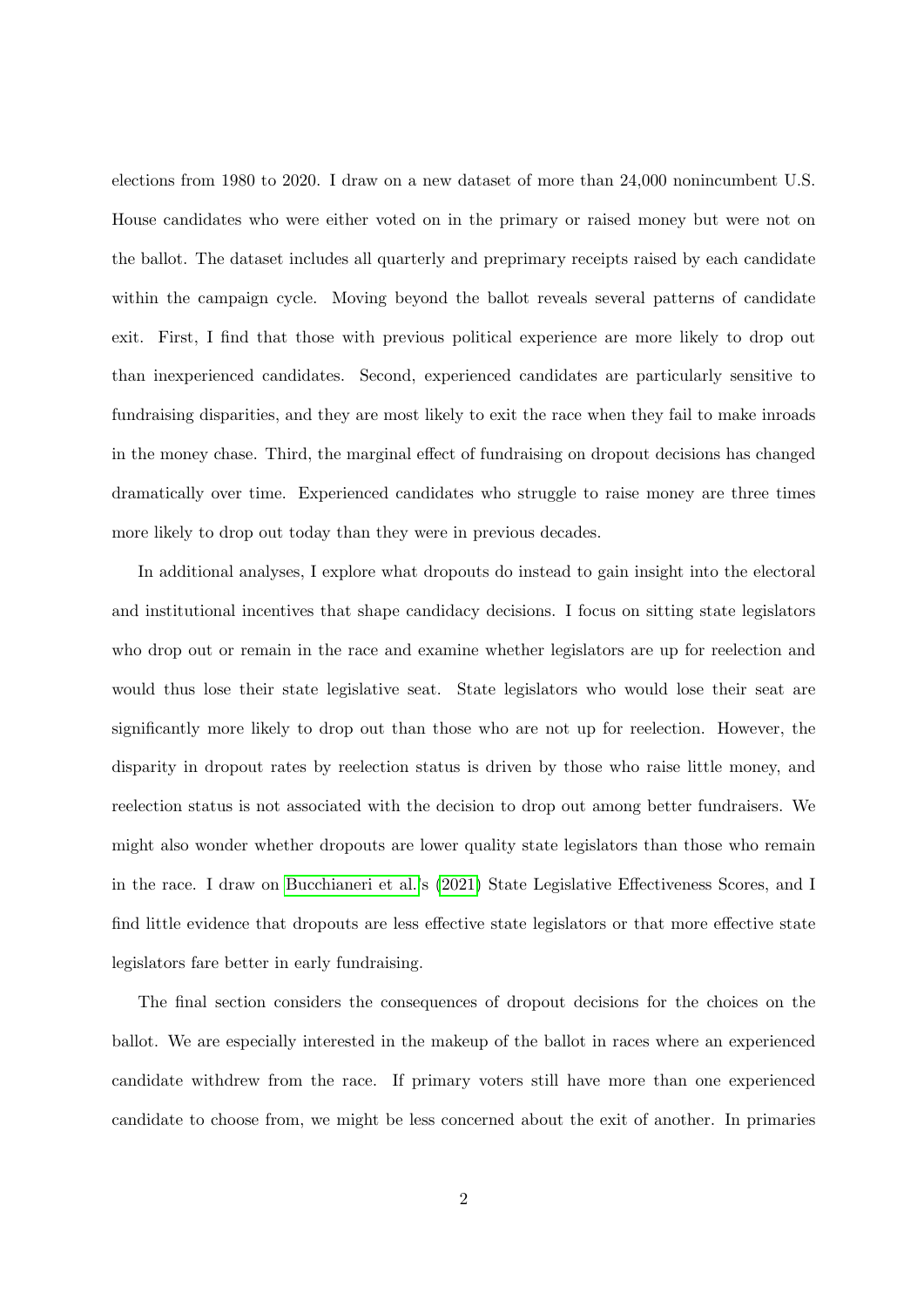with an experienced dropout, there was either zero or one experienced candidate on the ballot in two-thirds of races. Even in the most competitive primaries—open-seat races in safe or competitive districts—45 percent of primaries with an experienced dropout had either zero or one experienced candidate on the ballot. Primaries are increasingly central in the selection of officeholders, and there is plenty of room for better competitors in races where an experienced candidate dropped out.

The paper makes several contributions to the study of elections. First, the dataset allows for the most comprehensive study of fundraising and dropout decisions across a four-decade period. The finding that experienced candidates who struggle to raise money are more likely to call it quits in the current context sheds new light on how money matters in different ways over time. Fundraising is a central part of running for and remaining in office today (i.e., [Bonica 2020;](#page-28-1) [Carnes 2018;](#page-28-2) [Fouirnaies 2021;](#page-29-0) [Hall 2019;](#page-29-1) [Kaslovsky 2022;](#page-30-0) [Kirkland 2021;](#page-30-1) [Powell 2012\)](#page-30-2). The results show that early fundraising disparities are additionally—and increasingly—relevant for candidate exit, and they add to a growing body of research on how money influences elections more than the conventional wisdom suggests. Soaring fundraising demands shape the makeup of competitors in ways that are often difficult to observe as well.

Second, the disproportionate exit of experienced candidates has important implications for the quality of competition and representation. Several studies show that candidates with prior office experience are more likely to win, on average, and more likely to be effective legislators (i.e., [Jacobson and Kernell 1983;](#page-29-2) [Jacobson 1989;](#page-29-3) [Hirano and Snyder 2019;](#page-29-4) [Volden and Wiseman](#page-31-0) [2014,](#page-31-0) but see also [Porter and Treul 2018\)](#page-30-3). To be sure, experienced candidates are not always high-quality candidates, but their tendency to outperform inexperienced candidates at the ballot box suggests that voters prefer experience to inexperience most of the time. Several conjoint experiments similarly show that voters are more likely to select candidates with prior political experience (i.e., [Carnes and Lupu 2016;](#page-28-3) [Kirkland and Coppock 2018\)](#page-30-4). In addition, elections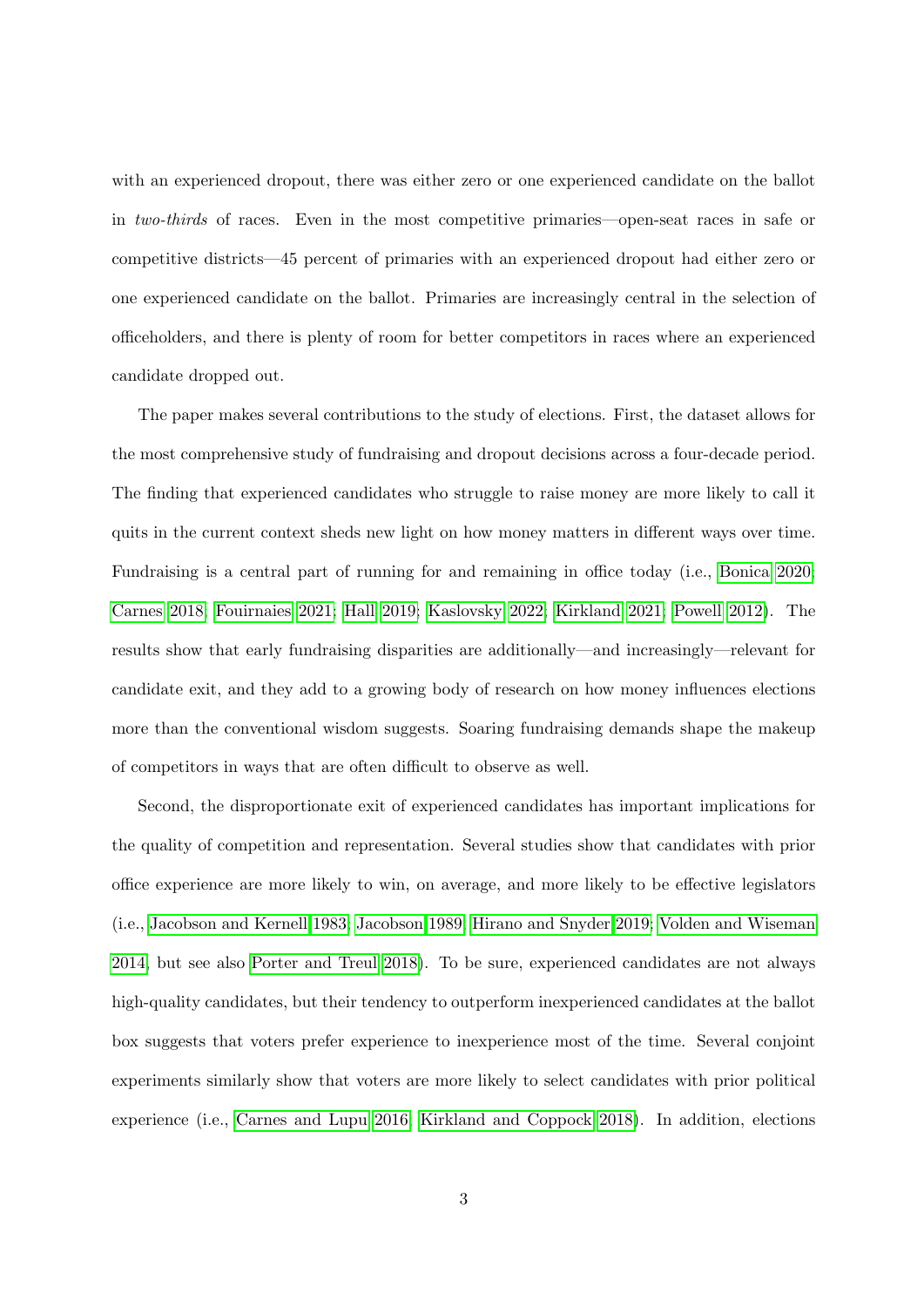with experienced candidates in the race are more competitive than those with inexperienced candidates [\(Hirano and Snyder 2019\)](#page-29-4).

Third, dropouts provide a new opportunity to engage more directly with the concept of a candidacy. Candidates campaign for months before the election, but most studies are limited to those who appear on the ballot. But what kinds of campaign activities should count as running for office? If our larger concern is that candidates face strong competitors, there is good reason to incorporate other activities that are associated with viability into our measures of a candidacy. Fundraising is a natural place to start because of the outsized impact of money in contemporary elections and its implications for electoral outcomes. While this paper focuses on fundraising activity, the question of who is included in or excluded from our measures of a candidate warrants additional discussion. Moreover, because dropout decisions are not randomly distributed between inexperienced and experienced candidates, our samples differ in systematic ways depending on our definition of a candidate.

Fourth, moving beyond the ballot allows us to extend traditional theories of strategic candidate entry. The most important factors in this line of research include, for example, whether the national political context is favorable, whether the partisan tilt of the district is favorable, and whether an incumbent is retiring or seeking reelection (i.e., [Carson and Roberts](#page-28-4) [2005;](#page-28-4) [Carson et al. 2007;](#page-28-5) [Cox and Katz 1996;](#page-28-6) [Hirano and Snyder 2019;](#page-29-4) [Jacobson and Kernell](#page-29-2) [1983;](#page-29-2) [Jacobson 1989\)](#page-29-3). Yet these rarely change after a candidate takes an initial step to run and are thus better able to explain whether a candidate runs at all rather than whether they change their minds. What does evolve within an election cycle—and what is difficult to predict in advance—is whether a candidate will be perceived as viable. We know little about how the calculus of candidacy evolves in the months before the election, but the decision to enter and exit alike matter for the choices that voters have.

Finally, primaries have attracted more attention in recent years due to the decline in close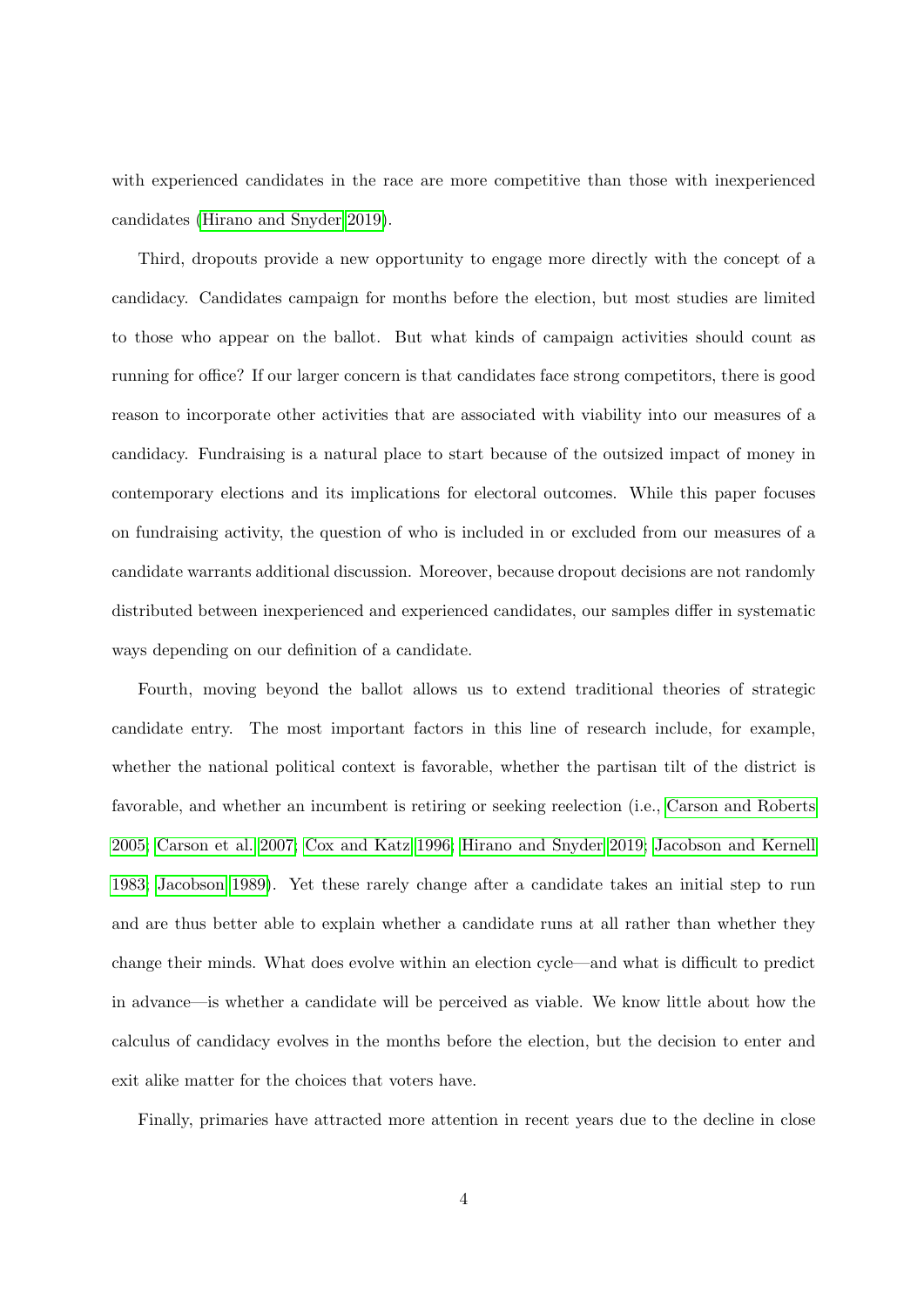general elections and the notion that the heart of competition has shifted to the primary stage [\(Hirano and Snyder 2019\)](#page-29-4). The turn to the primary arena makes dropouts all the more important for American democracy. The "Party Decides" model of candidate selection highlights the role of party elites in rallying around a preferred candidate prior to the election [\(Bawn et al. 2012;](#page-28-7) [Cohen](#page-28-8) [et al. 2008;](#page-28-8) [Dominguez 2011;](#page-29-5) [Hassell 2018;](#page-29-6) [Masket 2009\)](#page-30-5). Elite coordination is not inherently undemocratic, and we may even applaud the reduced costs for voters in contexts where general elections are competitive. In congressional elections today, however, the growing influence of donors in candidate exit should give us pause because general elections are overwhelmingly lopsided. At some point either before or during an officeholder's tenure, competition at the ballot box is essential for democratic government.

#### Moving Beyond the Ballot

The vast majority of studies of elections are limited to candidates on the ballot, but there are a few notable exceptions. [Fowler and McClure](#page-29-7) [\(1989\)](#page-29-7) conducted a case study of the 1984 U.S. House race in New York's 30th congressional district. They interviewed 60 leading political players in the district, including "unseen candidates"—individuals who could have run but chose not to—as well as party leaders, interest group officials, and the eventual contenders. They show how ambitions change over time and offer a rare look into the decisions of political elites during the campaign cycle. [Kazee'](#page-30-6)s [\(1994\)](#page-30-6) edited volume builds on this approach across nine House districts in the 1992 cycle and documents the pool of potential and actual candidates in each district. [King](#page-30-7) [\(2017\)](#page-30-7) analyzes the newspaper coverage of potential U.S. Senate candidates from 1994 to 2010 and the timing of candidacy decisions. [Bonica](#page-28-9) [\(2017\)](#page-28-9) and [Hassell](#page-29-6) [\(2018\)](#page-29-6) provide the only previous studies of dropout decisions in particular, with [Bonica](#page-28-9) [\(2017\)](#page-28-9) pointing to early fundraising and [Hassell](#page-29-6) [\(2018\)](#page-29-6) focusing on party-connected donors.

Scholars of presidential elections have given more attention to evolving campaign dynamics, perhaps because of the higher visibility of presidential candidates and the unfolding of primaries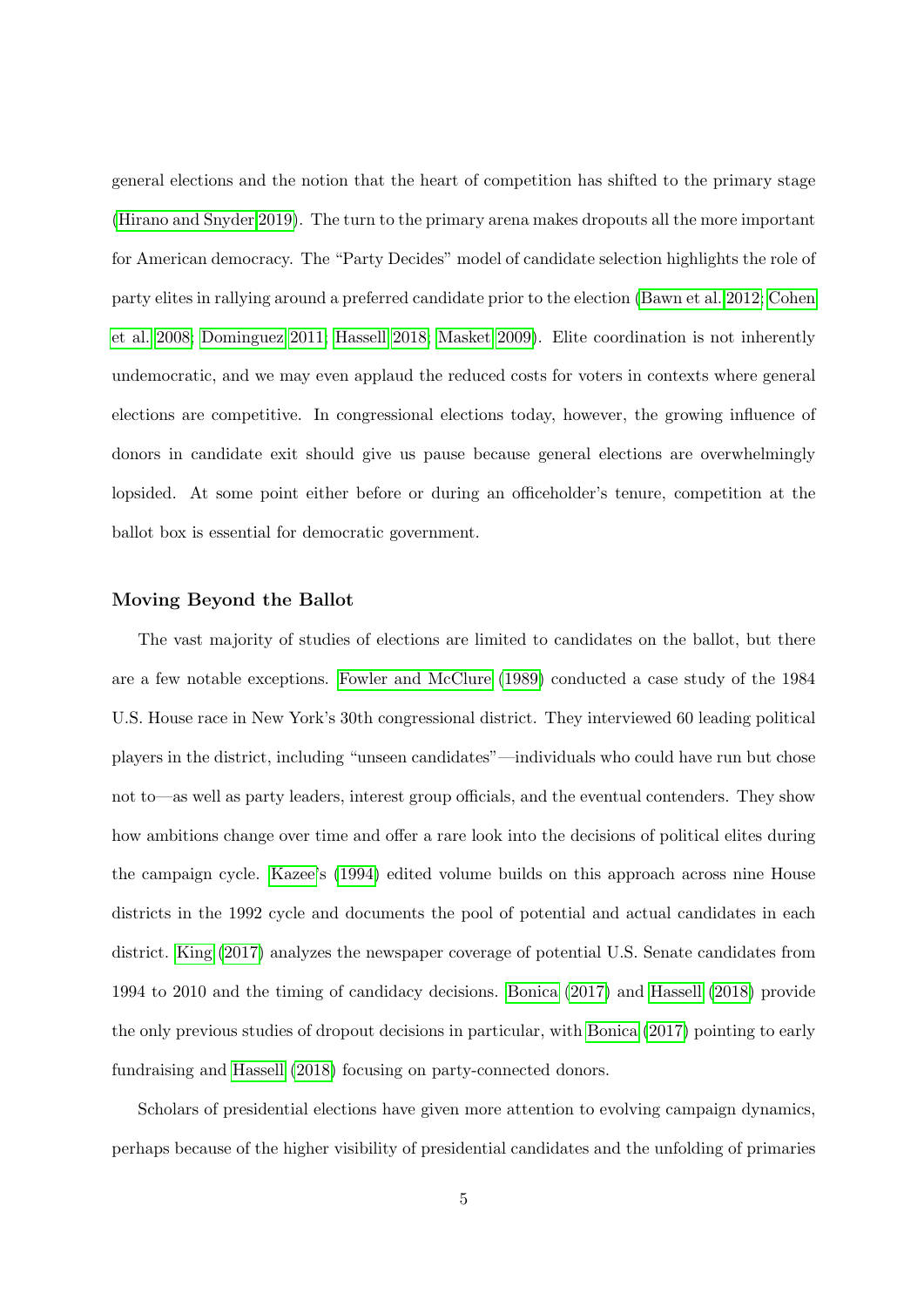across several months. Prominent dropouts are often counted as candidates, and a long line of work has examined the "money primary" in presidential elections and its implications for success (i.e., [Adkins and Dowdle 2002;](#page-28-10) [Aldrich 1980;](#page-28-11) [Feigenbaum and Shelton 2013;](#page-29-8) [Goff 2005;](#page-29-9) [Mayer 2003;](#page-30-8) [Norrander 2006\)](#page-30-9). Those associated with the UCLA School of political parties have also generated new interest in how endorsements influence nominations, and they have similarly broadened our view of how prenomination activity matters for the choices on the ballot [\(Bawn](#page-28-7) [et al. 2012;](#page-28-7) [Cohen et al. 2008;](#page-28-8) [Dominguez 2011;](#page-29-5) [Hassell 2018;](#page-29-6) [Masket 2009\)](#page-30-5). Yet while all of this research highlights the dynamic nature of candidate entry and exit, virtually no attention has been given to the concept and measurement of a candidacy.

The problem of measurement is particularly salient for those conducting quantitative analyses, but it is of significant theoretical concern as well. Is a candidate only a candidate if they are voted on by an electorate? Journalists, party leaders, candidates, and donors alike use a variety of non-ballot metrics of campaign activity, such as official filings and fundraising reports, to decide which candidates to talk about and who to support. Ballot-based measures include a subset of these individuals, but we miss those who are competing in various capacities at earlier stages of the campaign cycle. Even if individuals are not voted on, they may shape the course of the election, raise new issues, and even alter issue positions held by the incumbent or other candidates in the race. Except at the very highest level of political office, we have little systematic data on which candidates are excluded from ballot-based measures and how they differ from those who remain in the race.

There is good theoretical and empirical reason to move beyond the ballot and look at campaign activity across the election cycle. For one, a political candidacy is better understood as a series of events that unfold over time rather than a snapshot of votes received. In the early stages, ambitious individuals survey the field, consult with party leaders and activists, assess their level of support, and weigh the costs and benefits of running for office. Those who decide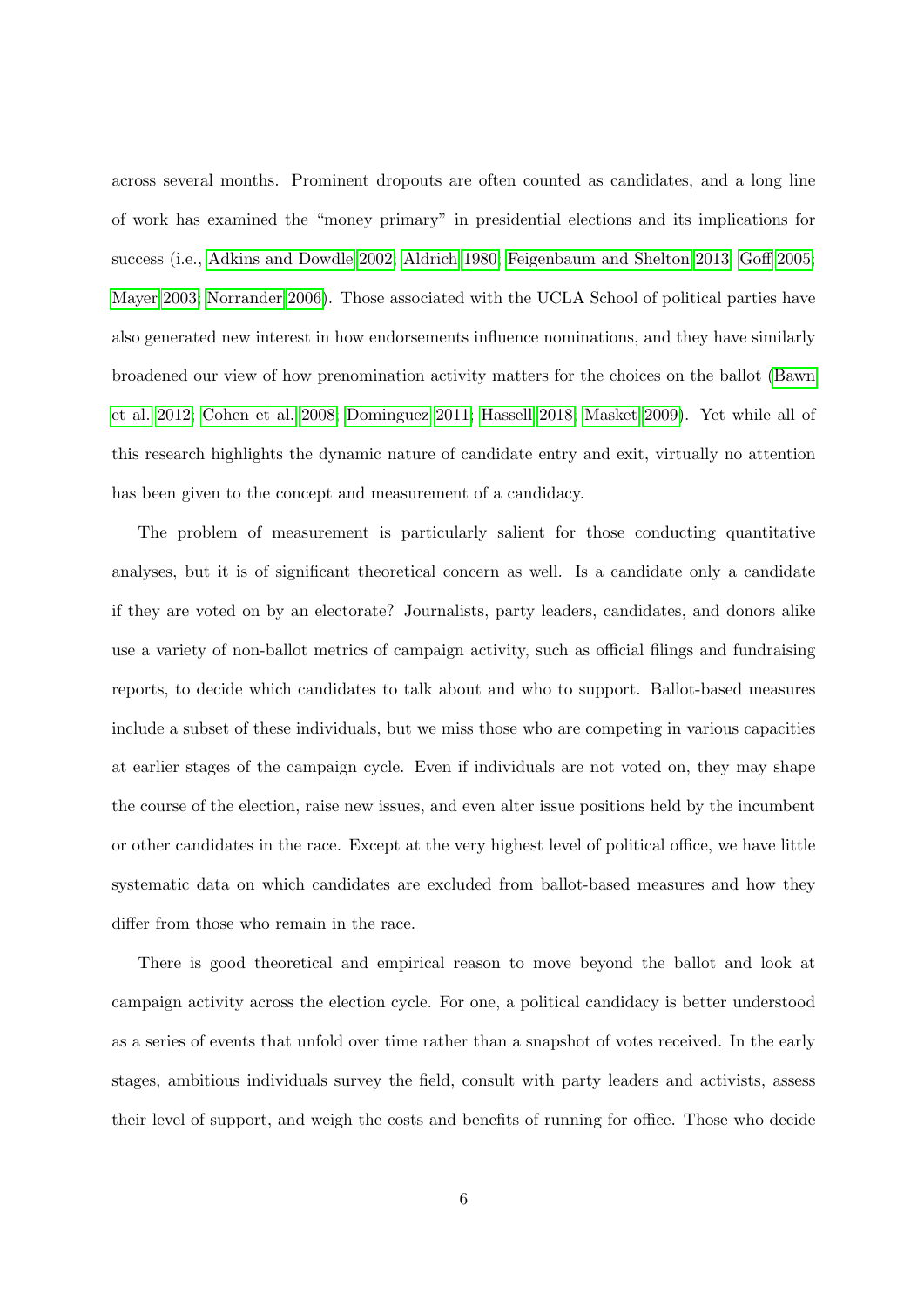to continue then file the requisite paperwork to run and announce their candidacy to the public. Most candidates campaign for months before the election, participating in debates, walking in parades, and canvassing voters. Those who want to be viable must also raise money—and a lot of it—to demonstrate electability to constituents, potential donors, and party elites. During the course of the campaign, some candidates drop out and others remain, in part due to the choices of others [\(Fowler 1993;](#page-29-10) [Fowler and McClure 1989;](#page-29-7) [King 2017\)](#page-30-7).

An additional reason to move beyond the ballot is that candidates increasingly engage in campaign activity earlier in the cycle. Figure [1](#page-8-0) presents the share of nonincumbent primary winners who raised money at any point in the preprimary period (solid gray line), by the end of the fourth quarter in the year before the election (dotted black line), and by the end of the second quarter in the year before the election (solid black line). The left graph includes all winners, and the right graph is limited to those with prior political experience. The share who raised money before the primary rose from 66 to 86 percent from 1980 to 2020, and the share who fundraised by the end of the fourth and second quarters in the year before the election doubled (from 34 to 68 percent) and tripled (from 9 to 28 percent), respectively. We see similar changes among those with political experience. The share who fundraised before the primary and by the end of the fourth and second quarters increased from 88 to 96 percent, from 39 to 78 percent, and from 12 to 41 percent, respectively, from 1980 to 2020.

Perhaps most importantly, broadening the concept of a candidacy allows us to better understand the factors that influence candidate exit. Those who drop out may differ from those who remain in the race if the utility of running changes during the course of the campaign. A long line of research has shown that experienced candidates are more responsive to the political environment and enter races when their chance of winning is highest (i.e., [Carson](#page-28-4) [and Roberts 2005;](#page-28-4) [Carson et al. 2007;](#page-28-5) [Cox and Katz 1996;](#page-28-6) [Hirano and Snyder 2019;](#page-29-4) [Jacobson](#page-29-2) [and Kernell 1983;](#page-29-2) [Jacobson 1989\)](#page-29-3). While previous work on strategic candidate entry has not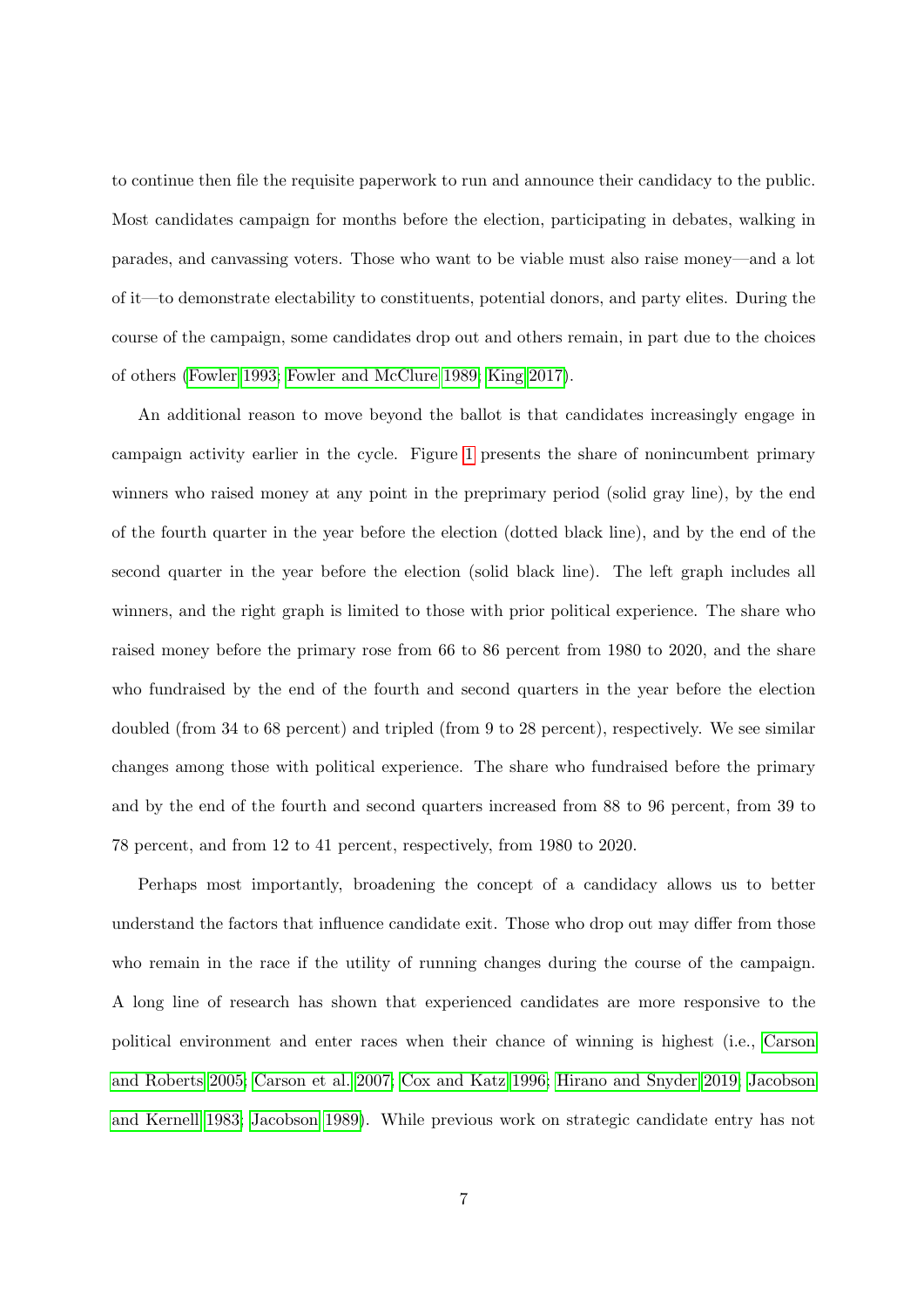

#### <span id="page-8-0"></span>Figure 1: When Primary Winners Raise Money, 1980-2020

Note: The graphs show the percentage of primary winners who raised money at any point in the preprimary period, by the end of the fourth quarter in the year before the election, and by the end of the second quarter in the year before the election. The left graph includes all nonincumbent primary winners, and the right graph is limited to those with previous political experience.

examined within-cycle dynamics, the logic can be extended to earlier in the campaign cycle as well. Experienced candidates may be more sensitive to changes in the preprimary period and more likely to exit the race than those who have not served in elected office due to the reputational risks of a loss [\(Jacobson 1989\)](#page-29-3).

A key wild card for nonincumbents in the months before the election is whether they will be able to raise money. Campaign war chests are one of the most widely used indicators of viability and support. Fundraising reports are shorthand for who is ahead or behind in the race and who is most likely to prevail [\(La Raja 2007\)](#page-30-10). Candidates even make direct appeals to supporters about how FEC reports influence their perceived ability to  $\sin^{-1}$  $\sin^{-1}$  $\sin^{-1}$  Experienced candidates are expected to be acutely aware of their position in the financial horserace, with those who struggle to raise money most inclined to drop out before the primary. Moreover, as the emphasis on money has soared, experienced candidates who fare worse in the money chase may be more likely to drop

<sup>&</sup>lt;sup>1</sup>For example, in September 2013, Staci Appel, the Democratic candidate in Iowa's third congressional district, sent an appeal to her supporters that explicitly mentioned the looming deadline of the FEC quarterly report. She wrote, "Monday is my first Federal Election Commission (FEC) deadline of the campaign... The media, the pundits, and our opponents will use our first reported totals as a measure of whether we can win."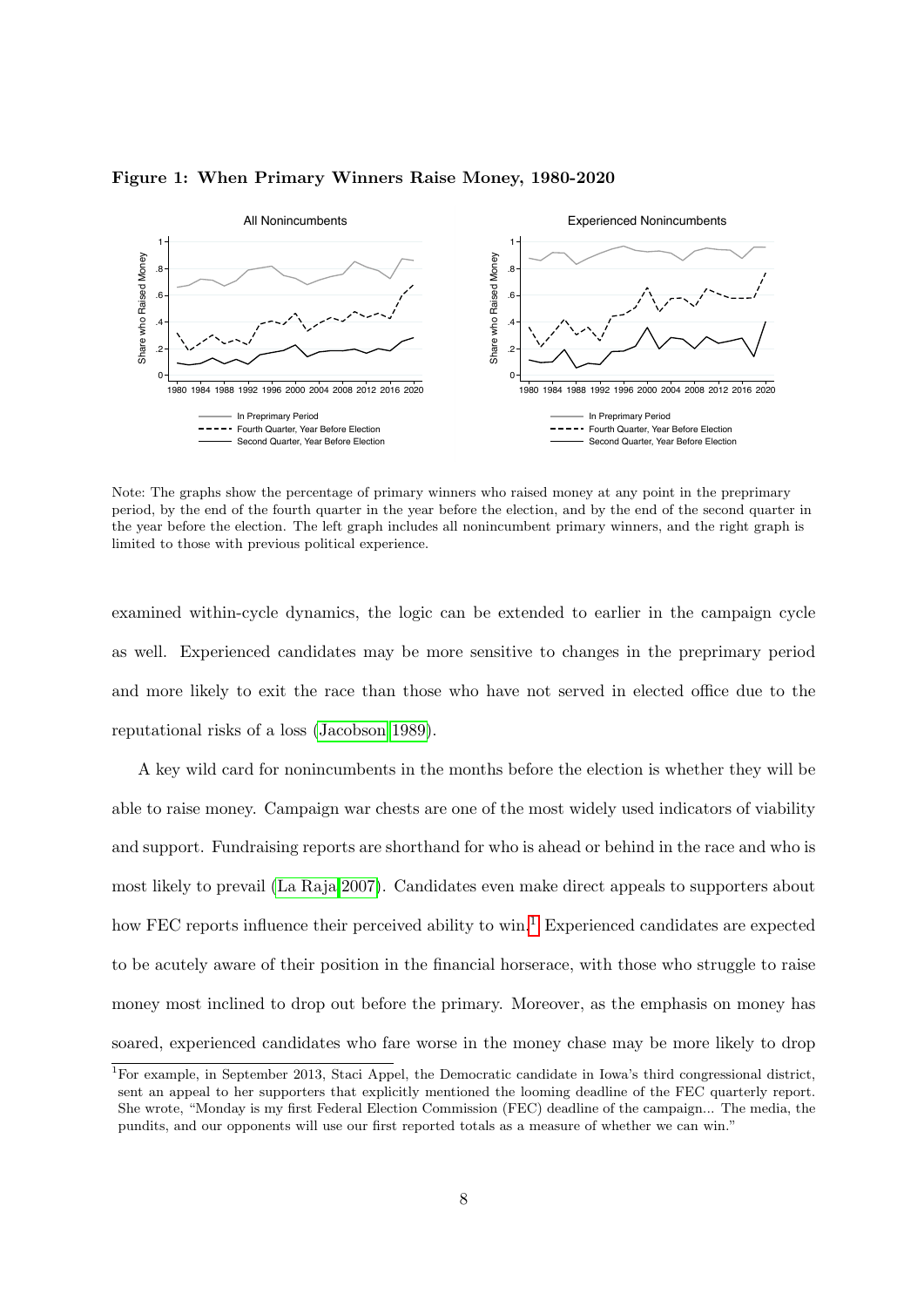out today than in previous decades. Candidates not only need to raise more money, but they also need to raise money earlier in the cycle to demonstrate electability and access the goods and services that fuel their campaigns.

As noted above, both [Bonica](#page-28-9) [\(2017\)](#page-28-9) and [Hassell](#page-29-6) [\(2018\)](#page-29-6) have examined dropout decisions in congressional elections. [Bonica](#page-28-9) [\(2017\)](#page-28-9) finds that, in elections from 2010 to 2014, an early fundraising deficit is associated with candidate exit. [Hassell](#page-29-6) [\(2018\)](#page-29-6) analyzes elections from 2004 to 2014 and shows that candidates who receive more money from national party donors are less likely to drop out. This paper builds on their work in three ways. First, the main theoretical contribution is to move beyond the ballot and generate a new conversation about who is included in our samples. Second, the exit of experienced candidates has different implications for elections than if dropout decisions were randomly distributed. Experienced candidates are often called "quality" candidates because their entry has long been seen as critical for accountability and competition. Third, the data extend across a four-decade period and provide a unique window into how money matters for candidate exit in different ways over time.

### Data

The analysis focuses on dropouts in U.S. House races from 1980 to 2020. The main obstacle to moving beyond the ballot is data collection, as it is difficult to construct samples of those who initiated a candidacy but withdrew before the election. Here dropouts include those who filed to run with the Federal Election Commission and raised money but did not appear on the primary ballot.[2](#page-0-0) One advantage of this measure is that these individuals have taken a costly step of running for office. Raising money attracts attention from political observers, and it conveys to

<sup>&</sup>lt;sup>2</sup>Another option was to look at those who filed paperwork to run within their respective states, but this was less desirable for several reasons. First, most states do not keep historical records of those who filed to run for office. Second, filing records are stored at the county level in some cases and at the state level in others. New York, for example, retains their records for two years after the election, and New Yorkers who file to run in congressional districts that fall within a single county do so at the county level while those in districts that cross county borders file at the state level. Third, differences in filing deadlines across states means that the pool of filers in states with earlier deadlines is likely to be larger and more reflective of the pool of FEC filers than the pool of filers in states with later deadlines as some may have decided to exit the race by that point. The pool of FEC filers thus provides the best opportunity to examine dropouts more systematically across states and over time.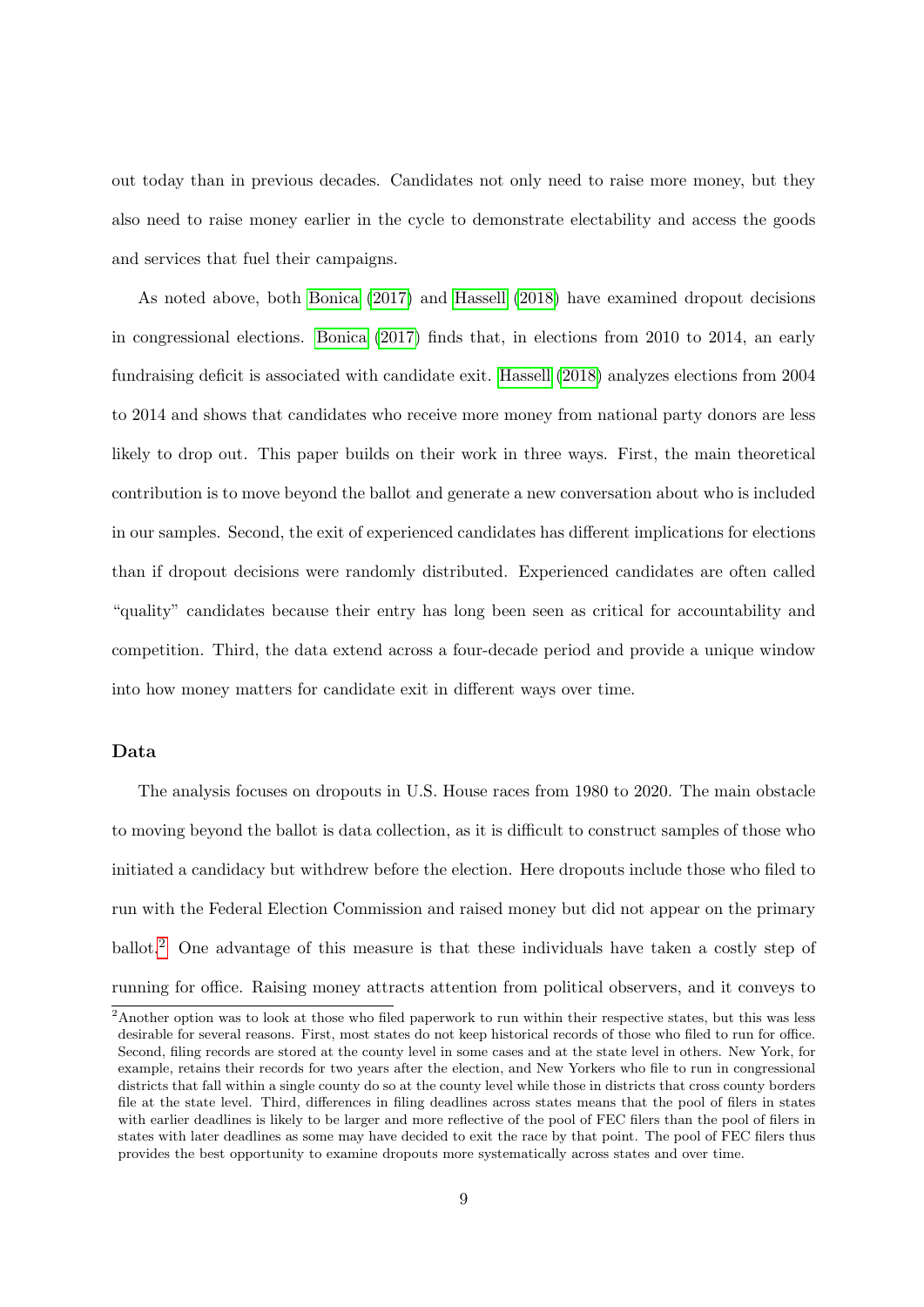the public and other competitors that the individual intends to be viable.<sup>[3](#page-0-0)</sup> This measure thus captures the more serious contenders in what scholars have called the invisible primary, or the action that unfolds before the primary election. It excludes others who initiated a candidacy in another way but did not appear on the ballot, but the importance of money in elections makes fundraising an appropriate starting point.

I draw on two datasets in the analyses here. First, I collected the full sample of on-ballot primary candidates from 1980 to 2020 from the America Votes series, the FEC website, and State Board of Elections' websites. Second, I used FEC data to identify the candidates who raised money.<sup>[4](#page-0-0)</sup> The dropouts are those in the FEC dataset but not the on-ballot dataset.<sup>[5](#page-0-0)</sup> There are 24,000 nonincumbents in total. The dataset includes all quarterly and preelection receipts raised by each candidate within the election cycle.<sup>[6](#page-0-0)</sup> It also includes whether the individual held previous elected office, the most commonly used measure of candidate "quality" [\(Jacobson](#page-29-3) [1989\)](#page-29-3). [Jacobson](#page-29-11) [\(2015\)](#page-29-11) generously shared data for general election candidates for the entire period. [Porter and Treul](#page-30-3) [\(2018\)](#page-30-3), [Pettigrew et al.](#page-30-11) [\(2014\)](#page-30-11), and [Hassell](#page-29-6) [\(2018\)](#page-29-6) generously provided or made publicly available data for on-ballot primary candidates from 1980 to 1988, from 2000

<sup>3</sup>Candidates who raise more than \$5,000 are required to file with the FEC, and this law has been in place since 1979. Not all who file meet the threshold, but the act of filing conveys an intention to do so. The FEC filers who raise no money and drop out are excluded as they are unlikely to be perceived as credible threats.

<sup>4</sup>The analysis is limited to Republicans and Democrats. Special elections are not included.

<sup>&</sup>lt;sup>5</sup>Dropouts are included if they raised money in the same election cycle they registered with the FEC. Incumbent members of Congress who filed with the FEC but retired before the primary are not considered dropouts. Retirements are conceptually different from nonincumbents who decide not to run. The number of dropouts is larger than [Hassell'](#page-29-6)s [\(2018\)](#page-29-6) dataset of dropouts as his dataset is limited to candidates who raised money from party donors in at least two quarters. In addition, candidates who withdraw before the election but are listed on the ballot are counted as on-ballot candidates since they were voted on in the primary. The number of dropouts would be even greater if these individuals were counted as dropouts, but the criteria used here is whether individuals were voted on by an electorate.

<sup>&</sup>lt;sup>6</sup>The FEC has collected quarterly and preprimary reports since 1980. In the 1980s and 1990s, candidates sometimes filed mid-year reports instead of quarterly reports. The fundraising totals were validated in multiple ways. First, I summed all of the current reports filed by the candidate in a cycle and matched the total to their FEC total for the cycle. This ensures that reports are not excluded or double counted (due to amendments) and that the zero values are zero values rather than an error. Second, I created preprimary totals and validated those with the post-2002 preprimary totals provided by the candidates. The preprimary totals that I generated with quarterly and preprimary reports are correlated with the preprimary totals reported by the candidates at 0.99. The preprimary receipts are correlated with total receipts at 0.90; for primary losers (who thus did not continue to raise money after the primary), this increases to 0.96. Of the nearly 24,000 nonincumbents, 17,600 have non-zero values of their first quarter receipt share and 6,200 have zero values; 18,300 have non-zero values of total receipts and 5,500 have zero values.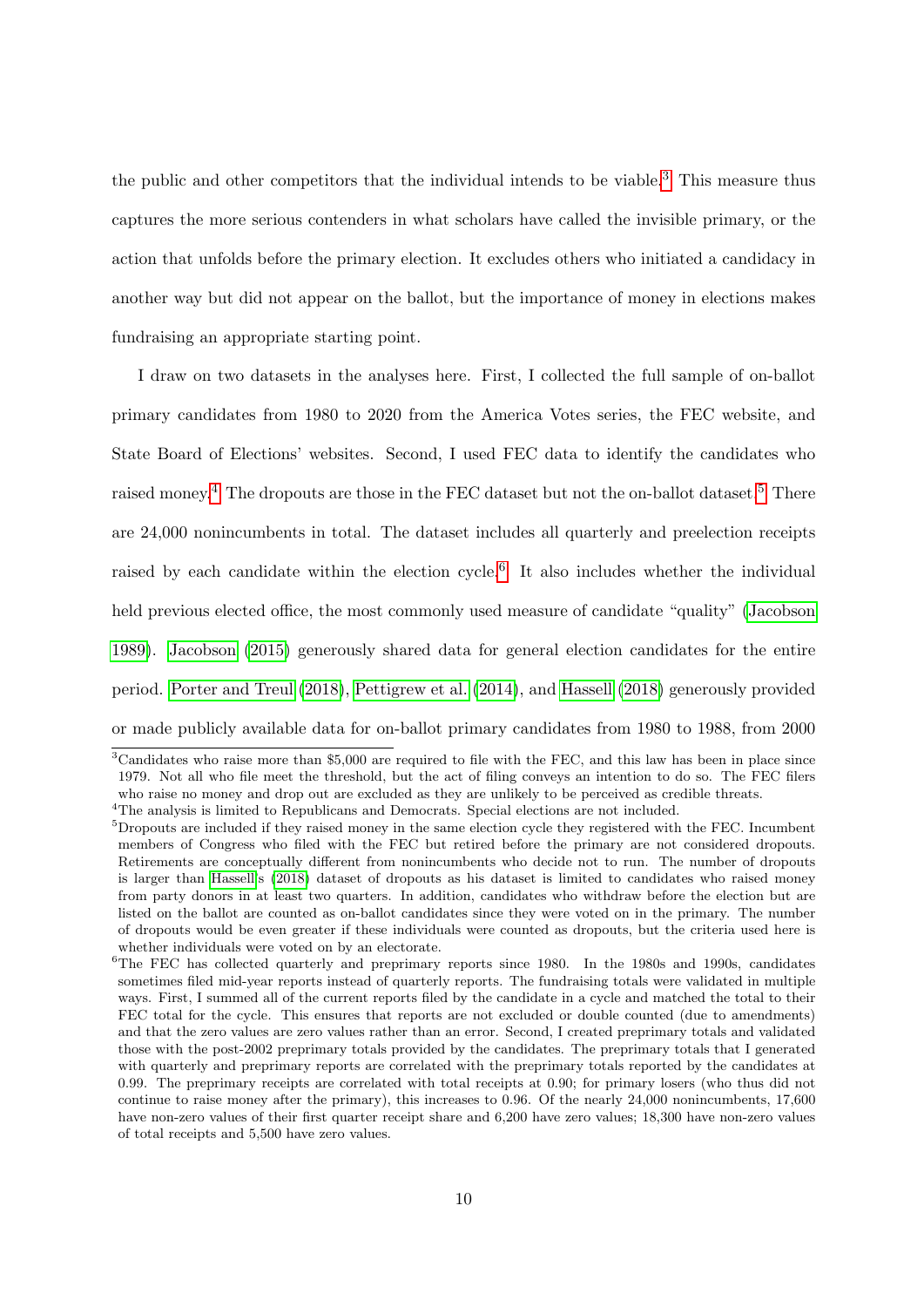to 2010, and from 2004 to 2014, respectively. I collected experience for the remaining years, for the dropouts, and for the candidates in which the coding differed across datasets.

The number of dropouts of course varies depending on how dropouts are measured. The measurement here of those who filed with the FEC and raised money but were not on the ballot results in a total of 2,150 dropouts from 1980 to 2020, or about 9 percent of nonincumbents.[7](#page-0-0) Figure [2](#page-12-0) shows the number of dropouts across this four-decade period and dropouts as a proportion of nonincumbents. The number of dropouts has ranged from a low of 25 in 1994 to a high of 317 in 2018, and dropouts as a proportion of nonincumbents has ranged from 2 percent in 1994 to 20 percent in 2018. The dramatic increase over time provides additional motivation to move beyond the ballot and ask how our measures matter not only for the makeup of our samples but also for the study of elections more generally. On-ballot measures miss a growing number of candidates in recent years, and we should give more attention to the factors that influence candidate exit as a result.[8](#page-0-0)

Our first question is whether dropouts differ from on-ballot candidates with respect to political experience. Bivariate analyses indicate that dropouts are indeed more likely to have served in lower-level office than on-ballot candidates. In the full sample, 28 percent of dropouts have held previous elected office, compared to 22 percent of nonincumbent on-ballot candidates  $(p<0.01)$ . If we look only at those who raised at least \$5,000, the gap is smaller but dropouts are still more likely to have held previous elected office (32 and 2[9](#page-0-0) percent, respectively;  $p<0.05$ ).<sup>9</sup> Of the 602 dropouts with prior office experience, 231 dropped out of open seat contests, compared

<sup>7</sup>Of the 2,152 dropouts, 598 are in open seats and 1,554 are in districts with an incumbent. For the 1,554 candidates in districts with an incumbent, 469 are in incumbent-contested races and 1,085 are in challenger-party races.

<sup>&</sup>lt;sup>8</sup>The total number of nonincumbents, with and without dropouts, is provided in Figure [A.1.](#page-32-0) The total number of experienced nonincumbents, with and without dropouts, is provided in Figure [A.2.](#page-32-1) The number of candidates on the ballot is similar to the number of candidates including dropouts in the 1980s and 1990s, and we miss more candidates with on-ballot measures in recent elections. The largest gap between measures with and without dropouts is in 2018, when 317 candidates (nearly 70 were experienced) dropped out. The disproportionate exit of experienced candidates is discussed in the remainder of the paper.

<sup>9</sup>Similarly, the dropout rate for experienced nonincumbent candidates is higher than that for inexperienced candidates: 11 percent of experienced candidates dropped out, on average, compared to 8 percent of inexperienced candidates  $(p<0.01)$ .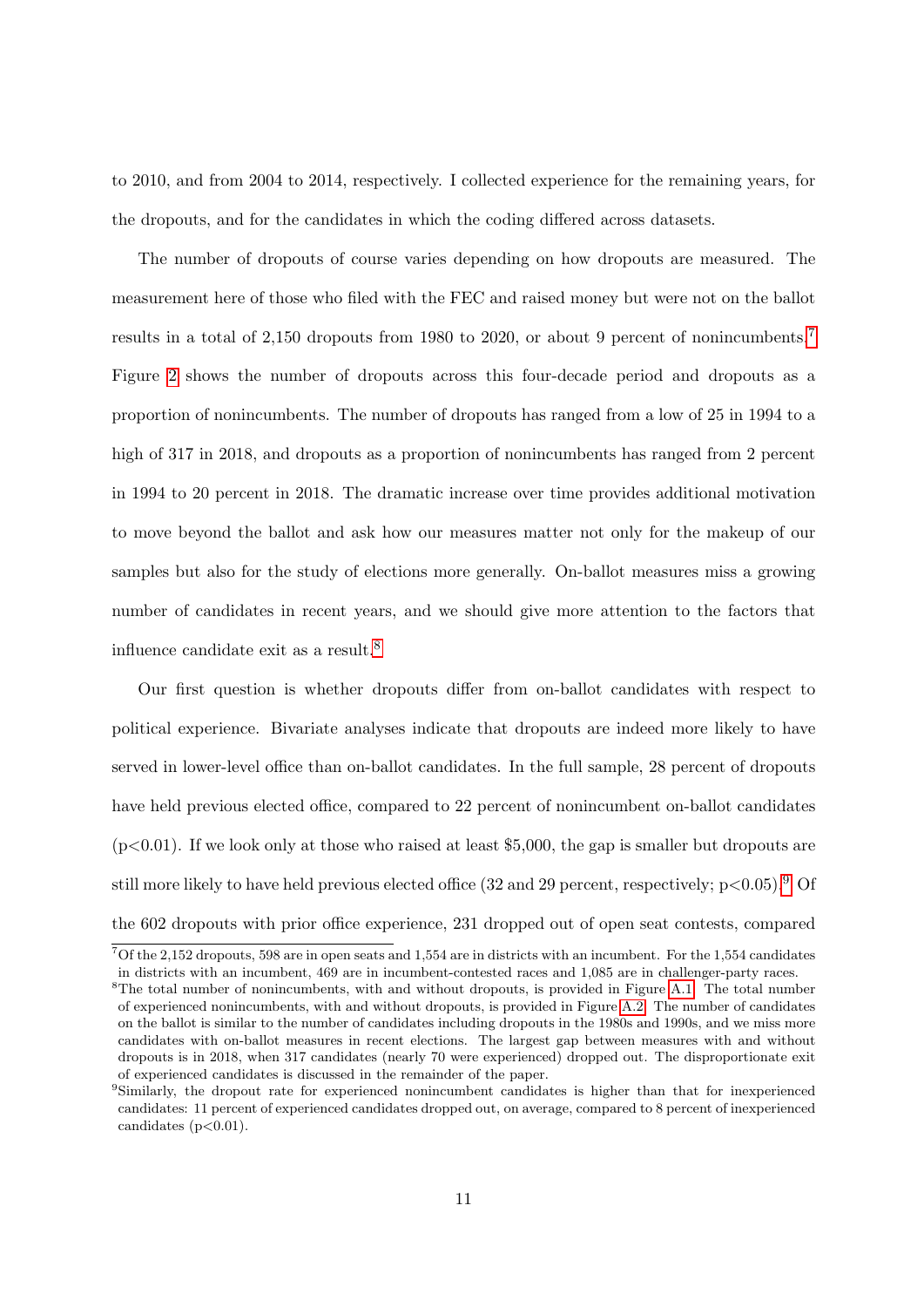#### <span id="page-12-0"></span>Figure 2: Number of Dropouts in House Races, 1980-2020



Note: Dropouts are those who filed with the FEC and raised money but were not on the ballot. On-ballot candidates were collected from the America Votes series and the FEC.

to 210 in challenger-party primaries and 161 in incumbent-contested primaries. The exit of a greater number of dropouts in open seat races is also important in light of the decline in general election competition and the critical role of open seats in ensuring that candidates face high-quality competitors before they are selected initially [\(Hirano and Snyder 2019\)](#page-29-4).

The next section further examines the relationship between experience, fundraising, and the decision to drop out across this four-decade period. The dependent variable is coded one if the individual raised money but dropped out before the primary and zero if they were on the ballot. The main independent variable is whether the individual held prior elected office. I then interact fundraising with both prior experience and election year to test whether experienced candidates are more sensitive to fundraising disparities and whether the marginal effect of fundraising has increased over time. I follow [Bonica'](#page-28-9)s [\(2017\)](#page-28-9) measure of early fundraising as the amount raised by each candidate in their first fundraising report as a proportion of the amount raised by the leading fundraiser in the race.[10](#page-0-0)

 $\frac{10}{10}$ [Bonica](#page-28-9) [\(2017\)](#page-28-9) uses the amount raised during the candidate's first 90 days as a proportion of the amount raised by the leading fundraiser, but some candidates do not fundraise immediately and others report fundraising totals prior to the date in their statement of candidacy so I use the amount in their first quarterly report. The results are the same if I use the totals reported in the quarter of the statement of candidacy or committee organization. I also ran the analyses with several alternative measures of fundraising, including the candidate's first quarter share of all preprimary receipts, their total first quarter receipts raised (2020 dollars, in millions), and the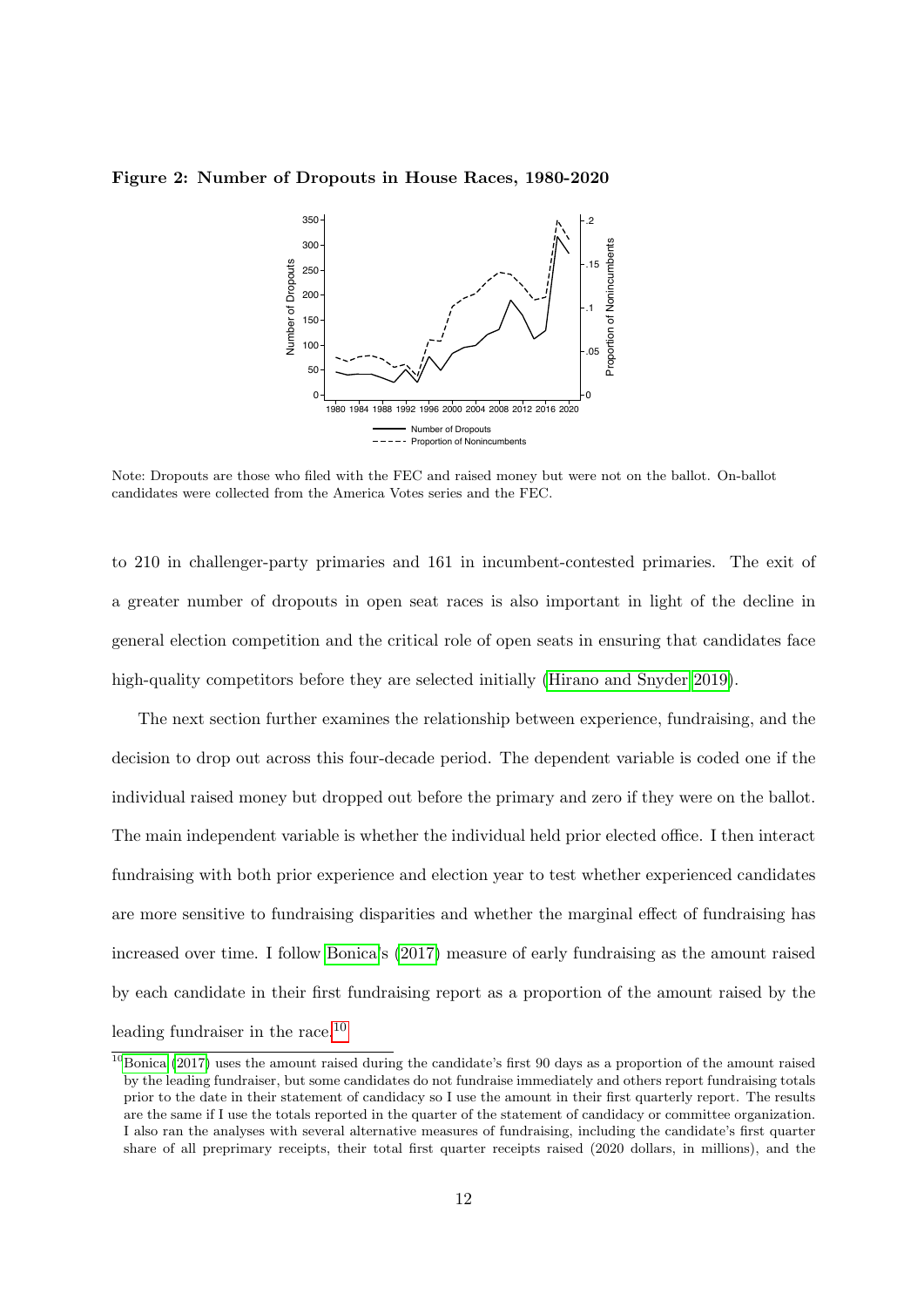I control for several electoral and institutional factors that affect primary competition and candidate entry.<sup>[11](#page-0-0)</sup> First, I account for seat type, district partisanship, and the state party rules governing preprimary endorsements [\(Canon 1993;](#page-28-12) [Herrnson and Gimpel 1995;](#page-29-12) [Hirano and Snyder](#page-29-4) [2019;](#page-29-4) Jewell and Morehouse  $2001$ .<sup>[12](#page-0-0)</sup> Each model includes a dummy variable for open-seat and challenger-party primaries, with incumbent-contested primaries as the baseline. [Jacobson'](#page-29-11)s [\(2015\)](#page-29-11) presidential vote share data are used to measure district partisanship. I include indicators for competitive and safe districts, with hopeless districts as the baseline. In addition, the number of House seats in a state and the number of state legislators may matter for the opportunities that are available and the supply of potential candidates. I also control for the number of on-ballot candidates in the race, gender, and party. State and year fixed effects are included in all models to account for differences in the electoral environment.<sup>[13](#page-0-0)</sup>

#### The Decision to Drop Out

This section first examines the association between prior political experience and the decision to drop out. The results are presented in Table [1.](#page-14-0) In Columns 2-4, the sample is broken down by district partisanship (safe, competitive, and hopeless districts).

change in the candidate's preprimary receipt share (from two quarters before the primary to the quarter before the primary). The results are the same as those in the paper (Tables [A.2](#page-34-0) and [A.3\)](#page-35-0). In addition, I examined self loans to see whether the ratio of early money that comes from loans matters for dropout decisions. The main results are the same, but candidates who have a higher ratio of loans in their early fundraising are more likely to drop out as well. Yet those who are likely to be wealthier, measured as those who loaned themselves more than \$50,000 or \$100,000 in the first quarter of their campaign, are not more likely to drop out (Table [A.4\)](#page-36-0).

 $^{11}{\rm Descriptive}$  statistics for the variables are provided in Table [A.1.](#page-33-0)

 $12$ District partisanship is measured as favorable when the party received more than 57.5 percent of the presidential vote, as competitive when the party received between 42.5 and 57.5 percent, and as unfavorable when the party received less than 42.5 percent of the vote [\(Hirano and Snyder 2019\)](#page-29-4).

 $13$ In other analyses, I incorporate [Bonica'](#page-28-13)s  $(2014)$  measures of ideology and the results remain the same, but about one-fourth of on-ballot candidates do not have CFscores so the sample size diminishes as a result. Moderates are more likely to drop out than those at the extremes, but this relationship is only significant in the post-1994 period  $(p<0.10)$ . Given that moderates are less likely to run than ideologues in the first place, it may be an especially uphill battle to elect centrists to Congress today [\(Hall 2019;](#page-29-1) [Thomsen 2014,](#page-31-1) [2017\)](#page-31-2).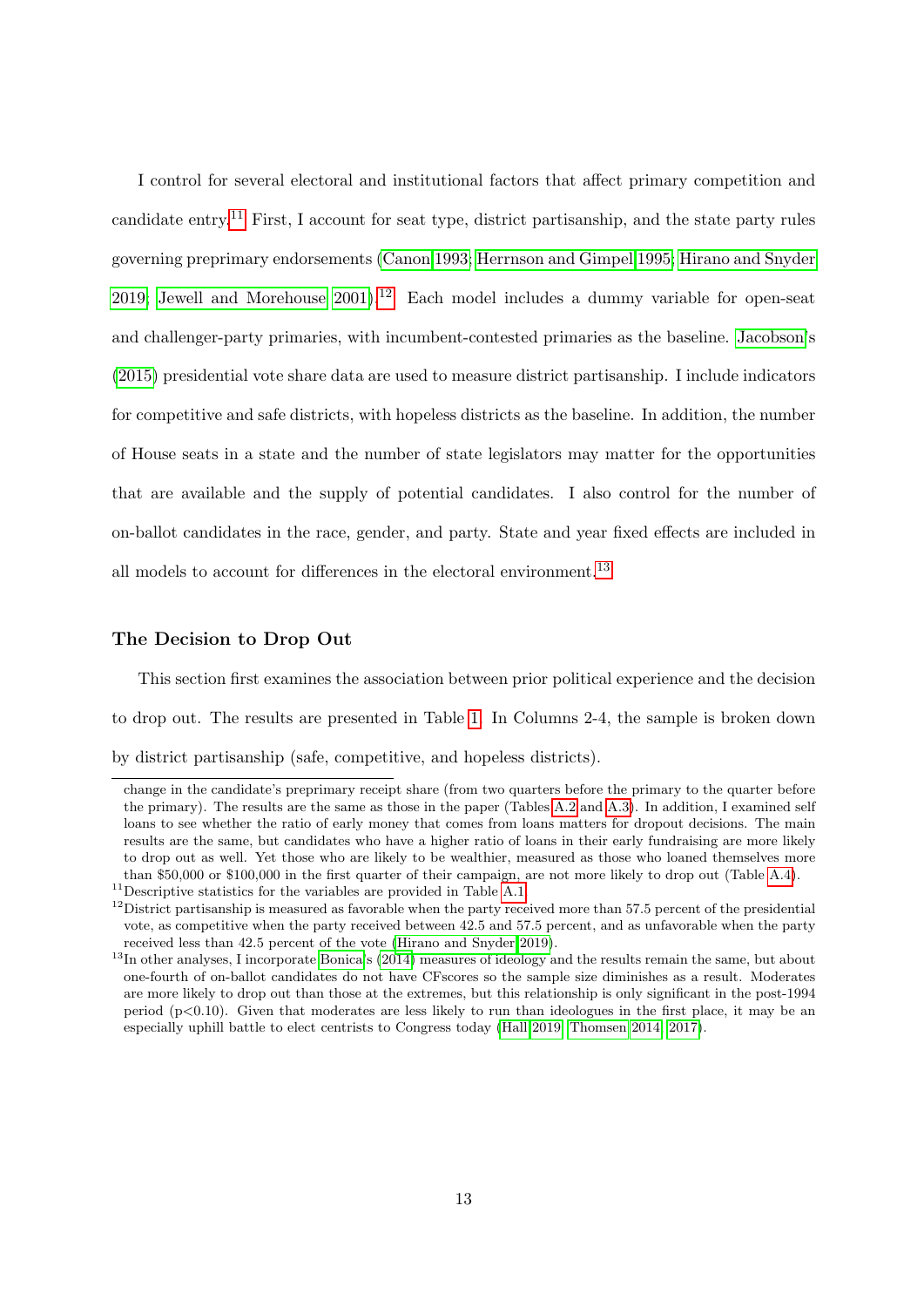|                                   | (1)              | $\overline{(2)}$  | $\overline{(3)}$ | (4)         |
|-----------------------------------|------------------|-------------------|------------------|-------------|
|                                   | All              | Competitive       | Safe             | Hopeless    |
|                                   | Nonincumbents    | District          | District         | District    |
| Experienced                       | $0.36***$        | $0.65***$         | $0.21*$          | $0.37***$   |
|                                   | (0.06)           | (0.12)            | (0.08)           | (0.14)      |
| Early Fundraising Share           | $-0.80**$        | $-0.89**$         | $-0.82**$        | $-0.77**$   |
|                                   | (0.08)           | (0.19)            | (0.10)           | (0.15)      |
| Open Seat                         | $0.52**$         | $0.71**$          | $0.54**$         | 0.38        |
|                                   | (0.11)           | (0.21)            | (0.14)           | (0.27)      |
| <b>Challenger Party</b>           | $0.30**$         | $0.40*$           | $0.26*$          | 0.18        |
|                                   | (0.09)           | (0.19)            | (0.12)           | (0.25)      |
| Competitive District              | $0.53**$         |                   |                  |             |
|                                   | (0.06)           |                   |                  |             |
| Safe District                     | $0.34**$         |                   |                  |             |
|                                   | (0.10)           |                   |                  |             |
| Open Seat x Safe District         | $0.26^{\dagger}$ |                   |                  |             |
|                                   | (0.14)           |                   |                  |             |
| <b>Preprimary Endorsements</b>    | 0.17             | $-0.03$           | 0.07             | 0.57        |
|                                   | (0.17)           | (0.41)            | (0.25)           | (0.35)      |
| Number of Congressional Districts | 0.00             | $-0.00$           | $-0.01$          | 0.03        |
|                                   | (0.01)           | (0.03)            | (0.02)           | (0.03)      |
| Number of State Legislators       | 0.07             | $-0.01$           | 0.21             | $0.05\,$    |
|                                   | (0.12)           | (0.13)            | (0.60)           | (0.24)      |
| Number of Candidates              | $-0.24**$        | $-0.22**$         | $-0.24***$       | $-0.40**$   |
|                                   | (0.03)           | (0.05)            | (0.03)           | (0.06)      |
| Woman                             | $-0.19**$        | $-0.16$           | $-0.23*$         | $-0.19$     |
|                                   | (0.06)           | (0.13)            | (0.09)           | (0.13)      |
| Republican                        | $-0.07$          | $-0.15$           | $-0.08$          | $-0.00$     |
|                                   | (0.05)           | (0.14)            | (0.07)           | (0.12)      |
| Constant                          | $-4.04**$        | $-3.07^{\dagger}$ | $-4.98$          | $-3.32$     |
|                                   | (1.53)           | (1.66)            | (8.10)           | (3.19)      |
| Number of Observations            | 23,888           | 6,245             | 10,049           | 7,359       |
| Log-likelihood                    | $-6,328.32$      | $-1,639.27$       | $-2,934.37$      | $-1,639.72$ |

<span id="page-14-0"></span>Table 1: Relationship Between Prior Political Experience and Dropping Out

Note: Results are from logistic regressions from 1980 to 2020. Standard errors are clustered at the race level. The dependent variable is whether the candidate dropped out of the race. Models 2-4 are limited to competitive, safe, and hopeless districts, respectively. The models include state and year fixed effects.  $\dagger p < 0.10$ ,  $*p<0.05$ ,  $*p<0.01$ .

Across models, experienced candidates are more likely to drop out than those without political experience. For experienced candidates, the predicted probability of dropping out of an open seat is 11 percent, compared to 8 percent for those without experience (these values are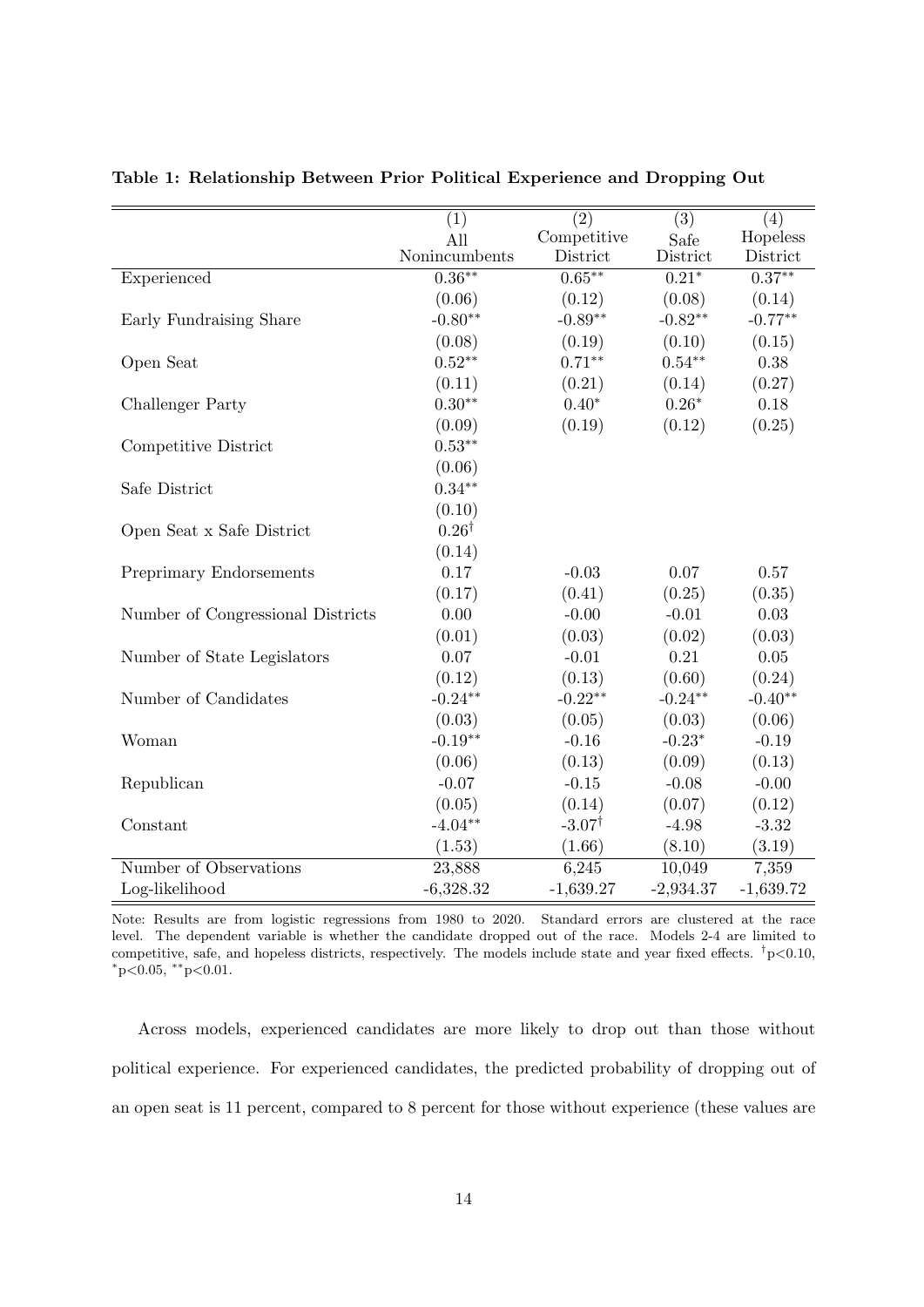9 and 7 percent, respectively, in challenger-party primaries).<sup>[14](#page-0-0)</sup> Most variables in the strategic candidate entry framework are constant within a cycle, but the results lend support to the expectation that experienced candidates are more likely to change course than inexperienced candidates. We can see that candidates who raise more early money are less likely to drop out as well, which is consistent with [Bonica'](#page-28-9)s [\(2017\)](#page-28-9) and [Hassell'](#page-29-6)s [\(2018\)](#page-29-6) findings.[15](#page-0-0)

We are also interested in whether experienced candidates are less likely to drop out as their fundraising share increases and whether the marginal effect of fundraising varies over time. Model 1 in Table [2](#page-16-0) includes an interaction between fundraising share and prior experience.<sup>[16](#page-0-0)</sup> As expected, the probability of dropping out decreases for experienced candidates who raise more money relative to the top fundraiser in the race. Figure [3](#page-17-0) plots the predicted values for open-seat races. Experienced candidates who raise 25 percent of the top fundraiser's receipts are three times more likely to drop out than the leading fundraiser (16 vs. 5 percent, respectively), but this gap narrows substantially for inexperienced candidates (9 vs. 7 percent, respectively).

<sup>&</sup>lt;sup>14</sup>I also examined the relationships by party, the type of primary race (open-seat, challenger-party, or incumbent-contested), and from 2012 to 2018 when Democrats outperformed Republicans in online fundraising (Tables [A.5](#page-37-0) and [A.6\)](#page-38-0). The patterns are largely the same. The one difference is that experienced candidates are less likely to drop out of open-seat races prior to 2000, but this is driven by candidates who raised more money (Table [A.8\)](#page-40-0). I also divided the sample into the earlier and later half of the period. Experienced candidates are not more likely to drop out in the pre-2000 period, on average, but the interaction between experience and fundraising is significant in both periods (Table [A.7\)](#page-39-0). In addition, the results are the same when candidates who raised no money are excluded (Table [A.10\)](#page-42-0).

<sup>&</sup>lt;sup>15</sup>Scholars have long struggled to identify the relationship between fundraising and election outcomes because donors bet on the candidate who is most likely to win. It seems unlikely that the decision to drop out shapes a candidate's early fundraising share, but in additional analyses, I follow the IV approach in [Bonica](#page-28-9) [\(2017\)](#page-28-9) and leverage geographic variation in incomes within congressional districts. The assumption is that candidates located in higher-earning zip codes will have greater fundraising potential. Like [Bonica](#page-28-9) [\(2017\)](#page-28-9), I used the zip code reported in the candidate's statement of candidacy and merged it with the IRS Statistics of Income (SOI) zip-code-level data to obtain the average income. The variable used in the analyses is a relative measure of income compared to the other candidates in the race. Values greater than one indicate that the candidate's address is in a richer zip code relative to their competitors. The SOI data are only available from 1998 to 2020 so the sample size diminishes as a result. The results similarly show that candidates who raise more money are less likely to drop out (Table [A.11\)](#page-43-0). Lastly, I also used [Hassell'](#page-29-13)s [\(2022\)](#page-29-13) data on party elite engagement from 2004 to 2018 to examine whether the results change when the number of party donors is included, and the patterns are the same (Table [A.12\)](#page-44-0).

<sup>&</sup>lt;sup>16</sup>The results in Table [2](#page-16-0) are shown by primary type in Tables [A.8](#page-40-0) and [A.9.](#page-41-0) The patterns differ in incumbent-contested races, with nonincumbents who raise more money more likely to drop out. Incumbents dramatically outraise challengers, and even an impressive fundraising total is unlikely to lead to a victory for experienced and inexperienced candidates alike.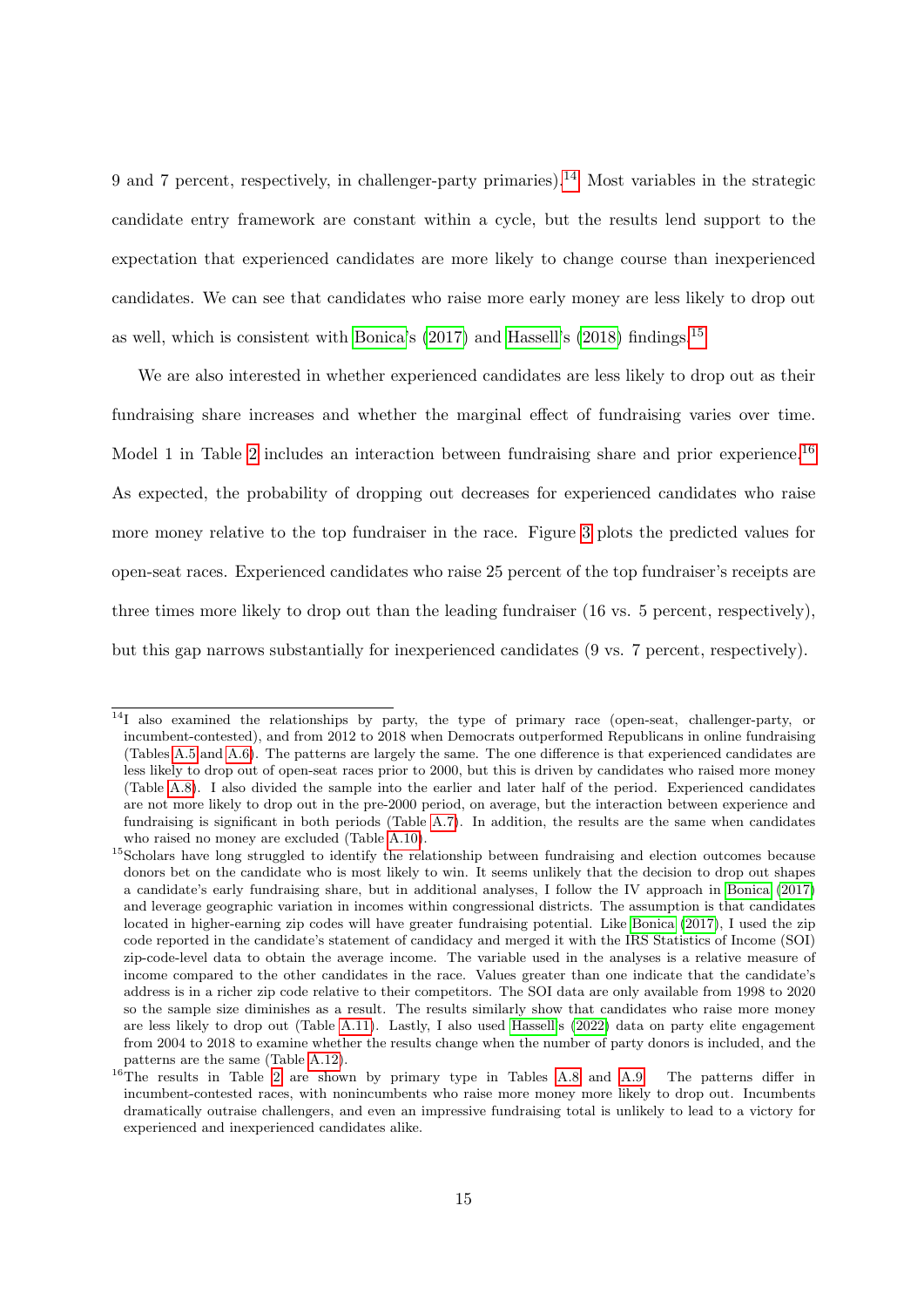|                                       | (1)              | (2)               |
|---------------------------------------|------------------|-------------------|
|                                       | By Fundraising   | By Fundraising    |
|                                       | Share            | Share and Decade  |
| Experienced                           | $0.85***$        | $0.79**$          |
|                                       | (0.08)           | (0.08)            |
| Early Fundraising Share               | $-0.53**$        | $-0.25$           |
|                                       | (0.08)           | (0.16)            |
| Experienced x Early Fundraising Share | $-1.05***$       | $-1.02**$         |
|                                       | (0.13)           | (0.13)            |
| 1990s x Early Fundraising Share       |                  | $-0.28$           |
|                                       |                  | (0.20)            |
| 2000s x Early Fundraising Share       |                  | $-0.39*$          |
|                                       |                  | (0.17)            |
| 2010s x Early Fundraising Share       |                  | $-0.34*$          |
|                                       |                  | (0.17)            |
| Open Seat                             | $0.52**$         | $0.49**$          |
|                                       | (0.11)           | (0.11)            |
| Challenger Party                      | $0.28***$        | $0.30**$          |
|                                       | (0.10)           | (0.10)            |
| Competitive District                  | $0.56**$         | $0.52**$          |
|                                       | (0.06)           | (0.06)            |
| Safe District                         | $0.36**$         | $0.31***$         |
|                                       | (0.10)           | (0.11)            |
| Open Seat x Safe District             | $0.24^{\dagger}$ | $0.25^{\dagger}$  |
|                                       | (0.14)           | (0.14)            |
| Preprimary Endorsements               | 0.17             | 0.15              |
|                                       | (0.17)           | (0.17)            |
| Number of Congressional Districts     | 0.00             | 0.00              |
|                                       | (0.01)           | (0.01)            |
| Number of State Legislators           | 0.06             | $0.07\,$          |
|                                       | (0.11)           | (0.11)            |
| Number of Candidates                  | $-0.24**$        | $-0.22**$         |
|                                       | (0.03)           | (0.03)            |
| Woman                                 | $-0.20**$        | $-0.15*$          |
|                                       | (0.07)           | (0.06)            |
| Republican                            | $-0.08$          | $-0.09^{\dagger}$ |
|                                       | (0.05)           | (0.05)            |
| Constant                              | $-4.02**$        | $-4.47**$         |
|                                       | (1.51)           | (1.43)            |
| Number of Observations                | 23,888           | 23,888            |
| Log-likelihood                        | $-6,293.00$      | $-6,377.82$       |

<span id="page-16-0"></span>Table 2: Interactions Between Political Experience, Fundraising, and Decade

Note: Results are from logistic regressions from 1980 to 2020. Standard errors are clustered at the race level. The dependent variable is whether the candidate dropped out of the race. The models include state and year fixed effects.  $\frac{1}{1}p<0.10$ ,  $\frac{1}{1}p<0.05$ ,  $\frac{1}{1}p<0.01$ .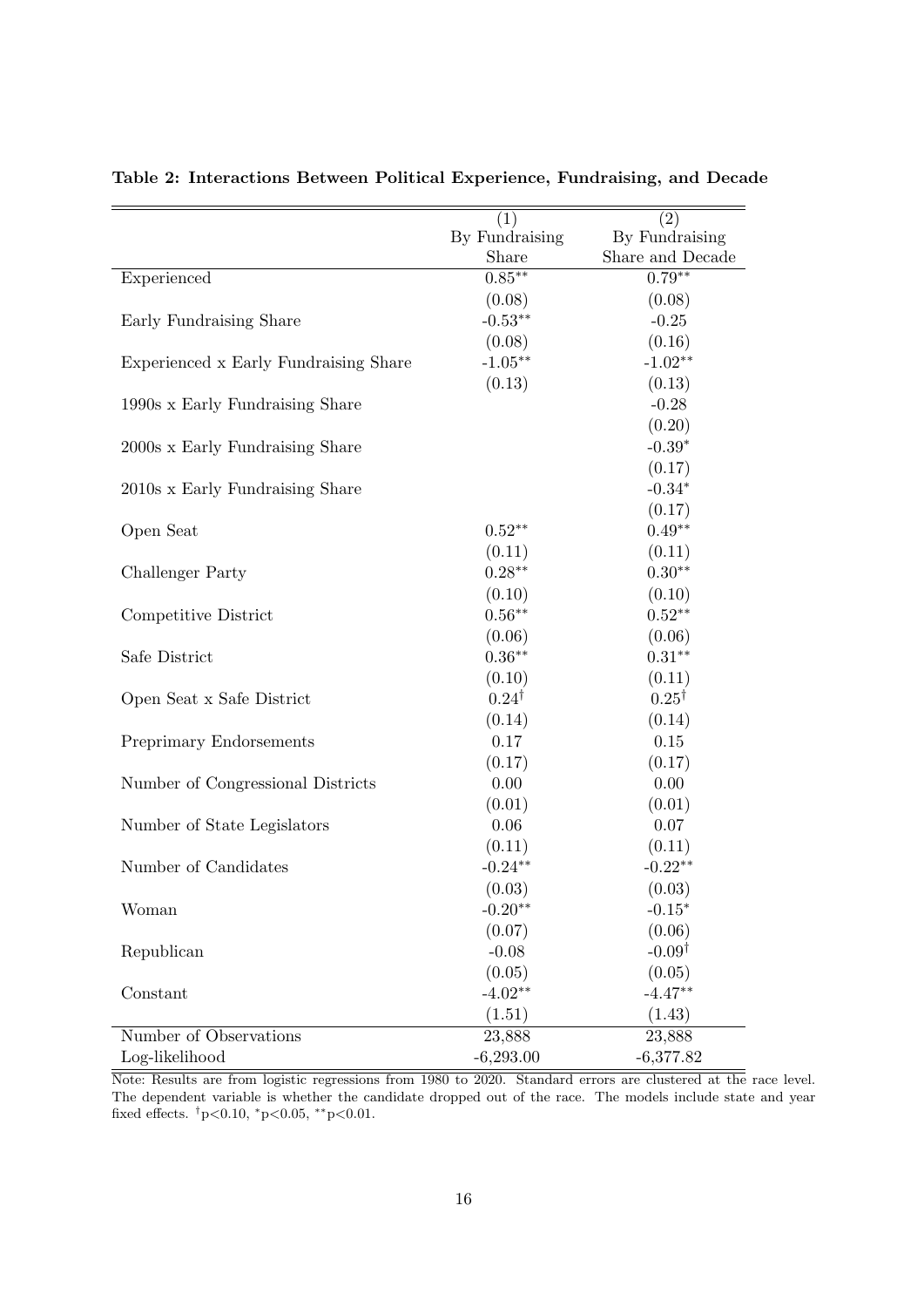<span id="page-17-0"></span>Figure 3: Predicted Probability of Dropping Out, By Experience and Fundraising



Note: Predicted values are generated from Model 1 in Table [2.](#page-16-0)

The results build on the findings in Table [1](#page-14-0) and demonstrate that experienced candidates are more responsive to early fundraising disparities that matter for viability and momentum in the initial months of the campaign. Model 2 in Table [2](#page-16-0) includes an additional interaction between fundraising share and decade so we can examine the marginal effect of fundraising on dropout decisions over time as the emphasis on money has increased. The patterns highlighted above mask important differences across this period. The interaction term is negative and significant in the 2000s and 2010s, indicating that the relationship between fundraising disparities and candidate exit varies by decade. In fact, the coefficient on early fundraising is not statistically different from zero for inexperienced candidates in the 1980s.

The marginal effect of fundraising on dropout decisions is plotted by year in Figure [4.](#page-18-0) For experienced candidates, a shift from raising zero percent of the top fundraiser's receipts to leading the race decreases the likelihood of dropping out by 9 percentage points in 1980 but by 31 points in 2020. For inexperienced candidates, a similar shift decreases the likelihood of dropping out by a mere 2 percentage points in 1980 but by 8 points in 2020. Put in the same terms as above, for experienced candidates who raise 25 percent of the top fundraiser's receipts, the probability of dropping out increases from 9 percent in 1980 to 35 percent in 2020. By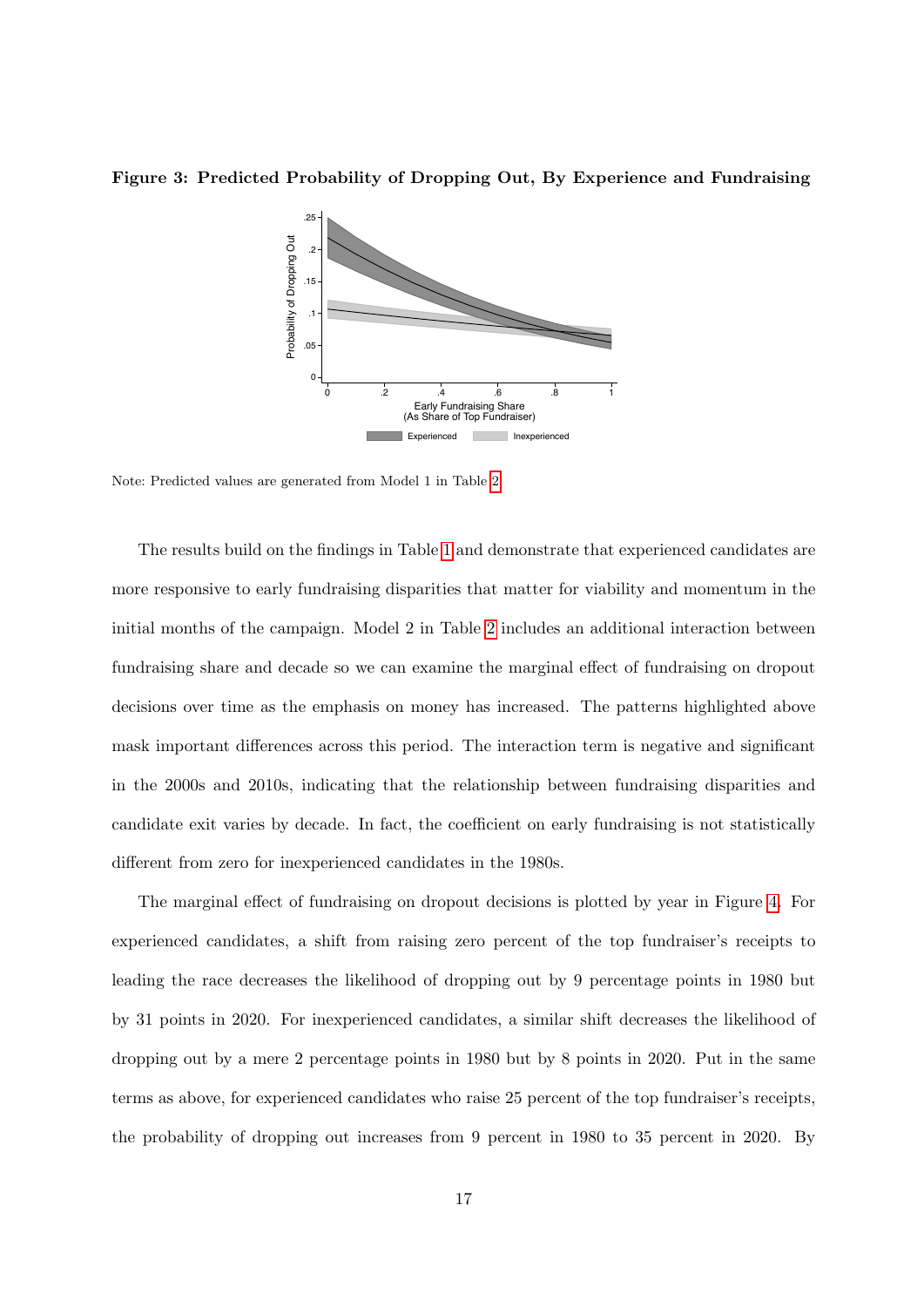# <span id="page-18-0"></span>Figure 4: Marginal Effect of Early Money on Dropping Out, By Year and Experience



Note: Predicted values are generated from Model 2 in Table [2.](#page-16-0)

comparison, these values are 5 and 23 percent in 1980 and 2020, respectively, for inexperienced candidates who raise 25 percent of the top fundraiser's receipts. Thus, not only are experienced candidates more sensitive to an early fundraising deficit, they are even more sensitive to early resource disparities as fundraising demands have soared.<sup>[17](#page-0-0)</sup>

With respect to the control variables, the probability of exiting the race is higher in open seats, challenger-party primaries, and in more favorable partisan districts where competition is likely to be greater [\(Hirano and Snyder 2019;](#page-29-4) [Stone and Maisel 2003\)](#page-30-13). The likelihood of dropping out decreases as the number of candidates in the primary increases. Women candidates are less likely to exit the race as well, though this result is driven by Democratic women. The latter result differs from that in [Niven'](#page-30-14)s [\(2006\)](#page-30-14) analysis of Florida state legislators in 2000 and 2002, which may reflect changes over time in the entry, support, and success of women candidates, particularly on the Democratic side (i.e., [Crowder-Meyer and Cooperman 2018;](#page-28-14) [Teele et al. 2018;](#page-31-3)

 $17$ In additional analyses, I include race-level fixed effects to compare candidates within the same primaries. The sample is restricted to primaries with at least one dropout and one on-ballot candidate and with at least one experienced and one inexperienced nonincumbent. Thus, the sample size decreases significantly, but the results similarly show that experienced candidates are more likely to drop out, on average, but they are less likely to do so as their early fundraising advantage increases. The results are provided in Table [A.13.](#page-45-0) The findings lend additional support to the argument that experienced candidates are more sensitive to early fundraising disparities and are more inclined to exit the race when they struggle to raise money.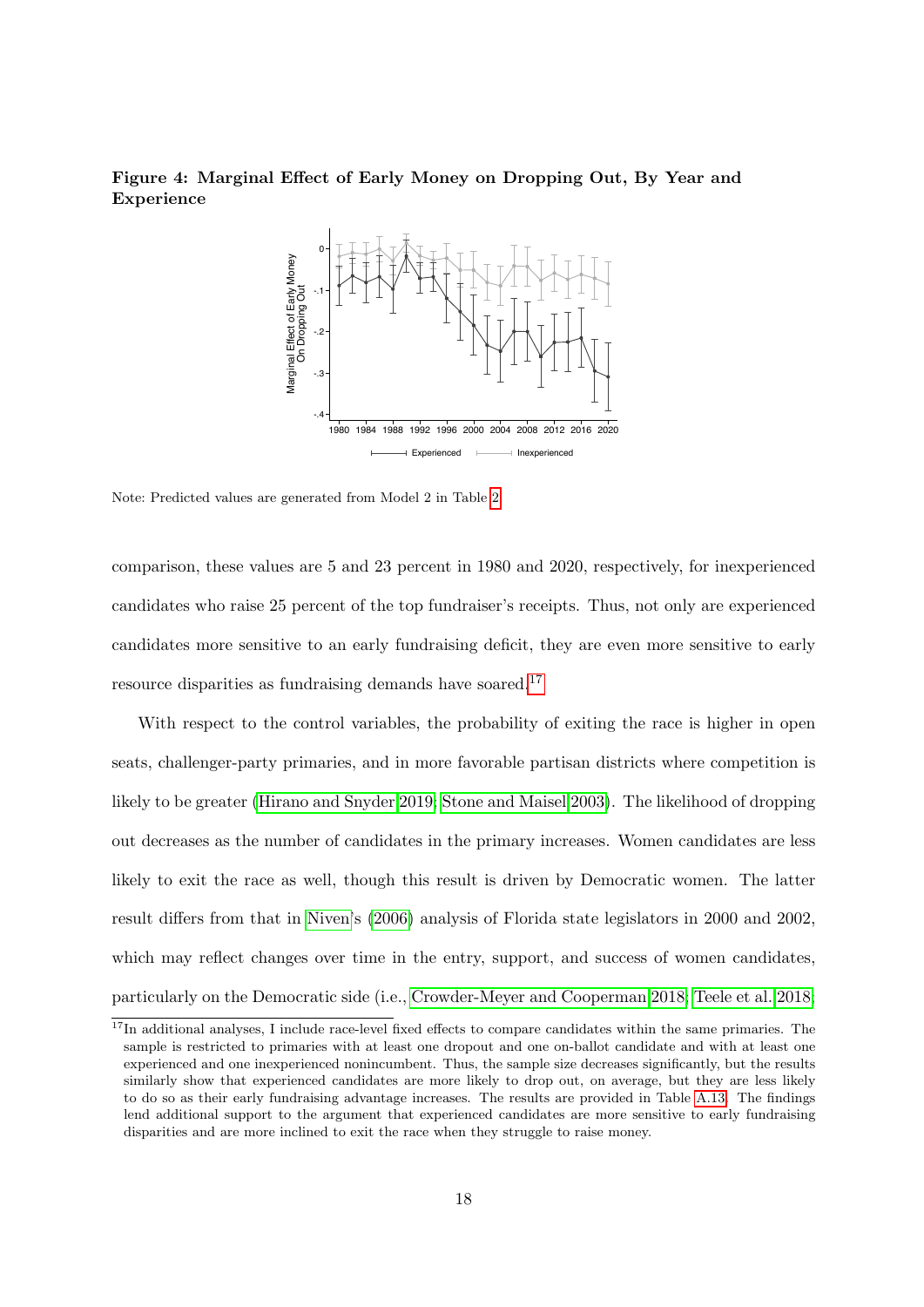[Thomsen 2021;](#page-31-4) [Thomsen and Swers 2017\)](#page-31-5).

#### What Dropouts Do Instead

We can also examine what dropouts do instead to gain additional insight into the costs and benefits of running for congressional office. This section compares the incentives and decisions of sitting state legislators who drop out with those who remain in the race.[18](#page-0-0) State legislators vary on a number of dimensions that matter for progressive ambition, such as whether they are term limited or up for reelection. We can divide sitting state legislators into four categories based on electoral and institutional considerations. Those who are up for reelection and thus would lose their seat can either run for the state legislature again or not. State legislators who are not up for reelection and thus would not lose their seat are either unable to run for the state legislature again due to term limits, or they remain in office because the congressional election is in the middle of their term.

I use [Klarner'](#page-30-15)s [\(2018\)](#page-30-15) dataset of state legislative elections and [Fouirnaies and Hall'](#page-29-14)s [\(2021\)](#page-29-14) data on term limited legislators to categorize sitting state legislators from 2000 to 2016. The percentage breakdown for dropouts, on-ballot candidates who lost the primary, and all on-ballot candidates is shown in Table [3.](#page-20-0) The values sum to 100 percent for each group. First, we can see that far more dropouts ran for or remained in the state legislature than on-ballot candidates (first and third rows: 73 vs. 31 percent, respectively;  $p < 0.01$ ). Unsurprisingly, more dropouts are up for reelection and thus risk losing their seat: 67 percent of dropouts are up for reelection, compared to 53 percent of those who stayed in the race  $(p<0.01)$ .<sup>[19](#page-0-0)</sup> The other difference is that more on-ballot candidates are term limited than dropout candidates  $(20 \text{ vs. } 9 \text{ percent}; p<0.01)$ and do not risk losing their seat. Contrary to what we might expect, a similar percentage of dropouts and on-ballot candidates are in the middle of their state legislative term.

 $18$ It is difficult to be confident in the alternative career decisions of non-sitting legislators because the data are not systematically available.

<sup>&</sup>lt;sup>19</sup>Eighteen percent of those who are up for reelection dropped out, versus 11 percent of those who are not (p<0.01).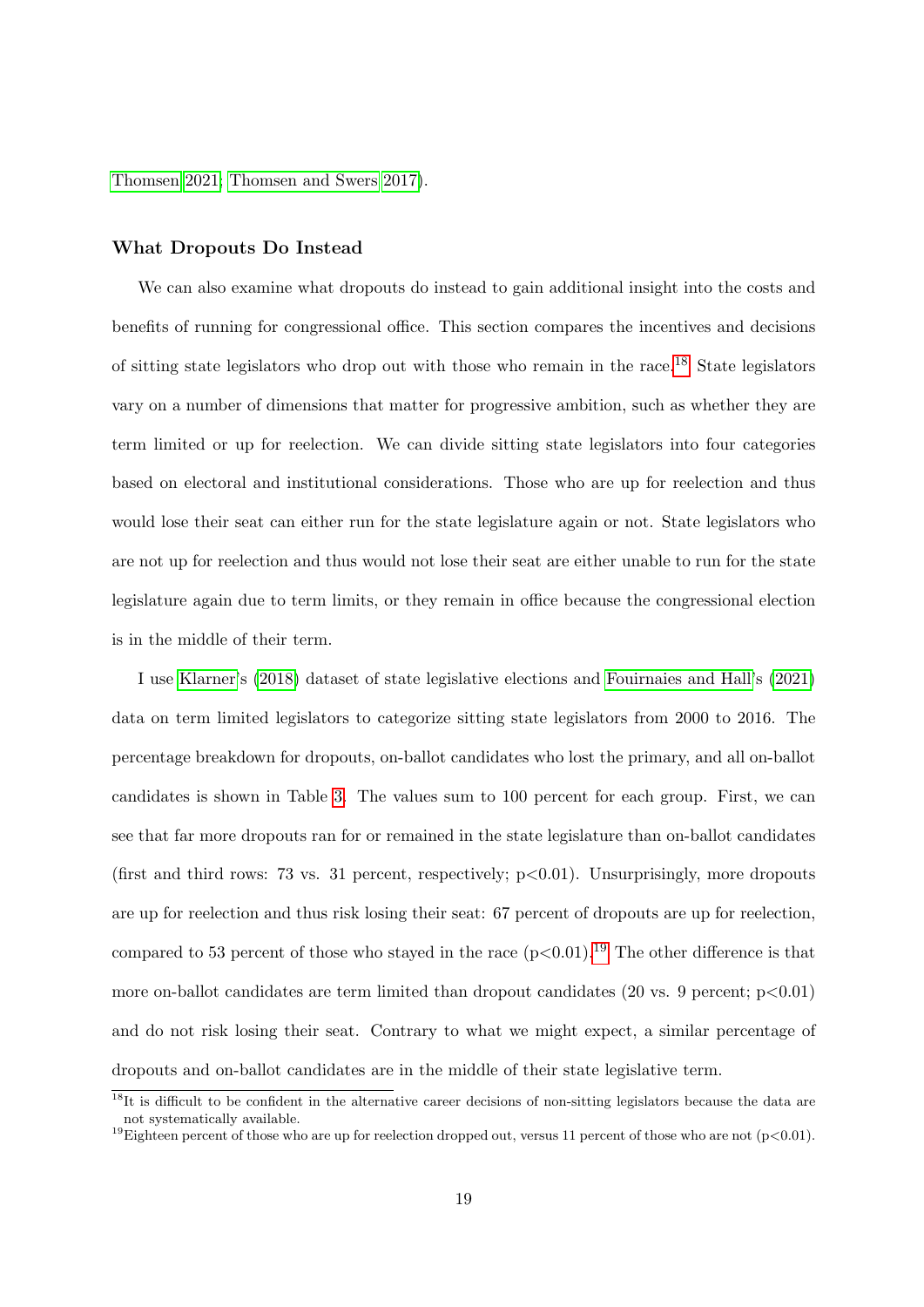|                                   | Dropout<br>Candidates | On-Ballot Candidates,<br>Primary Losers | All On-Ballot<br>Candidates |
|-----------------------------------|-----------------------|-----------------------------------------|-----------------------------|
| Up for Reelection,                |                       |                                         |                             |
| Ran for State Legislature         | 48.7                  | 5.4                                     | 3.1                         |
| Up for Reelection,                |                       |                                         |                             |
| Did Not Run for State Legislature | 17.9                  | 47.5                                    | 50.0                        |
| Not up for Reelection,            |                       |                                         |                             |
| Middle of Term                    | 23.9                  | 27.5                                    | 27.5                        |
| Not up for Reelection,            |                       |                                         |                             |
| Term Limited                      | 9.4                   | 19.7                                    | 19.5                        |
| Total                             | 100.0                 | 100.0                                   | 100.0                       |

<span id="page-20-0"></span>Table 3: Percentage of Dropouts and On-Ballot Candidates, By Reelection Status

Note: The table displays the percentage of dropouts, on-ballot candidates who lost the primary, and all on-ballot candidates by reelection status. Candidates who are up for reelection can either run for the state legislature again or not; those who are not up for reelection are either in the middle of their term or term limited.

State legislators who risk losing their seat face a different set of incentives than those who do not. Yet we can also examine how reelection status and the risk of seat loss is associated with dropping out across fundraising levels. While those who raise less money might be sensitive to losing their state legislative seat, we might expect reelection status to have a limited impact on exit decisions when candidates fare better in fundraising. I ran the same models as the previous section and included a dummy variable for whether they were up for reelection. The results are provided in Table [4.](#page-21-0) Model 1 includes all sitting state legislators, and I split the sample into those who raised less than the median of \$80,000 in their first quarter and those who raised more than \$80,000 in Models 2 and 3, respectively.

Similar to the bivariate patterns, the results for the full sample of sitting state legislators in Model 1 indicate that those who are up for reelection and are at risk of losing their seat are more likely to drop out, on average, than those who are not up for reelection. However, when we break the sample into state legislators who raised more and less than the median sitting state legislator, we can see that the relationship between reelection status and dropout decisions is driven by those who struggle to raise money. Among state legislators who raise less, the predicted probability of dropping out is 31 percent for those who are up for reelection,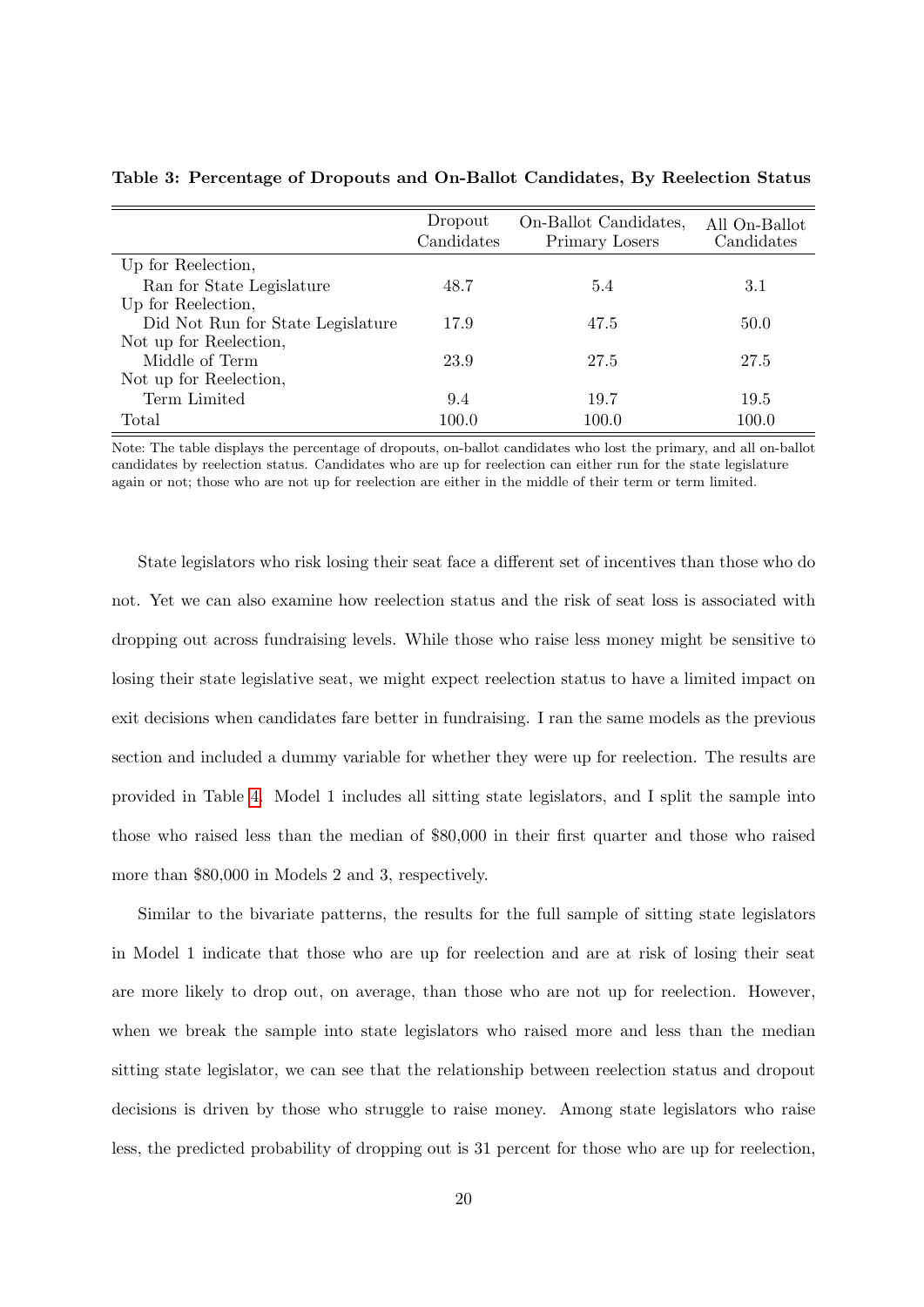|                                        | (1)<br>All Sitting | (2)<br>First Qtr, | (3)<br>First Qtr, |
|----------------------------------------|--------------------|-------------------|-------------------|
|                                        | State Legislators  | Under \$80,000    | Over \$80,000     |
| Up for Reelection to State Legislature | $0.51*$            | $0.59*$           | 0.24              |
|                                        | (0.24)             | (0.28)            | (0.51)            |
| Early Fundraising Share                | $-2.11**$          | $-1.48**$         | $-2.49*$          |
|                                        | (0.31)             | (0.35)            | (1.27)            |
| Open Seat                              | $-0.75^{\dagger}$  | $-0.40$           | $-1.24$           |
|                                        | (0.41)             | (0.50)            | (0.85)            |
| Challenger Party                       | $-0.82*$           | $-0.50$           | $-1.50^{\dagger}$ |
|                                        |                    |                   |                   |
|                                        | (0.40)             | (0.49)            | (0.82)            |
| Competitive District                   | 0.26               | 0.60              | 0.25              |
|                                        | (0.40)             | (0.45)            | (1.13)            |
| Safe District                          | $-0.34$            | $-0.32$           | 0.40              |
|                                        | (0.53)             | (0.63)            | (1.27)            |
| Open Seat x Safe District              | 0.49               | 0.66              | 0.23              |
|                                        | (0.52)             | (0.64)            | (1.02)            |
| Preprimary Endorsements                | $0.29^{\dagger}$   | 0.28              | 0.33              |
|                                        | (0.15)             | (0.19)            | (0.32)            |
| Number of Congressional Districts      | 0.01               | $0.02^{\dagger}$  | 0.02              |
|                                        | (0.01)             | (0.01)            | (0.02)            |
| Number of State Legislators            | 0.01               | $-0.03$           | $0.12**$          |
|                                        | (0.02)             | (0.03)            | (0.04)            |
| Number of Candidates                   | $-0.30**$          | $-0.27**$         | $-0.44**$         |
|                                        | (0.06)             | (0.07)            | (0.17)            |
| Woman                                  | $-0.69*$           | $-0.73*$          | $-1.55^{\dagger}$ |
|                                        | (0.29)             | (0.32)            | (0.86)            |
| Republican                             | $-0.29$            | $-0.22$           | $-0.59$           |
|                                        | (0.23)             | (0.28)            | (0.47)            |
| Constant                               | 0.85               | 0.81              | $-0.28$           |
|                                        | (0.66)             | (0.79)            | (1.91)            |
| Number of Observations                 | 766                | 378               | 388               |
| Log-likelihood                         | $-275.43$          | $-179.00$         | $-75.97$          |

<span id="page-21-0"></span>Table 4: Dropout Decisions Among Sitting State Legislators, By Reelection Status and Early Fundraising

Note: Results are from logistic regressions from 2000 to 2016. Standard errors are clustered at the race level. The dependent variable is whether the candidate dropped out of the race. Model 1 includes the full sample of sitting state legislators. In Models 2 and 3, the sample is split by state legislators who raised more than \$80,000 in their first quarter and those who raised less than \$80,000, respectively. <sup>†</sup>p<0.01, <sup>\*</sup>p<0.05, \*\*p<0.01.

compared to 20 percent for those who are not. Among those who fare better in fundraising, the relationship is not significant. The predicted probability of dropping out in this sample is 3 and 2 percent for those who are and are not up for reelection, respectively. As above, those who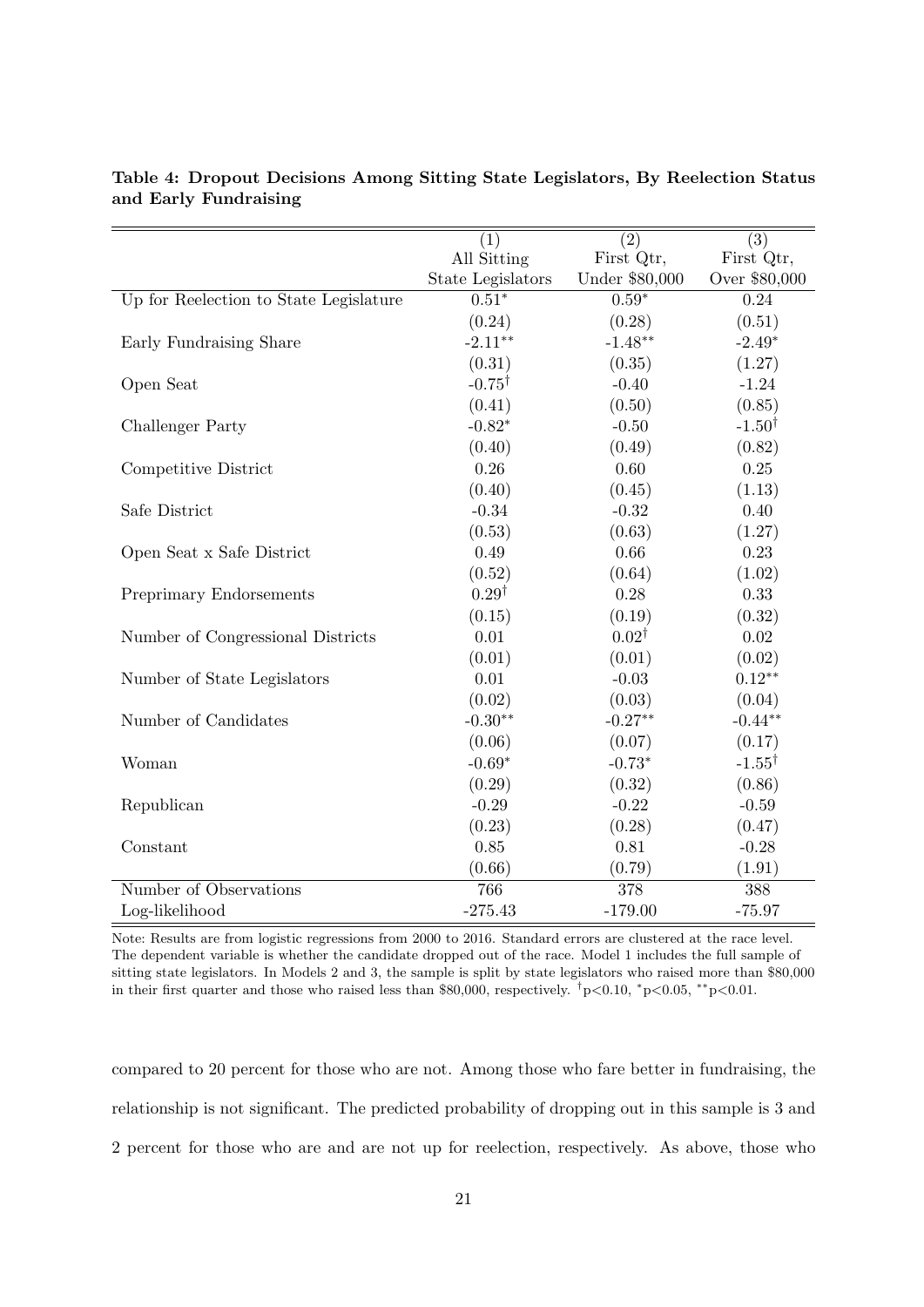raise more early money are less likely to drop out, and the results on the control variables are consistent with those in the previous section.

We might also wonder whether state legislators who drop out are lower quality than state legislators who remain in the race. Indeed, those with prior political experience raise more money than inexperienced candidates in part because they are expected to be higher quality candidates and more likely to win. Most measures of quality are binary indicators of whether the candidate has held any elected office or state legislative office in particular. It is difficult to measure the quality of legislators, but we can use [Bucchianeri et al.'](#page-28-0)s [\(2021\)](#page-28-0) state legislative effectiveness scores (SLES) to examine the effectiveness of state legislators who dropped out or remained in the race. State legislative effectiveness scores follow [Volden and Wiseman'](#page-31-0)s [\(2014\)](#page-31-0) measures of lawmaker effectiveness (LES) at the congressional level. The LES is a comprehensive measure combining fifteen metrics of the bills each member sponsors, how far they move through the lawmaking process, and their relative substantive significance.

Among sitting state legislators who run for Congress, dropouts are no less effective than those who remained in the race. The median SLES score for dropouts is 1.02, compared to 0.99 for those who were voted on (the difference is not significant). Nor are dropouts different from on-ballot candidates on a host of SLES metrics, including their current SLES or lagged SLES values. Dropouts even have slightly higher scores "relative to expectations" (2.11 vs. 1.96; p<0.05), but this may reflect the fact that on-ballot candidates are campaigning for another office during the session. Overall, effectiveness scores are similar for dropouts and on-ballot candidates. In addition, effective lawmakers do not raise more money in the first quarter than less effective state legislators, nor do they raise a greater share of the top fundraiser's receipts. In sum, there is little evidence that dropouts are less effective lawmakers than on-ballot candidates or that more effective lawmakers fare better in early fundraising.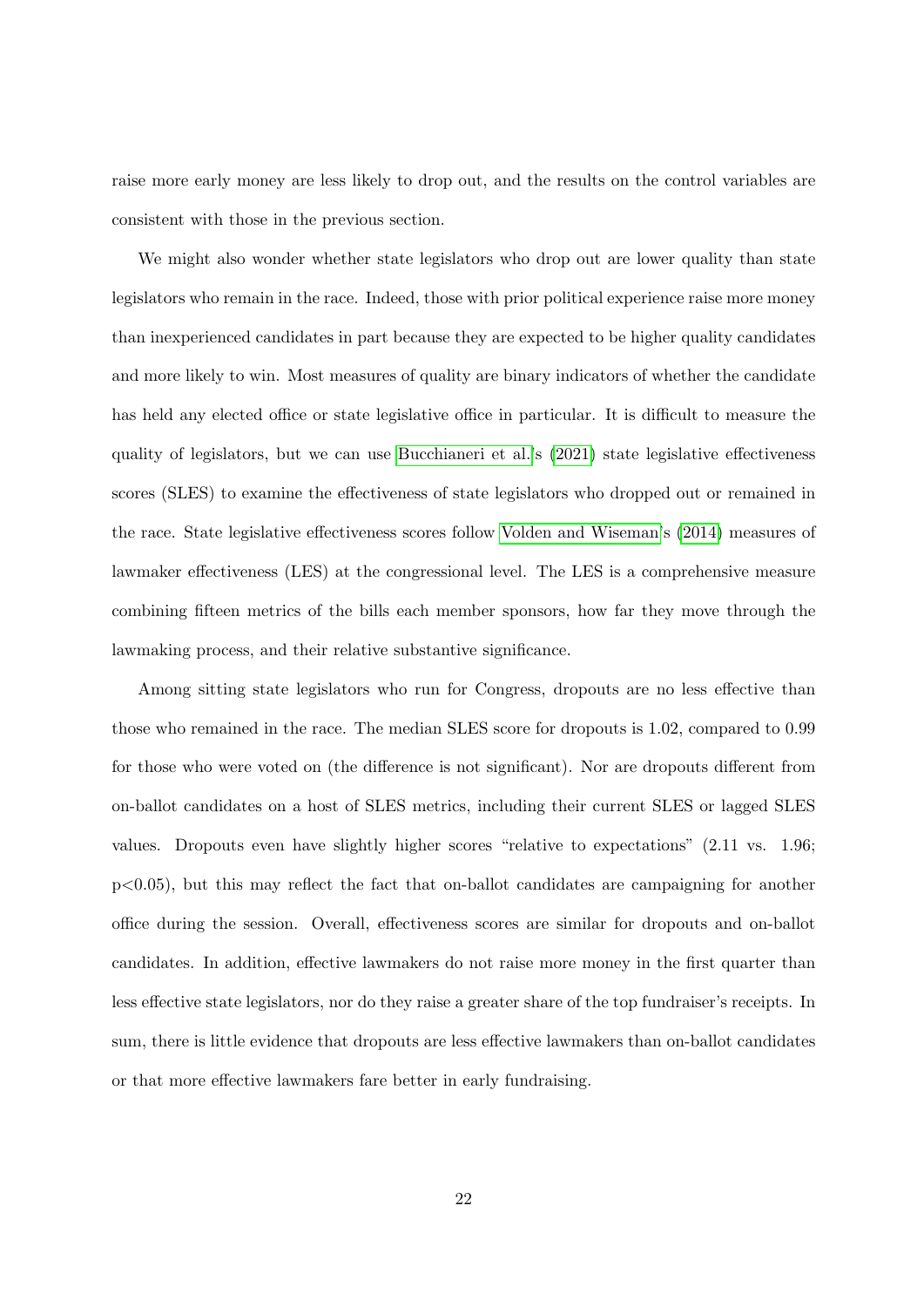### Implications for Electoral Competition

Our final task is to put dropout decisions in a broader electoral context and consider their consequences for the choices on the ballot. We are especially interested in the makeup of the ballot in races where an experienced candidate withdrew. If voters nonetheless have more than one experienced candidate to choose from, we might be less concerned about the exit of another. While experienced candidates are not inherently better candidates or better officeholders, their tendency to outperform inexperienced candidates at the ballot box suggests that voters prefer experience to inexperience most of the time. As noted above, previous studies that draw on conjoint survey experiments similarly indicate that voters are more likely to select candidates with prior political experience (i.e., [Carnes and Lupu 2016;](#page-28-3) [Kirkland and Coppock 2018\)](#page-30-4).

Figure [5](#page-24-0) shows the number of experienced candidates on the ballot in primaries where there was at least one experienced dropout. The sample is limited to safe or competitive districts where candidates could have a shot at winning the general election. The left panel includes races with no same-party incumbent (opposite-party incumbents and open seats), and the right panel includes races with an opposite-party incumbent (excludes open seats). In primaries with an experienced dropout, there was either zero or one experienced candidate on the ballot in two-thirds of primaries with no same-party incumbent and in 86 percent of primaries with an opposite-party incumbent. Even in the most competitive primaries—open-seat races in safe or competitive districts—45 percent of primaries with an experienced dropout have either zero or one experienced candidate on the ballot.[20](#page-0-0)

It is impossible to know whether election outcomes would have been different had these individuals remained in the race, but it is worth thinking about how dropout decisions might affect a party's chance of winning the general election. The party of the experienced dropout won

 $^{20}$ In terms of numbers, there is a total of 337 safe or competitive primaries with no same-party incumbent and an experienced dropout; of these, 84 races had no experienced candidate on the ballot and 132 had one experienced candidate on the ballot. In the 184 safe or competitive open-seat primaries with an experienced dropout; 16 had no experienced candidate on the ballot and 67 had one.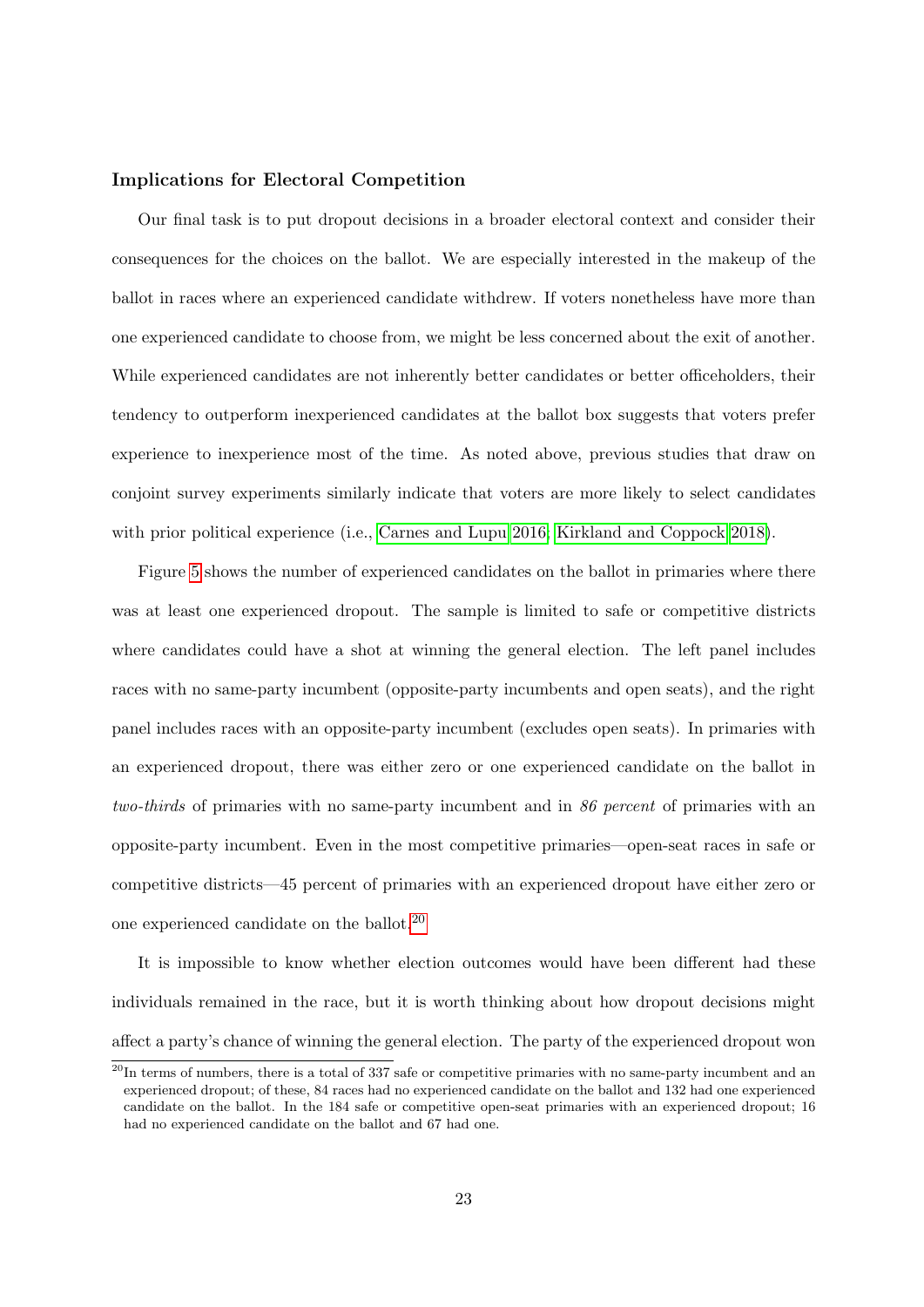<span id="page-24-0"></span>



Note: The graphs show the number of experienced candidates on the ballot in primaries with an experienced dropout. The y-axis is the percent of primaries that fall in each category and thus total 100 percent. The left graph includes all primaries with no incumbent, and the right graph is limited to those with an opposite-party incumbent. The sample is limited to safe and competitive districts where the candidate could have a shot at winning the general election.

the general election in 20 percent of safe or competitive seats where there was no experienced candidate on the primary ballot, but the party of the experienced on-ballot candidate won in 44 percent of safe or competitive seats in which there was at least one experienced primary candidate. In safe or competitive open seats, the party of the experienced dropout won the general election in 56 percent of races where there was no experienced candidate on the primary ballot, but the party of the experienced on-ballot candidate won in 72 percent of races in which there was at least one experienced primary candidate. There are a variety of dynamics at work, but party leaders could potentially improve their chance of winning the general election by convincing experienced candidates to remain in the race.

### Conclusion

This paper began by advocating for a broader conception of a political candidacy that extends beyond the ballot. Candidates typically campaign for months prior to the election, and on-ballot measures restrict our view of who runs for office and hinder our understanding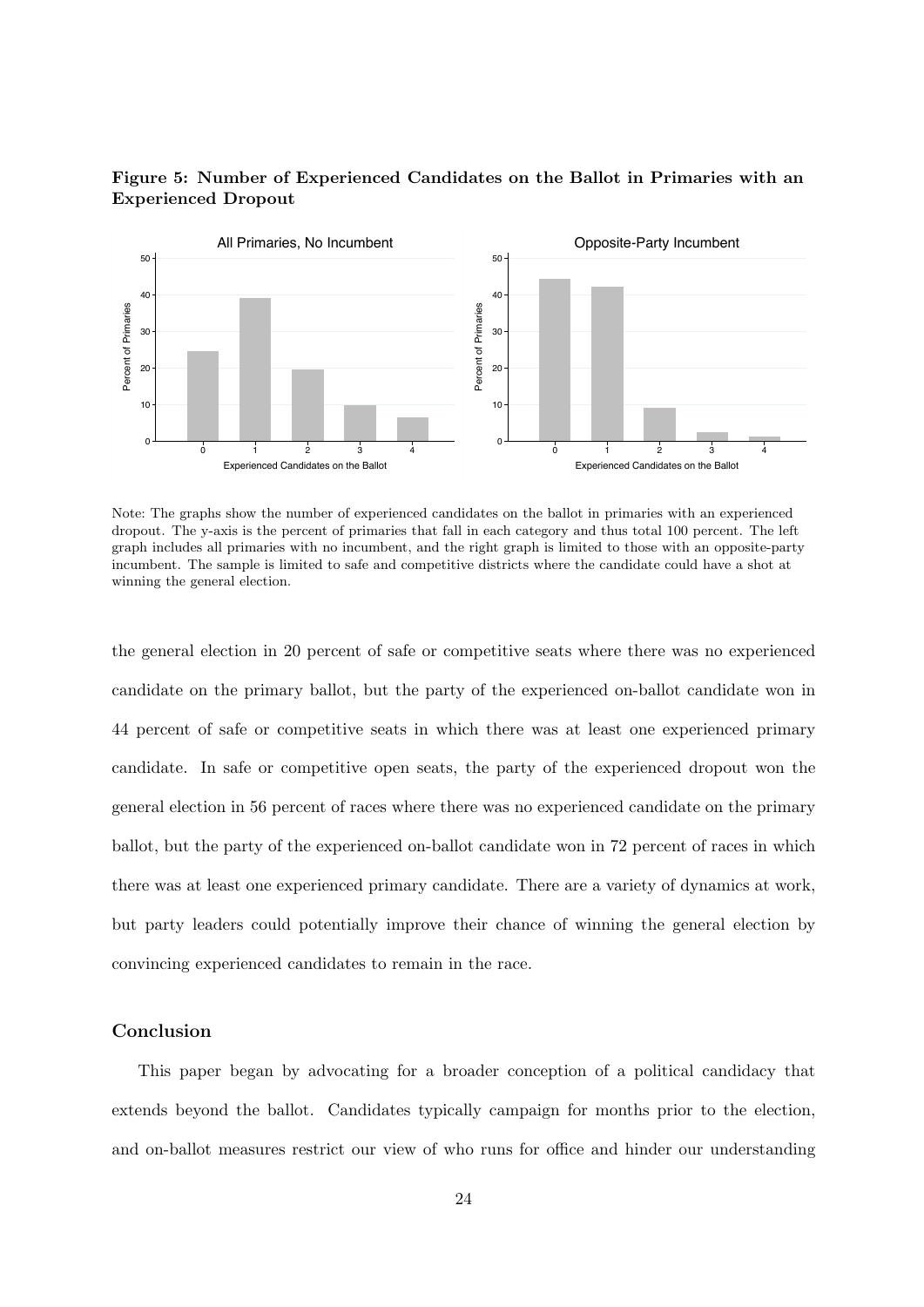of the forces that shape candidate exit. While scholars of presidential elections have given more attention to preprimary dynamics, usually it is simply not clear how political candidacies are measured. Yet these distinctions in who counts as a candidate matter for the makeup of candidate pools and the conclusions we draw. As noted above, because dropout decisions are not randomly distributed between inexperienced and experienced candidates, our samples differ in systematic ways depending on our definition of a candidate. This paper takes a first step at probing the concept of a candidacy, but the question of who counts as a candidate warrants further discussion.

Those who raise money but drop out before the primary provide a unique opportunity to examine candidate exit through the lens of fundraising. The staggering cost of campaigns today is one of the most profound changes to occur in American elections over the past four decades. The influx of money has altered what it takes to run for office. Fundraising is a key part of campaigning in the contemporary era, and candidates frequently bemoan the amount of time they spend dialing for dollars. Simply put, candidates need to raise money in order to be perceived as viable. Examples of the near-universal acceptance of fundraising as a symbol of political and electoral strength abound. Journalists cite the amount of money raised by candidates to indicate momentum and support, and election forecasters incorporate fundraising levels into their models to predict how competitive a race is likely to be.

Indeed, the meaning of money in American politics seems bigger than ever. In many ways, the reliance on money as an indicator of strength is made possible by the Federal Election Commission. While the establishment of reporting requirements is built on the idea that transparency tamps down corruption, it also allows for fundraising to take up an unprecedented amount of space in the public sphere. An underappreciated reason why money is cited so often is that anyone and everyone can access fundraising reports. Following the money during the campaign cycle has become a staple of political journalism, in part because it is comparable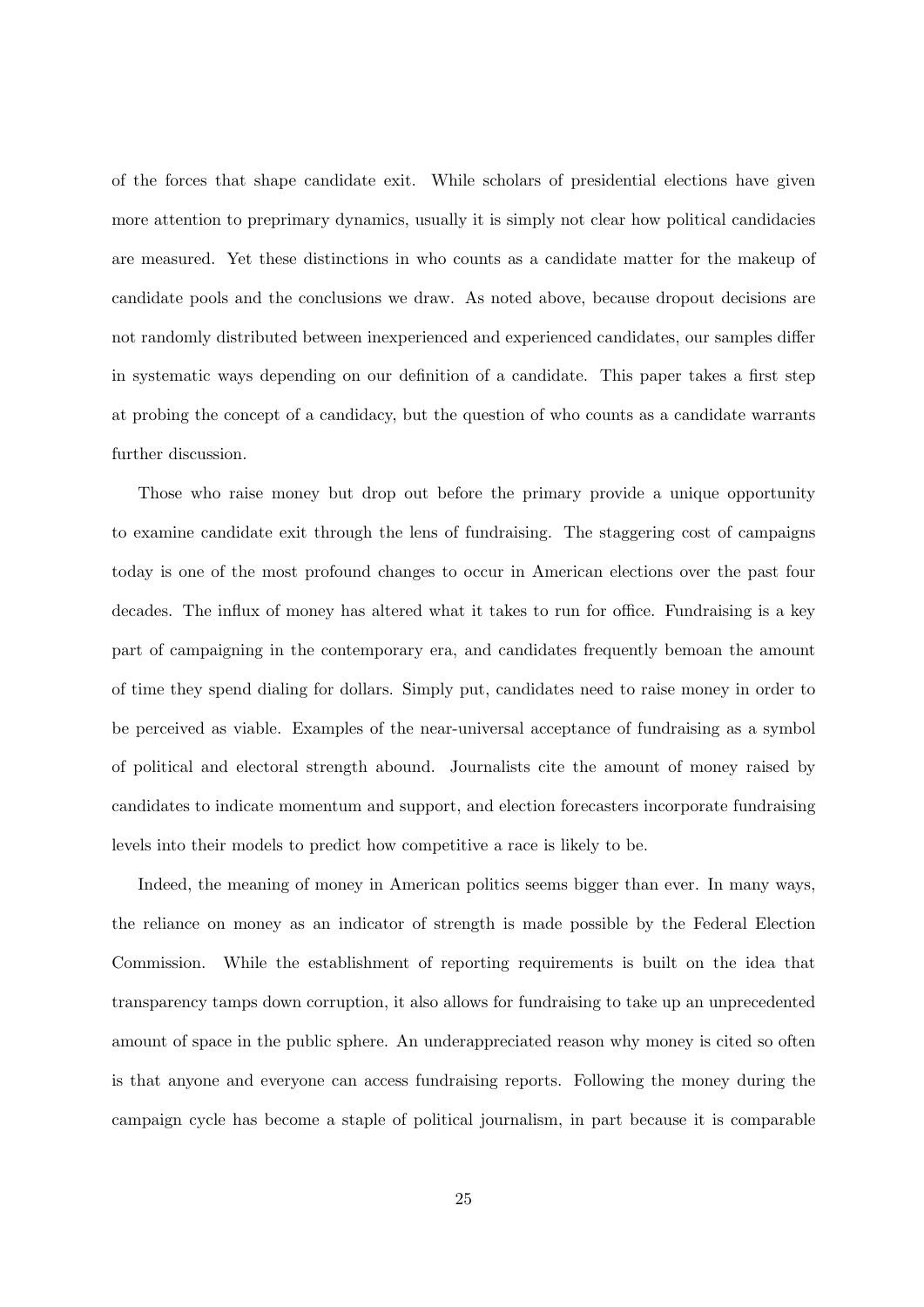across candidates and fits easily into the horserace frame [\(Graber and Dunaway 2017;](#page-29-15) [La Raja](#page-30-10) [2007\)](#page-30-10). Future research should examine changes in the use of money as a metric of strength to better understand the origins of the emphasis on fundraising in light of its implications for competition and representation.

On-ballot measures miss more and more of the action as fundraising activity moves earlier in the election cycle, and dropouts allow us to better understand campaign dynamics in the crucial months prior to the election. The dramatic increase in the number of dropouts over time highlights their growing relevance as a category, and it raises questions about how changes in the electoral landscape matter for candidate entry and exit alike. The findings also lend new empirical support to growing concerns around the negative influence of money in elections. Scholars have long grappled with the influence of money on election outcomes. A key insight of this paper is that money shapes elections in ways that are more difficult to observe as well. When fundraising reports become the most commonly used metric of viability, they also matter for the choices that voters have on Election Day.

The disproportionate exit of experienced candidates suggests that the choices on the ballot could be better and nearly were. The fact that experienced candidates took the initial step of raising money is also telling, as they likely perceived some weakness in the incumbent or another candidate in the race. To be sure, experienced candidates are not universally higher quality, but a long line of research has shown that candidates with prior political experience are more likely to win, more likely to be effective legislators, and more likely to receive voter support in surveys (i.e., [Carnes and Lupu 2016;](#page-28-3) [Hirano and Snyder 2019;](#page-29-4) [Jacobson 1989;](#page-29-3) [Jacobson and Carson](#page-29-16) [2016;](#page-29-16) [Kirkland and Coppock 2018;](#page-30-4) [Volden and Wiseman 2014\)](#page-31-0). Yet experienced candidates increasingly bow out of the race if they fail to raise money, and voters have fewer candidates to choose from as a result. At some point either prior to or during an officeholder's tenure, competition for votes is essential for democratic government.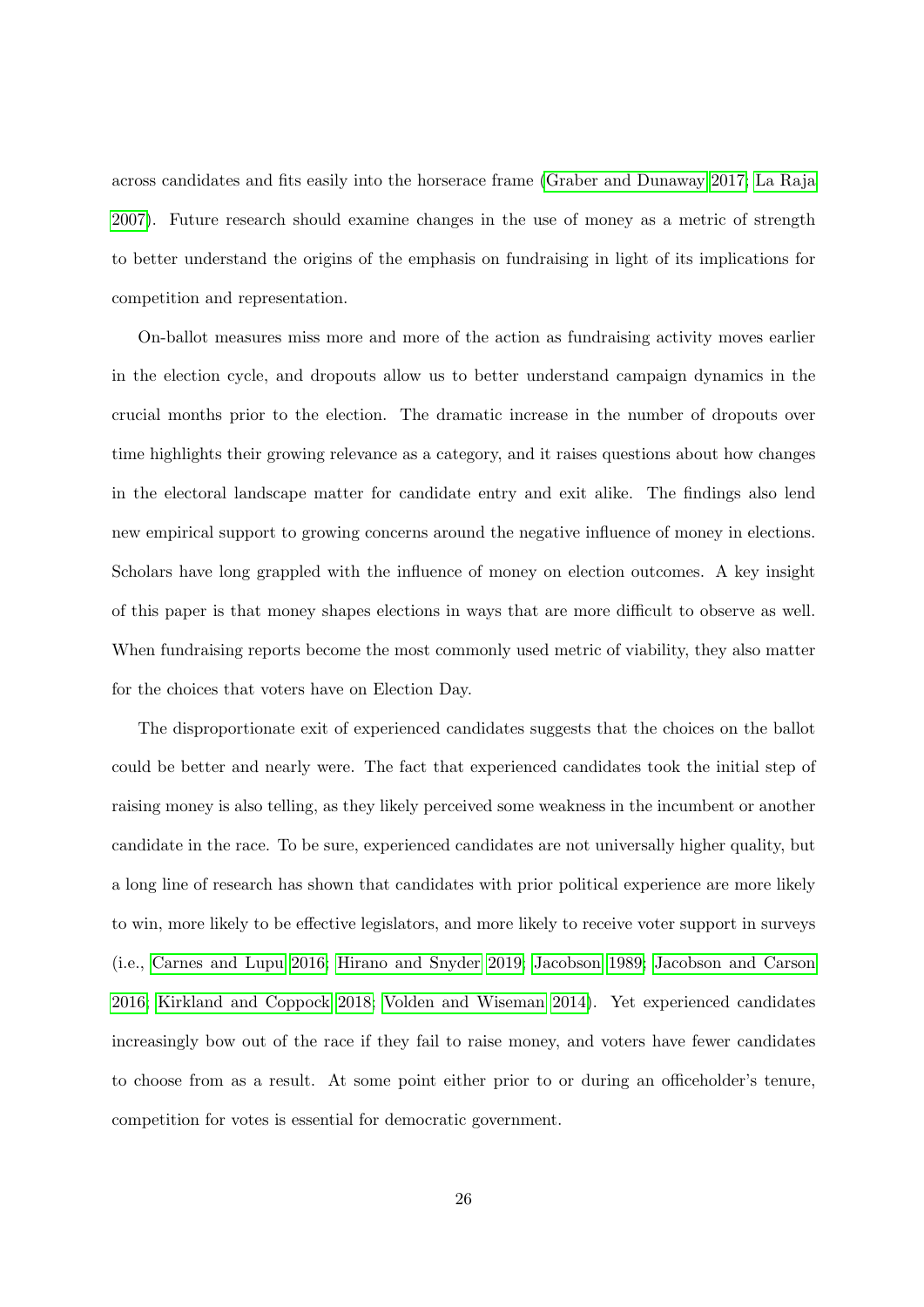Primaries have attracted more attention in recent years due to the decline in close general elections and the notion that the heart of competition has shifted to the primary stage [\(Hirano](#page-29-4) [and Snyder 2019\)](#page-29-4). The turn to the primary arena makes dropouts even more important. There is a slight tension between recent work that underscores the prevalence of vibrant primary competition at the ballot box and the "Party Decides" model that emphasizes party coordination around a single preferred candidate prior to the election (i.e., [Bawn et al. 2012;](#page-28-7) [Cohen et al.](#page-28-8) [2008;](#page-28-8) [Dominguez 2011;](#page-29-5) [Hassell 2018;](#page-29-6) [Hirano and Snyder 2019;](#page-29-4) [Masket 2009\)](#page-30-5). Having fewer candidates for voters to choose from is consistent with a model where party elites rally around a preferred candidate, but it should give political observers and the American public pause in an era where general elections are increasingly uncompetitive. Competition among donors is qualitatively different from—and normatively worse than—competition among voters.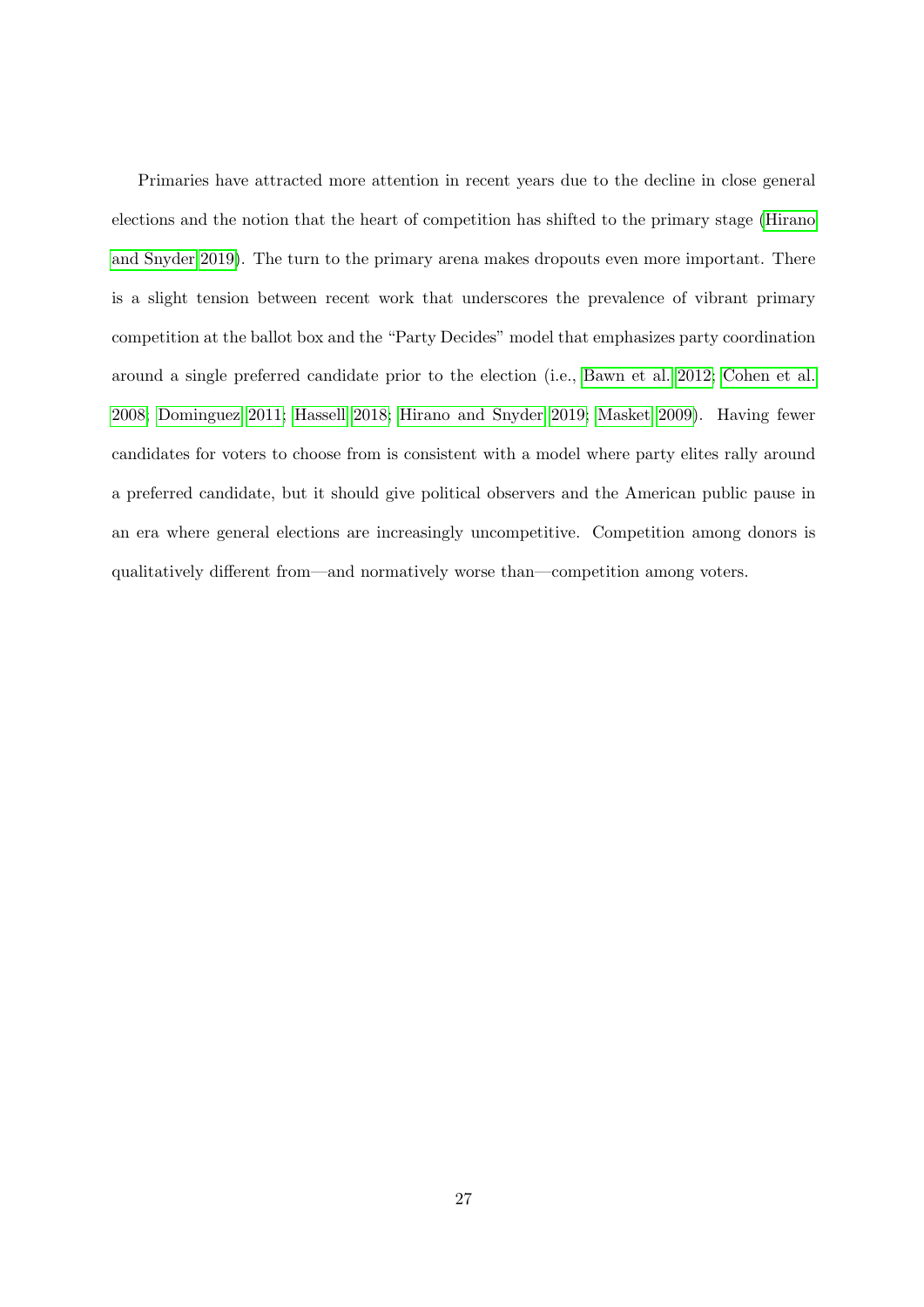### References

- <span id="page-28-10"></span>Adkins, Randall E., and Andrew J. Dowdle. 2002. "The Money Primary: What Influences the Outcome of Pre-Primary Presidential Nomination Fundraising?" Presidential Studies Quarterly 32(2): 256–275.
- <span id="page-28-11"></span>Aldrich, John H. 1980. Before the Convention: Strategies and Choices in Presidential Nomination Campaigns. Chicago: University of Chicago Press.
- <span id="page-28-7"></span>Bawn, Kathleen, Martin Cohen, David Karol, Seth Masket, Hans Noel, and John Zaller. 2012. "A Theory of Political Parties: Groups, Policy Demands and Nominations in American Politics." Perspectives on Politics 10(3): 571–597.
- <span id="page-28-13"></span>Bonica, Adam. 2014. "Mapping the Ideological Marketplace." American Journal of Political Science 58(2): 367–386.
- <span id="page-28-9"></span>Bonica, Adam. 2017. "Professional Networks, Early Fundraising, and Electoral Success." Election Law Journal: Rules, Politics, and Policy 16(1): 153–171.
- <span id="page-28-1"></span>Bonica, Adam. 2020. "Why Are There So Many Lawyers in Congress?" Legislative Studies Quarterly 45(2): 253–289.
- <span id="page-28-0"></span>Bucchianeri, Peter, Craig Volden, and Alan E. Wiseman. 2021. "Legislative Effectiveness in the American States." Working paper.
- <span id="page-28-12"></span>Canon, David T. 1993. "Sacrificial Lambs or Strategic Politicians? Political Amateurs in U.S. House Elections." American Journal of Political Science 37(4): 1119–1141.
- <span id="page-28-2"></span>Carnes, Nicholas. 2018. The Cash Ceiling: Why Only the Rich Run for Office–and What We Can Do about It. Princeton: Princeton University Press.
- <span id="page-28-3"></span>Carnes, Nicholas, and Noam Lupu. 2016. "Do Voters Dislike Working-Class Candidates? Voter Biases and the Descriptive Underrepresentation of the Working Class." American Political Science Review 110(4): 832–844.
- <span id="page-28-5"></span>Carson, Jamie L., Erik J. Engstrom, and Jason M. Roberts. 2007. "Candidate Quality, the Personal Vote, and the Incumbency Advantage in Congress." American Political Science Review 101(2): 289–301.
- <span id="page-28-4"></span>Carson, Jamie L., and Jason M. Roberts. 2005. "Strategic Politicians and U.S. House Elections, 1874–1914." Journal of Politics 67(2): 474–496.
- <span id="page-28-8"></span>Cohen, Marty, David Karol, Hans Noel, and John Zaller. 2008. The Party Decides: Presidential Nominations Before and After Reform. Chicago: University of Chicago Press.
- <span id="page-28-6"></span>Cox, Gary W., and Jonathan N. Katz. 1996. "Why Did the Incumbency Advantage in U.S. House Elections Grow?" American Journal of Political Science 40(2): 478–497.
- <span id="page-28-14"></span>Crowder-Meyer, Melody, and Rosalyn Cooperman. 2018. "Can't Buy Them Love: How Party Culture among Donors Contributes to the Party Gap in Women's Representation." Journal of Politics 80(4): 1211–1224.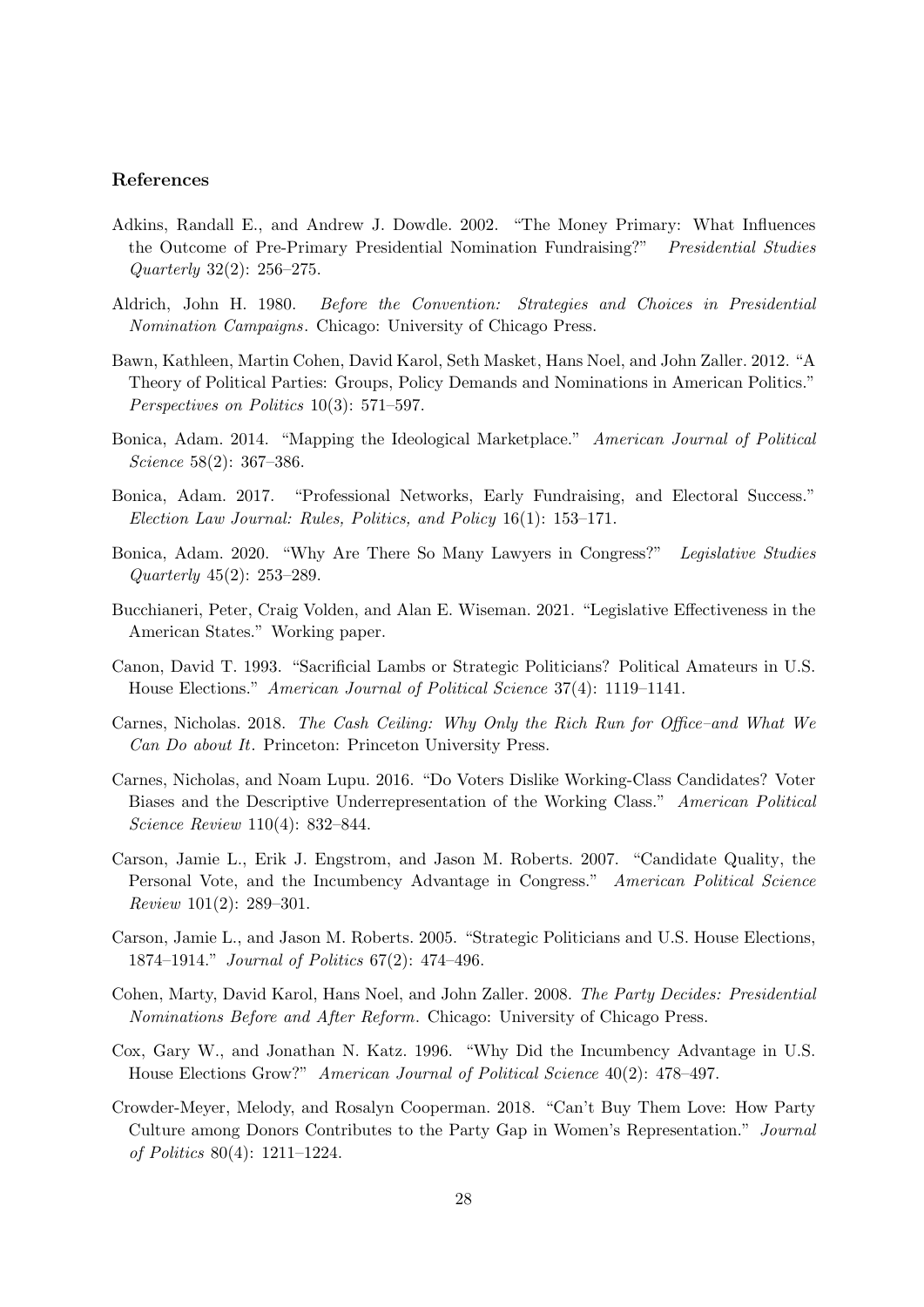- <span id="page-29-5"></span>Dominguez, Casey B. K. 2011. "Does the Party Matter? Endorsements in Congressional Primaries." Political Research Quarterly 64(3): 534–544.
- <span id="page-29-8"></span>Feigenbaum, James J., and Cameron A. Shelton. 2013. "The Vicious Cycle: Fundraising and Perceived Viability in Us Presidential Primaries." Quarterly Journal of Political Science 8(1): 1–40.
- <span id="page-29-0"></span>Fouirnaies, Alexander. 2021. "How Do Campaign Spending Limits Affect Elections? Evidence from the United Kingdom 1885–2019." American Political Science Review 115(2): 395–411.
- <span id="page-29-14"></span>Fouirnaies, Alexander, and Andrew B. Hall. 2021. "How Do Electoral Incentives Affect Legislator Behavior? Evidence from U.S. State Legislatures." American Political Science Review : 1-15.
- <span id="page-29-10"></span>Fowler, Linda. 1993. Candidates, Congress, and the American Democracy. Ann Arbor: University of Michigan Press.
- <span id="page-29-7"></span>Fowler, Linda L., and Robert D. McClure. 1989. Political Ambition: Who Decides to Run for Congress. New Haven: Yale University Press.
- <span id="page-29-9"></span>Goff, Michael J. 2005. The Money Primary: The New Politics of the Early Presidential Nomination Process. Lanham, MD: Rowman & Littlefield.
- <span id="page-29-15"></span>Graber, Doris A., and Johanna Dunaway. 2017. Mass Media and American Politics. Washington, DC: CQ Press.
- <span id="page-29-1"></span>Hall, Andrew B. 2019. Who Wants to Run?: How the Devaluing of Political Office Drives Polarization. Chicago: University of Chicago Press.
- <span id="page-29-6"></span>Hassell, Hans J. G. 2018. The Party's Primary: Control of Congressional Nominations . New York: Cambridge University Press.
- <span id="page-29-13"></span>Hassell, Hans J.G. 2022. "Party Elite Engagement and Coordination in House Primary Elections: A Test of Theories of Parties." American Journal of Political Science forthcoming.
- <span id="page-29-12"></span>Herrnson, Paul S., and James G. Gimpel. 1995. "District Conditions and Primary Divisiveness in Congressional Elections." Political Research Quarterly 48(1): 117–134.
- <span id="page-29-4"></span>Hirano, Shigeo, and James M. Snyder, Jr. 2019. Primary Elections in the United States. New York: Cambridge University Press.
- <span id="page-29-3"></span>Jacobson, Gary C. 1989. "Strategic Politicians and the Dynamics of U.S. House Elections, 1946-86." American Political Science Review 83(3): 773–793.
- <span id="page-29-11"></span>Jacobson, Gary C. 2015. "It's Nothing Personal: The Decline of the Incumbency Advantage in US House Elections." Journal of Politics 77(3): 861–873.
- <span id="page-29-16"></span>Jacobson, Gary C., and Jamie L. Carson. 2016. The Politics of Congressional Elections. Lanham, MD: Rowman & Littlefield.
- <span id="page-29-2"></span>Jacobson, Gary C., and Samuel Kernell. 1983. Strategy and Choice in Congressional Elections. New Haven: Yale University Press.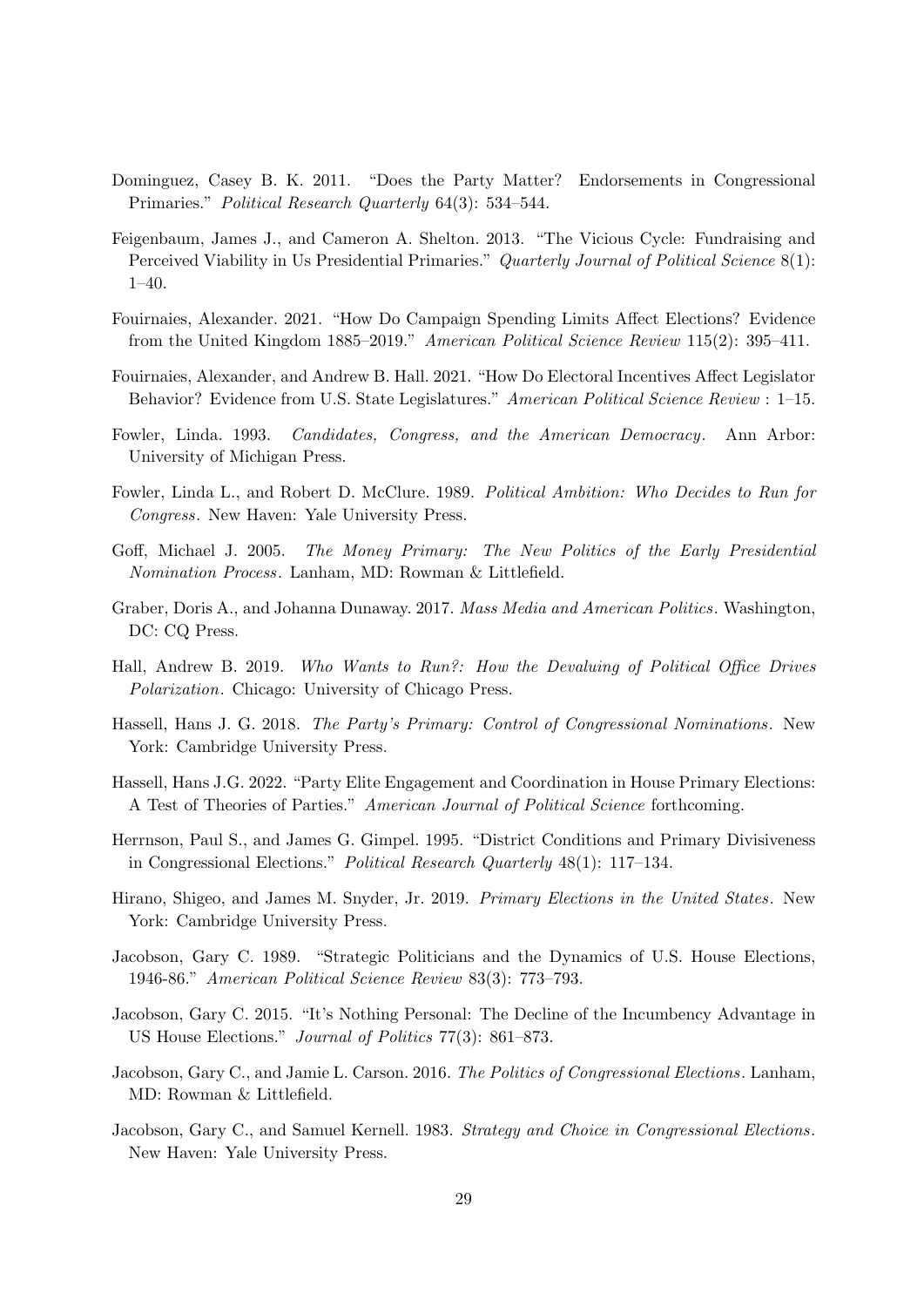- <span id="page-30-12"></span>Jewell, Malcolm E., and Sarah M. Morehouse. 2001. Political Parties and Elections in American States. Washington, DC: CQ Press.
- <span id="page-30-0"></span>Kaslovsky, Jaclyn. 2022. "Senators at Home: Local Attentiveness and Policy Representation in Congress." American Political Science Review 116(2): 645–661.
- <span id="page-30-6"></span>Kazee, Thomas A. 1994. Who Runs for Congress?: Ambition, Context, and Candidate Emergence. Washington, DC: CQ Press.
- <span id="page-30-7"></span>King, Aaron S. 2017. Unfolding Ambition in Senate Primary Elections: Strategic Politicians and the Dynamics of Candidacy Decisions. Lanham, MD: Lexington Books.
- <span id="page-30-1"></span>Kirkland, Patricia A. 2021. "Business Owners and Executives as Politicians: The Effect on Public Policy." Journal of Politics 83(4): 1652–1668.
- <span id="page-30-4"></span>Kirkland, Patricia A., and Alexander Coppock. 2018. "Candidate Choice Without Party Labels:: New Insights from Conjoint Survey Experiments." Political Behavior 40(3): 571–591.
- <span id="page-30-15"></span>Klarner, Carl. 2018. "State Legislative Election Returns, 1967-2016."
- <span id="page-30-10"></span>La Raja, Raymond J. 2007. "Sunshine Laws and the Press: The Effect of Campaign Disclosure on News Reporting in the American States." Election Law Journal: Rules, Politics, and Policy 6(3): 236–250.
- <span id="page-30-5"></span>Masket, Seth. 2009. No Middle Ground: How Informal Party Organizations Control Nominations and Polarize Legislatures. Ann Arbor: University of Michigan Press.
- <span id="page-30-8"></span>Mayer, William G. 2003. "Forecasting Presidential Nominations or, My Model Worked Just Fine, Thank You." PS: Political Science & Politics 36(2): 153-157.
- <span id="page-30-14"></span>Niven, David. 2006. "Throwing Your Hat Out of the Ring: Negative Recruitment and the Gender Imbalance in State Legislative Candidacy." Politics & Gender 2(4): 473-489.
- <span id="page-30-9"></span>Norrander, Barbara. 2006. "The Attrition Game: Initial Resources, Initial Contests and the Exit of Candidates During the US Presidential Primary Season." British Journal of Political Science 36(3): 487–507.
- <span id="page-30-11"></span>Pettigrew, Steven, Karen Owen, and Emily Wanless. 2014. "U.S. House Primary Election Results  $(1956-2010)$ ."
- <span id="page-30-3"></span>Porter, Rachel A., and Sarah A. Treul. 2018. "The Increasing Value of Inexperience in Congressional Primaries." Paper presented at the 2018 meeting of the Midwest Political Science Association, Chicago, IL.
- <span id="page-30-2"></span>Powell, Lynda W. 2012. The Influence of Campaign Contributions in State Legislatures: The Effects of Institutions and Politics. Ann Arbor: University of Michigan Press.
- <span id="page-30-13"></span>Stone, Walter J., and L. Sandy Maisel. 2003. "The Not-So-Simple Calculus of Winning: Potential U.S. House Candidates' Nomination and General Election Prospects." Journal of Politics 65(4): 951–977.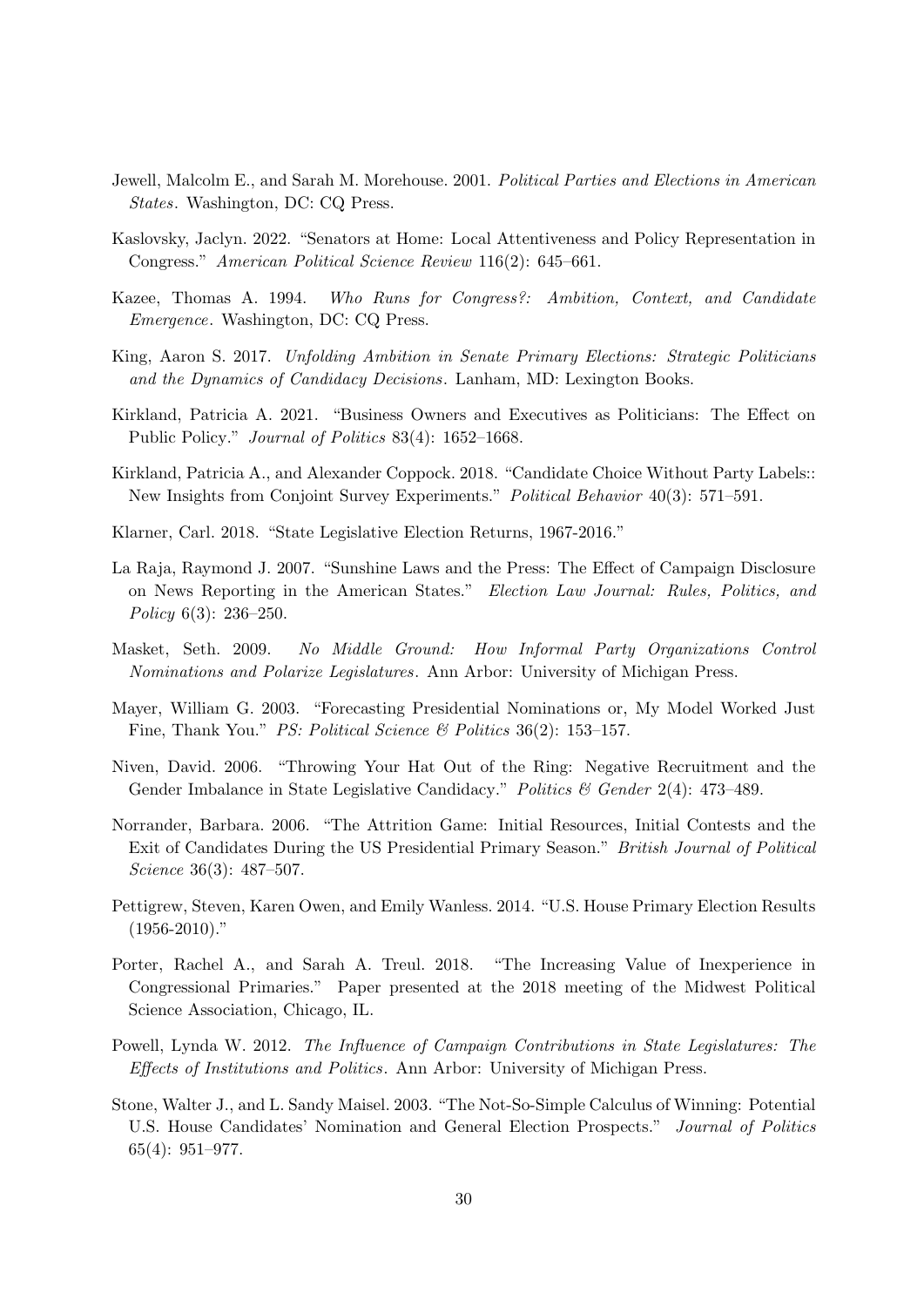- <span id="page-31-3"></span>Teele, Dawn Langan, Joshua Kalla, and Frances Rosenbluth. 2018. "The Ties That Double Bind: Social Roles and Women's Underrepresentation in Politics." American Political Science Review 112(3): 525–541.
- <span id="page-31-1"></span>Thomsen, Danielle M. 2014. "Ideological Moderates Won't Run: How Party Fit Matters for Partisan Polarization in Congress." Journal of Politics 76(3): 786–797.
- <span id="page-31-2"></span>Thomsen, Danielle M. 2017. Opting Out of Congress: Partisan Polarization and the Decline of Moderate Candidates. New York: Cambridge University Press.
- <span id="page-31-4"></span>Thomsen, Danielle M. 2021. "Women Running, Women Winning: Voter Preferences in 2018." In Congress Reconsidered, 12th Edition ( Lawrence C. Dodd, Bruce I. Oppenheimer, and C. Lawrence Evans, editors), Washington, DC: CQ Press: 133–166.
- <span id="page-31-5"></span>Thomsen, Danielle M., and Michele L. Swers. 2017. "Which Women Can Run? Gender, Partisanship, and Candidate Donor Networks." Political Research Quarterly 70(2): 449–463.
- <span id="page-31-0"></span>Volden, Craig, and Alan E. Wiseman. 2014. Legislative Effectiveness in the United States Congress: The Lawmakers. New York: Cambridge University Press.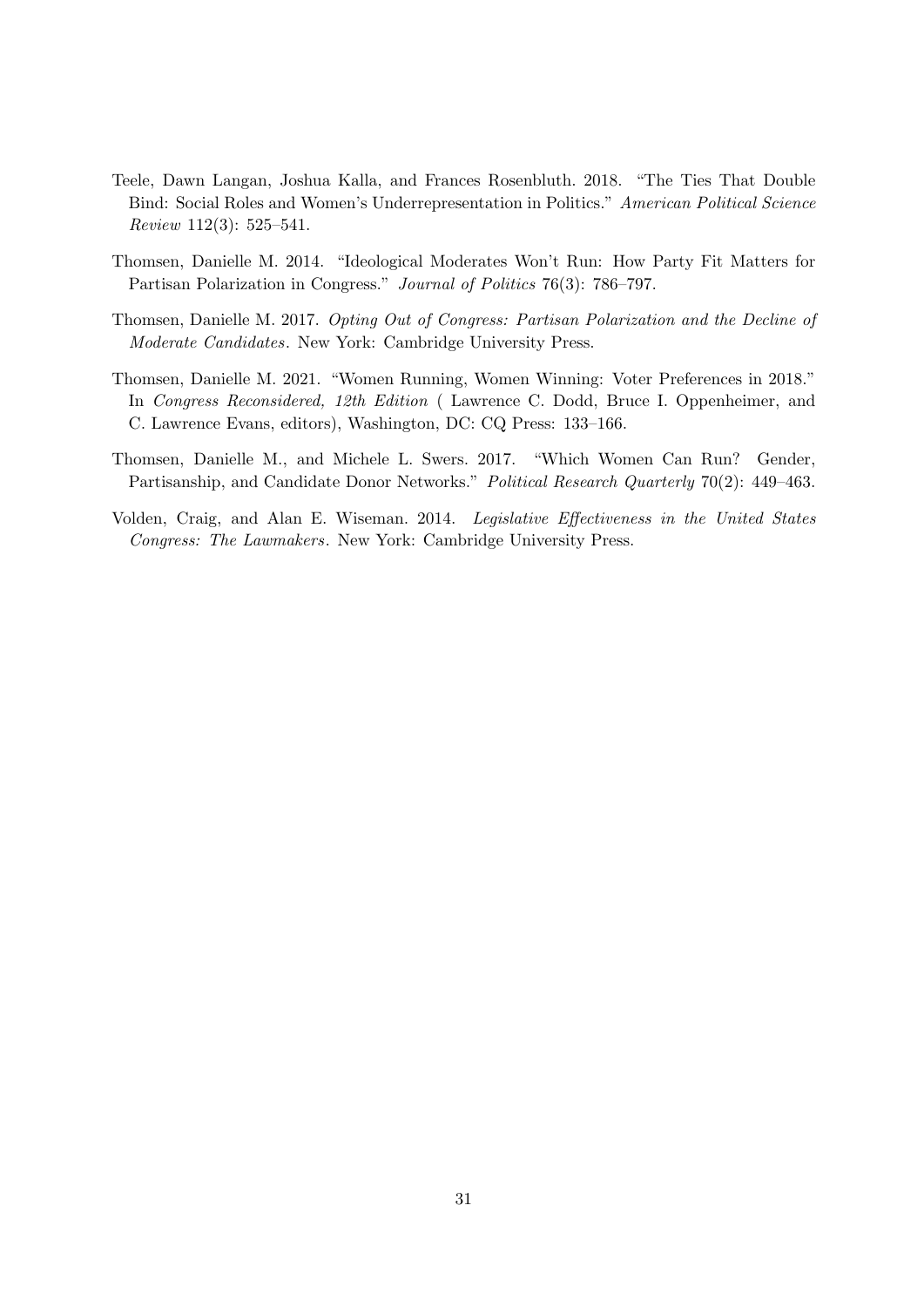# Appendix

### <span id="page-32-0"></span>Figure A.1: Number of Nonincumbents With and Without Dropouts, 1980-2020



Note: The solid line shows the number of nonincumbents on the primary ballot. The dashed line shows the number of nonincumbents when dropout candidates are included. Dropouts are those who filed with the FEC and raised money but were not on the ballot. On-ballot candidates were collected from the America Votes series and the FEC.

### <span id="page-32-1"></span>Figure A.2: Number of Experienced Nonincumbents With and Without Dropouts, 1980-2020



Note: The solid line shows the number of experienced nonincumbents on the primary ballot. The dashed line shows the number of experienced nonincumbents when dropout candidates are included. Dropouts are those who filed with the FEC and raised money but were not on the ballot. On-ballot candidates were collected from the America Votes series and the FEC.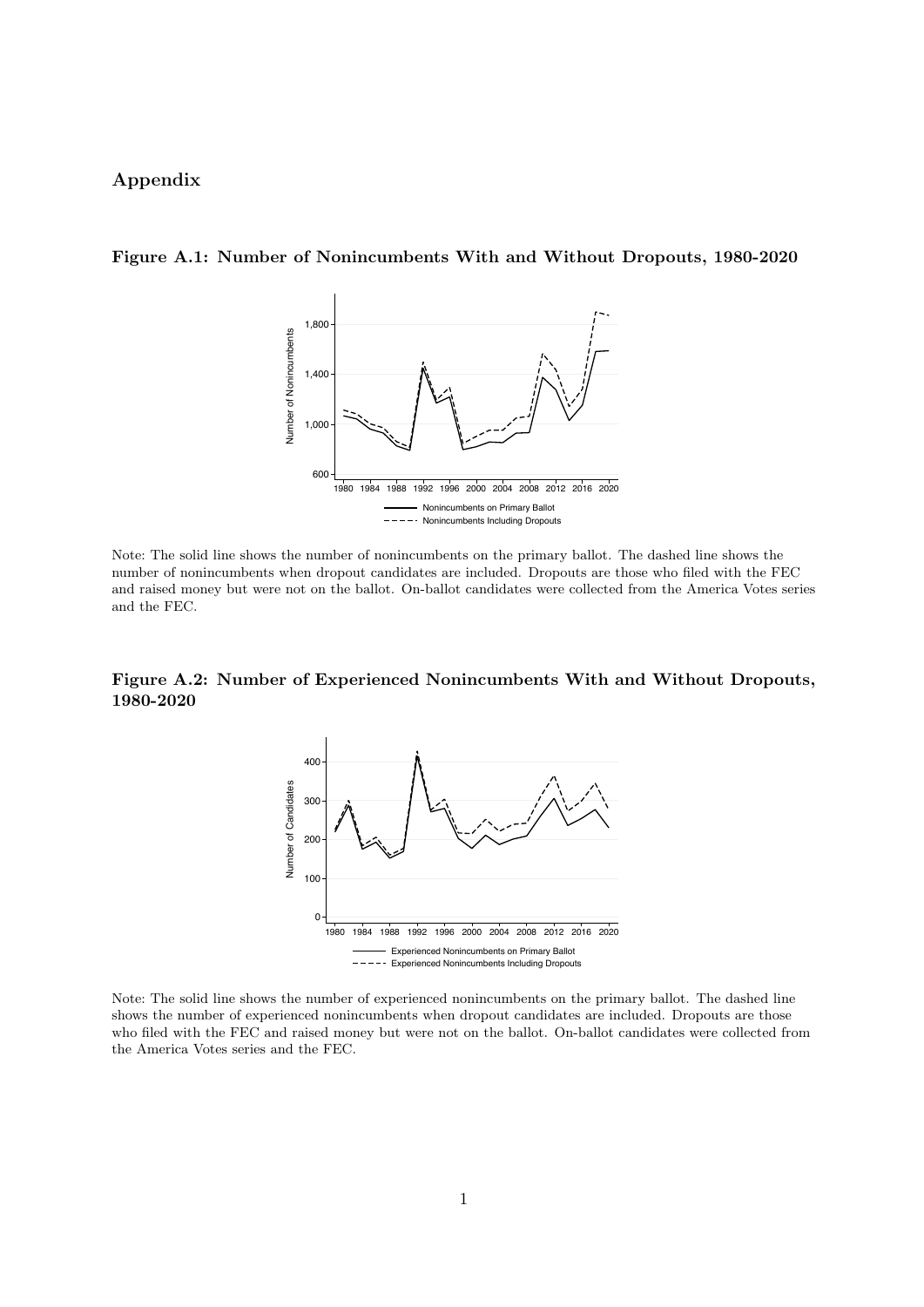# <span id="page-33-0"></span>Table A.1: Descriptive Statistics

 $\equiv$ 

|                                   | Mean  | Std. Dev. | Median         | Minimum      | Maximum |
|-----------------------------------|-------|-----------|----------------|--------------|---------|
| Dropped Out of Race               | 0.09  | 0.29      | $\Omega$       | 0            |         |
| Experienced                       | 0.23  | 0.42      | 0              |              |         |
| Early Fundraising Share           | 0.47  | 0.46      | 0.27           | 0            |         |
| Open Seat                         | 0.28  | 0.45      | 0              |              |         |
| Challenger Party                  | 0.51  | 0.50      |                |              |         |
| Party Balance                     | 1.96  | 0.76      | $\overline{2}$ |              | 3       |
| Preprimary Endorsements           | 0.43  | 0.65      | 0              | 0            | 2       |
| Number of Congressional Districts | 18.15 | 14.89     | 12             |              | 53      |
| Number of State Legislators (10s) | 15.92 | 5.00      | 15             | 4.9          | 42.4    |
| Number of On-Ballot Candidates    | 3.59  | 2.84      | 3              | 0            | 27      |
| Woman                             | 0.16  | 0.37      | 0              | $\mathbf{0}$ |         |
| Republican                        | 0.51  | 0.50      |                |              |         |

Note: The table provides descriptive statistics for the variables in Tables [1](#page-14-0) and [2.](#page-16-0) Anonymized candidate data will be available upon publication.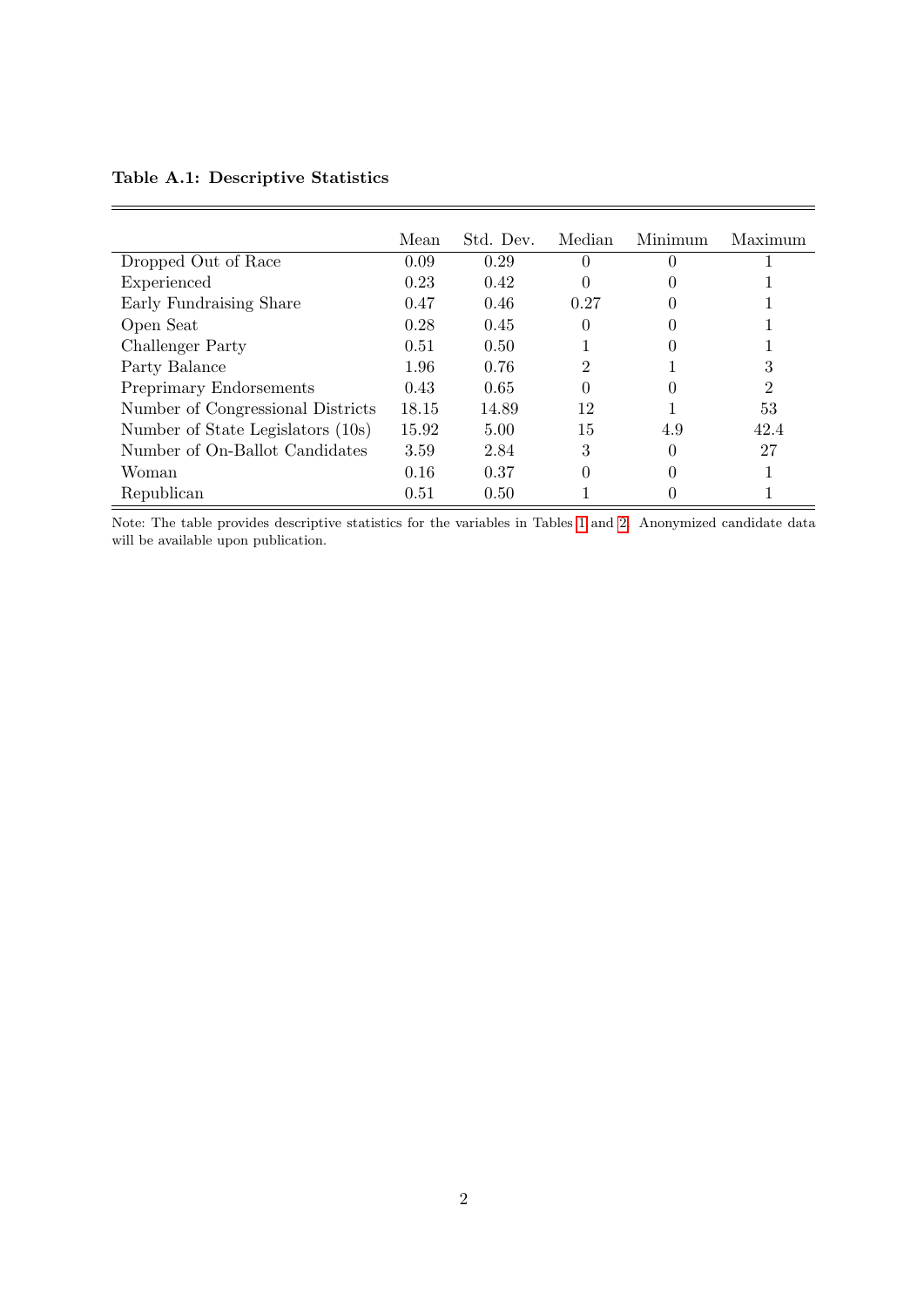|                                     | $\overline{(1)}$           | $\overline{(2)}$            | $\overline{(3)}$           |
|-------------------------------------|----------------------------|-----------------------------|----------------------------|
|                                     | First Qtr                  | First Qtr                   | Change in                  |
|                                     | Receipt Share<br>$0.34***$ | Total Receipts<br>$0.36***$ | Receipt Share<br>$0.31***$ |
| Experienced                         |                            |                             |                            |
|                                     | (0.06)                     | (0.06)                      | (0.06)                     |
| First Qtr Receipt Share             | $-0.91**$                  |                             |                            |
|                                     | (0.08)                     |                             |                            |
| First Qtr Total Receipts (Millions) |                            | $-2.36**$                   |                            |
|                                     |                            | (0.33)                      |                            |
| Change in Receipt Share             |                            |                             | $-2.48**$                  |
|                                     |                            |                             | (0.15)                     |
| Open Seat                           | $0.50**$                   | $0.30**$                    | $0.15\,$                   |
|                                     | (0.11)                     | (0.11)                      | (0.10)                     |
| Challenger Party                    | $0.32**$                   | $-0.05$                     | $-0.16^{\dagger}$          |
|                                     | (0.09)                     | (0.09)                      | (0.09)                     |
| Competitive District                | $0.51**$                   | $0.65***$                   | $0.60**$                   |
|                                     | (0.06)                     | (0.07)                      | (0.07)                     |
| Safe District                       | $0.32**$                   | $0.44**$                    | $0.38**$                   |
|                                     | (0.10)                     | (0.11)                      | (0.11)                     |
| Open Seat x Safe District           | $0.25^{\dagger}$           | $0.28^{\dagger}$            | $0.25^{\dagger}$           |
|                                     | (0.14)                     | (0.14)                      | (0.14)                     |
| Preprimary Endorsements             | 0.19                       | 0.13                        | 0.14                       |
|                                     | (0.17)                     | (0.17)                      | (0.17)                     |
| Number of Congressional Districts   | 0.01                       | $-0.00$                     | $-0.00$                    |
|                                     | (0.01)                     | (0.01)                      | (0.01)                     |
| Number of State Legislators         | 0.06                       | 0.07                        | $0.05\,$                   |
|                                     | (0.12)                     | (0.11)                      | (0.11)                     |
| Number of Candidates                | $-0.26**$                  | $-0.19**$                   | $-0.20**$                  |
|                                     | (0.03)                     | (0.02)                      | (0.02)                     |
| Woman                               | $-0.19**$                  | $-0.19**$                   | $-0.19**$                  |
|                                     | (0.07)                     | (0.07)                      | (0.07)                     |
| Republican                          | $-0.06$                    | $-0.06$                     | $-0.07$                    |
|                                     | (0.05)                     | (0.05)                      | (0.05)                     |
| Constant                            | $-3.91*$                   | $-4.32**$                   | $-4.00**$                  |
|                                     | (1.54)                     | (1.52)                      | (1.49)                     |
| Number of Observations              | 23,888                     | 23,888                      | 23,868                     |
| Log-likelihood                      | $-6,319.84$                | $-6,357.39$                 | $-6,157.48$                |

### <span id="page-34-0"></span>Table A.2: Alternative Measures of Early Fundraising

Note: Results are from logistic regressions from 1980 to 2020. Standard errors are clustered at the race level. The dependent variable is whether the candidate dropped out of the race. The models include state and year fixed effects. Model 1 includes the candidate's first quarter receipt share, Model 2 includes their first quarter total receipts (2020 dollars, in millions), and Model 3 includes the change in receipt share (from two quarters before the primary to the quarter before the primary).  $\frac{1}{7}p<0.10$ ,  $\frac{1}{7}p<0.05$ ,  $\frac{*p}{0.01}$ .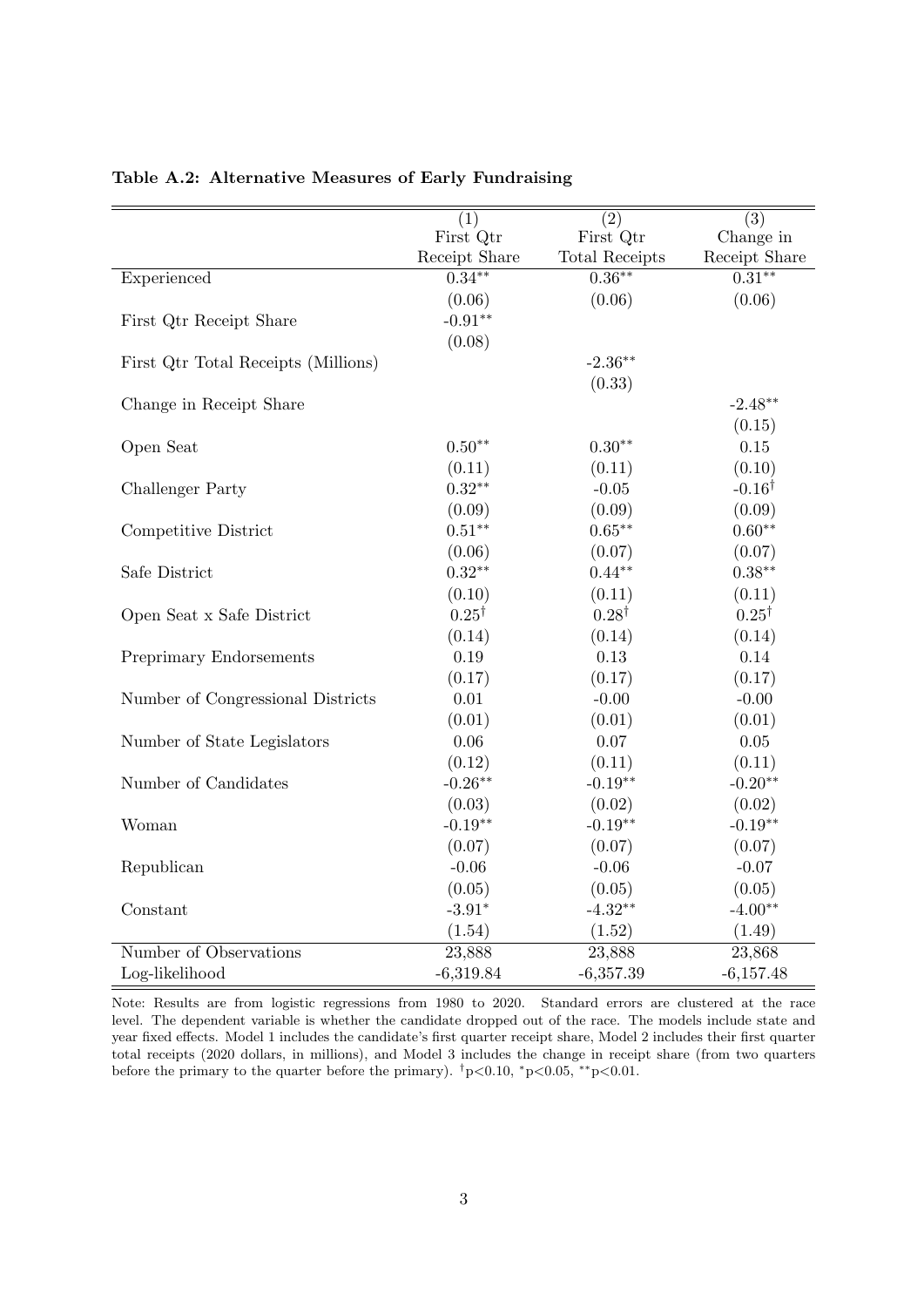|                                        | (1)           | (2)                   | (3)               |
|----------------------------------------|---------------|-----------------------|-------------------|
|                                        | First Qtr     | First Qtr             | Change in         |
|                                        | Receipt Share | <b>Total Receipts</b> | Receipt Share     |
| Experienced                            | $0.72**$      | $0.61**$              | $0.30**$          |
|                                        | (0.08)        | (0.07)                | (0.06)            |
| First Qtr Receipt Share                | $-0.68**$     |                       |                   |
|                                        | (0.09)        |                       |                   |
| Experienced x First Qtr Receipt Share  | $-1.02**$     |                       |                   |
|                                        | (0.15)        |                       |                   |
| First Qtr Total Receipts               |               | $-1.03**$             |                   |
|                                        |               | (0.31)                |                   |
| Experienced x First Qtr Total Receipts |               | $-4.08**$             |                   |
|                                        |               | (0.66)                |                   |
| Change in Receipt Share                |               |                       | $-2.30**$         |
|                                        |               |                       | (0.18)            |
| Experienced x Change in Receipt Share  |               |                       | $-0.79*$          |
|                                        |               |                       | (0.34)            |
| Open Seat                              | $0.51***$     | $0.30**$              | $0.15\,$          |
|                                        | (0.11)        | (0.11)                | (0.11)            |
| Challenger Party                       | $0.30**$      | $-0.06$               | $-0.16^{\dagger}$ |
|                                        | (0.09)        | (0.09)                | (0.09)            |
| Competitive District                   | $0.54**$      | $0.65***$             | $0.60**$          |
|                                        | (0.06)        | (0.07)                | (0.07)            |
| Safe District                          | $0.34***$     | $0.43**$              | $0.38***$         |
|                                        | (0.10)        | (0.11)                | (0.11)            |
| Open Seat x Safe District              | 0.23          | $0.30^{\ast}$         | $0.25^{\dagger}$  |
|                                        | (0.14)        | (0.14)                | (0.14)            |
| Preprimary Endorsements                | 0.19          | 0.13                  | 0.14              |
|                                        | (0.17)        | (0.17)                | (0.17)            |
| Number of Congressional Districts      | $0.01\,$      | $-0.00$               | $-0.00$           |
|                                        | (0.01)        | (0.01)                | (0.01)            |
| Number of State Legislators            | 0.05          | 0.07                  | 0.06              |
|                                        | (0.11)        | (0.11)                | (0.11)            |
| Number of Candidates                   | $-0.26**$     | $-0.20**$             | $-0.20**$         |
|                                        | (0.03)        | (0.02)                | (0.02)            |
| Woman                                  | $-0.20**$     | $-0.21**$             | $-0.19**$         |
|                                        | (0.07)        | (0.07)                | (0.07)            |
| Republican                             | $-0.07$       | $-0.06$               | $-0.07$           |
|                                        | (0.05)        | (0.05)                | (0.05)            |
| Constant                               | $-3.87*$      | $-4.35**$             | $-4.03**$         |
|                                        | (1.53)        | (1.51)                | (1.47)            |
| Number of Observations                 | 23,888        | 23,888                | 23,868            |
| Log-likelihood                         | $-6,292.75$   | $-6,331.77$           | $-6,154.10$       |

<span id="page-35-0"></span>Table A.3: Alternative Measures of Early Fundraising, with Interactions

Note: Results are from logistic regressions from 1980 to 2020. Standard errors are clustered at the race level. The dependent variable is whether the candidate dropped out of the race. The models include state and year fixed effects. The fundraising measures are the same as Table [A.2.](#page-34-0)  $\frac{1}{7}p<0.10$ ,  $\frac{k}{p}<0.05$ ,  $\frac{k}{p}<0.01$ .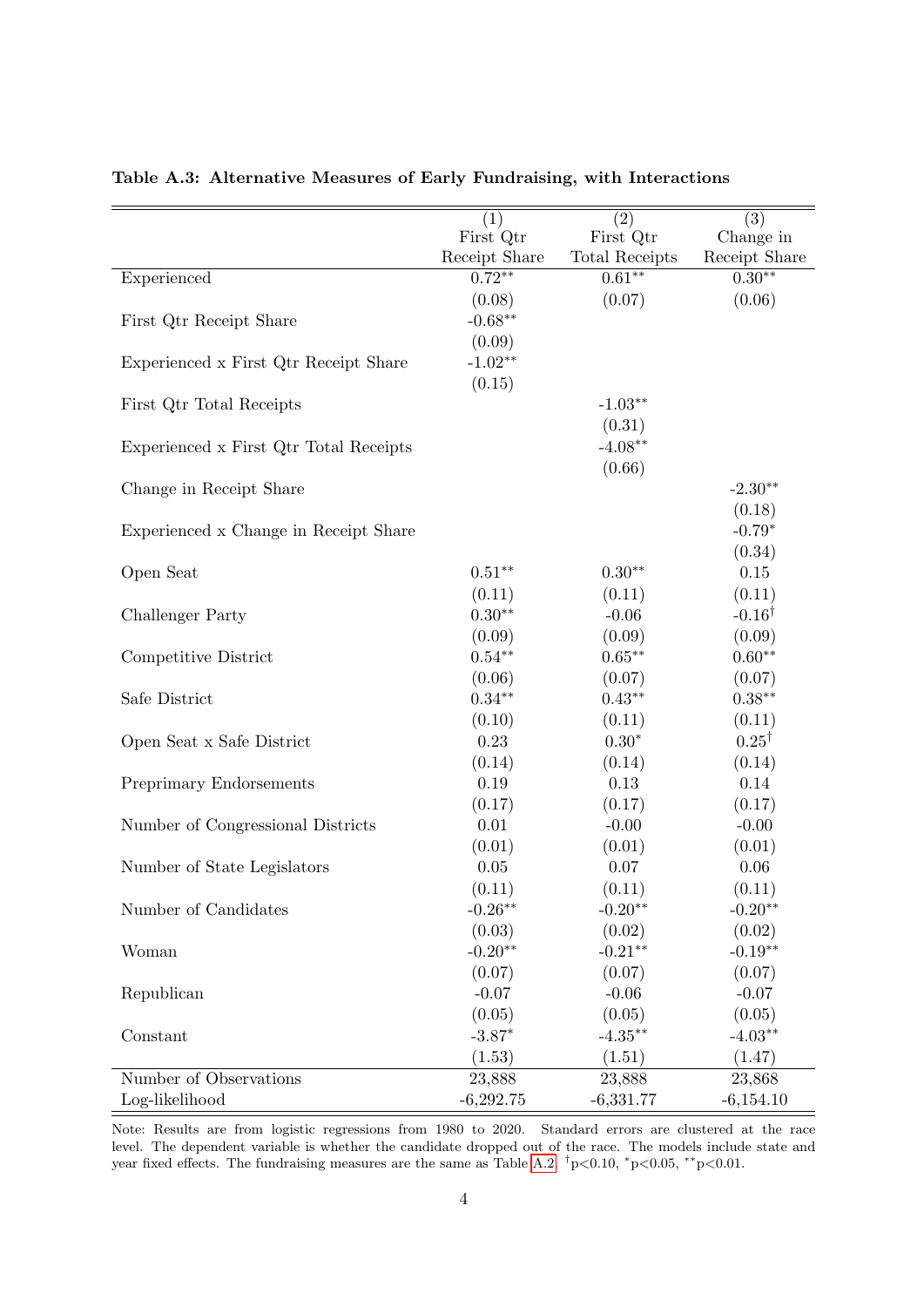| (1)               | (2)                                                                                                                                                                        | $\overline{(3)}$                                                                                                                                                                                                                | (4)                                                                                                                                                                                                                           |
|-------------------|----------------------------------------------------------------------------------------------------------------------------------------------------------------------------|---------------------------------------------------------------------------------------------------------------------------------------------------------------------------------------------------------------------------------|-------------------------------------------------------------------------------------------------------------------------------------------------------------------------------------------------------------------------------|
| Loan              | Loan Ratio x                                                                                                                                                               |                                                                                                                                                                                                                                 | Self Loan,                                                                                                                                                                                                                    |
|                   |                                                                                                                                                                            |                                                                                                                                                                                                                                 | \$100,000                                                                                                                                                                                                                     |
|                   |                                                                                                                                                                            |                                                                                                                                                                                                                                 |                                                                                                                                                                                                                               |
|                   |                                                                                                                                                                            |                                                                                                                                                                                                                                 |                                                                                                                                                                                                                               |
|                   |                                                                                                                                                                            |                                                                                                                                                                                                                                 |                                                                                                                                                                                                                               |
|                   |                                                                                                                                                                            |                                                                                                                                                                                                                                 |                                                                                                                                                                                                                               |
|                   |                                                                                                                                                                            |                                                                                                                                                                                                                                 |                                                                                                                                                                                                                               |
|                   |                                                                                                                                                                            |                                                                                                                                                                                                                                 |                                                                                                                                                                                                                               |
|                   |                                                                                                                                                                            |                                                                                                                                                                                                                                 | 0.19                                                                                                                                                                                                                          |
|                   |                                                                                                                                                                            |                                                                                                                                                                                                                                 | (0.17)                                                                                                                                                                                                                        |
| $0.85***$         | $0.85***$                                                                                                                                                                  |                                                                                                                                                                                                                                 | $0.85***$                                                                                                                                                                                                                     |
| (0.08)            | (0.08)                                                                                                                                                                     | (0.08)                                                                                                                                                                                                                          | (0.08)                                                                                                                                                                                                                        |
|                   |                                                                                                                                                                            |                                                                                                                                                                                                                                 | $-0.54**$                                                                                                                                                                                                                     |
| (0.08)            | (0.08)                                                                                                                                                                     | (0.08)                                                                                                                                                                                                                          | (0.08)                                                                                                                                                                                                                        |
| $-1.03**$         | $-0.95**$                                                                                                                                                                  | $-1.05***$                                                                                                                                                                                                                      | $-1.05***$                                                                                                                                                                                                                    |
| (0.13)            | (0.13)                                                                                                                                                                     | (0.13)                                                                                                                                                                                                                          | (0.13)                                                                                                                                                                                                                        |
| $0.52**$          | $0.52***$                                                                                                                                                                  | $0.52**$                                                                                                                                                                                                                        | $0.52**$                                                                                                                                                                                                                      |
| (0.11)            | (0.11)                                                                                                                                                                     | (0.11)                                                                                                                                                                                                                          | (0.11)                                                                                                                                                                                                                        |
| $0.28**$          | $0.28**$                                                                                                                                                                   | $0.28**$                                                                                                                                                                                                                        | $0.28**$                                                                                                                                                                                                                      |
| (0.10)            | (0.10)                                                                                                                                                                     | (0.10)                                                                                                                                                                                                                          | (0.10)                                                                                                                                                                                                                        |
| $0.56**$          | $0.56**$                                                                                                                                                                   | $0.56**$                                                                                                                                                                                                                        | $0.56**$                                                                                                                                                                                                                      |
| (0.06)            | (0.06)                                                                                                                                                                     | (0.06)                                                                                                                                                                                                                          | (0.06)                                                                                                                                                                                                                        |
| $0.36^{\ast\ast}$ | $0.36**$                                                                                                                                                                   | $0.35***$                                                                                                                                                                                                                       | $0.35***$                                                                                                                                                                                                                     |
| (0.10)            | (0.10)                                                                                                                                                                     | (0.10)                                                                                                                                                                                                                          | (0.10)                                                                                                                                                                                                                        |
| $0.25\,$          | $0.25\,$                                                                                                                                                                   | 0.24                                                                                                                                                                                                                            | 0.24                                                                                                                                                                                                                          |
|                   |                                                                                                                                                                            |                                                                                                                                                                                                                                 | (0.14)                                                                                                                                                                                                                        |
| 0.17              | 0.17                                                                                                                                                                       | 0.17                                                                                                                                                                                                                            | 0.17                                                                                                                                                                                                                          |
|                   |                                                                                                                                                                            |                                                                                                                                                                                                                                 | (0.17)                                                                                                                                                                                                                        |
| 0.00              | 0.00                                                                                                                                                                       | 0.00                                                                                                                                                                                                                            | 0.00                                                                                                                                                                                                                          |
|                   |                                                                                                                                                                            |                                                                                                                                                                                                                                 | (0.01)                                                                                                                                                                                                                        |
| $0.06\,$          | $0.06\,$                                                                                                                                                                   | 0.06                                                                                                                                                                                                                            | 0.06                                                                                                                                                                                                                          |
|                   |                                                                                                                                                                            |                                                                                                                                                                                                                                 | (0.11)                                                                                                                                                                                                                        |
| $-0.25**$         |                                                                                                                                                                            |                                                                                                                                                                                                                                 | $-0.25**$                                                                                                                                                                                                                     |
|                   |                                                                                                                                                                            |                                                                                                                                                                                                                                 | (0.03)                                                                                                                                                                                                                        |
| $-0.20**$         |                                                                                                                                                                            |                                                                                                                                                                                                                                 | $-0.20**$                                                                                                                                                                                                                     |
|                   |                                                                                                                                                                            |                                                                                                                                                                                                                                 | (0.07)                                                                                                                                                                                                                        |
|                   |                                                                                                                                                                            |                                                                                                                                                                                                                                 | $-0.08$                                                                                                                                                                                                                       |
|                   |                                                                                                                                                                            |                                                                                                                                                                                                                                 | (0.05)                                                                                                                                                                                                                        |
|                   |                                                                                                                                                                            |                                                                                                                                                                                                                                 | $-4.00**$                                                                                                                                                                                                                     |
|                   |                                                                                                                                                                            |                                                                                                                                                                                                                                 | (1.51)                                                                                                                                                                                                                        |
|                   |                                                                                                                                                                            |                                                                                                                                                                                                                                 | 23,888                                                                                                                                                                                                                        |
|                   |                                                                                                                                                                            |                                                                                                                                                                                                                                 | $-6,292.31$                                                                                                                                                                                                                   |
|                   | Ratio<br>$0.38***$<br>(0.15)<br>$-0.59**$<br>(0.14)<br>(0.17)<br>(0.01)<br>(0.11)<br>(0.03)<br>(0.07)<br>$-0.08$<br>(0.05)<br>$-4.01**$<br>(1.51)<br>23,888<br>$-6,289.81$ | Experienced<br>$0.49**$<br>(0.15)<br>$-1.04$<br>(0.54)<br>$-0.60**$<br>(0.14)<br>(0.17)<br>(0.01)<br>(0.11)<br>$-0.24**$<br>(0.03)<br>$-0.20**$<br>(0.07)<br>$-0.08$<br>(0.05)<br>$-4.05***$<br>(1.51)<br>23,888<br>$-6,287.59$ | Self Loan,<br>\$50,000<br>0.08<br>(0.12)<br>$0.85***$<br>$-0.54**$<br>(0.14)<br>(0.17)<br>(0.01)<br>(0.11)<br>$-0.25**$<br>(0.03)<br>$-0.20**$<br>(0.07)<br>$-0.08$<br>(0.05)<br>$-4.01**$<br>(1.51)<br>23,888<br>$-6,292.77$ |

<span id="page-36-0"></span>Table A.4: Relationship Between Experience, Fundraising, and Dropping Out, Accounting for Candidate Loans (as Ratio of Early Money and Total)

Note: Results are from logistic regressions from 1980 to 2020. Standard errors are clustered at the race level. The dependent variable is whether the candidate dropped out of the race. The models include state and year fixed effects. The fundraising measures are the same as Table [1.](#page-14-0)  $\frac{\dagger}{\text{p}} < 0.10$ ,  $\frac{\dagger}{\text{p}} < 0.05$ , \*\* $\text{p} < 0.01$ .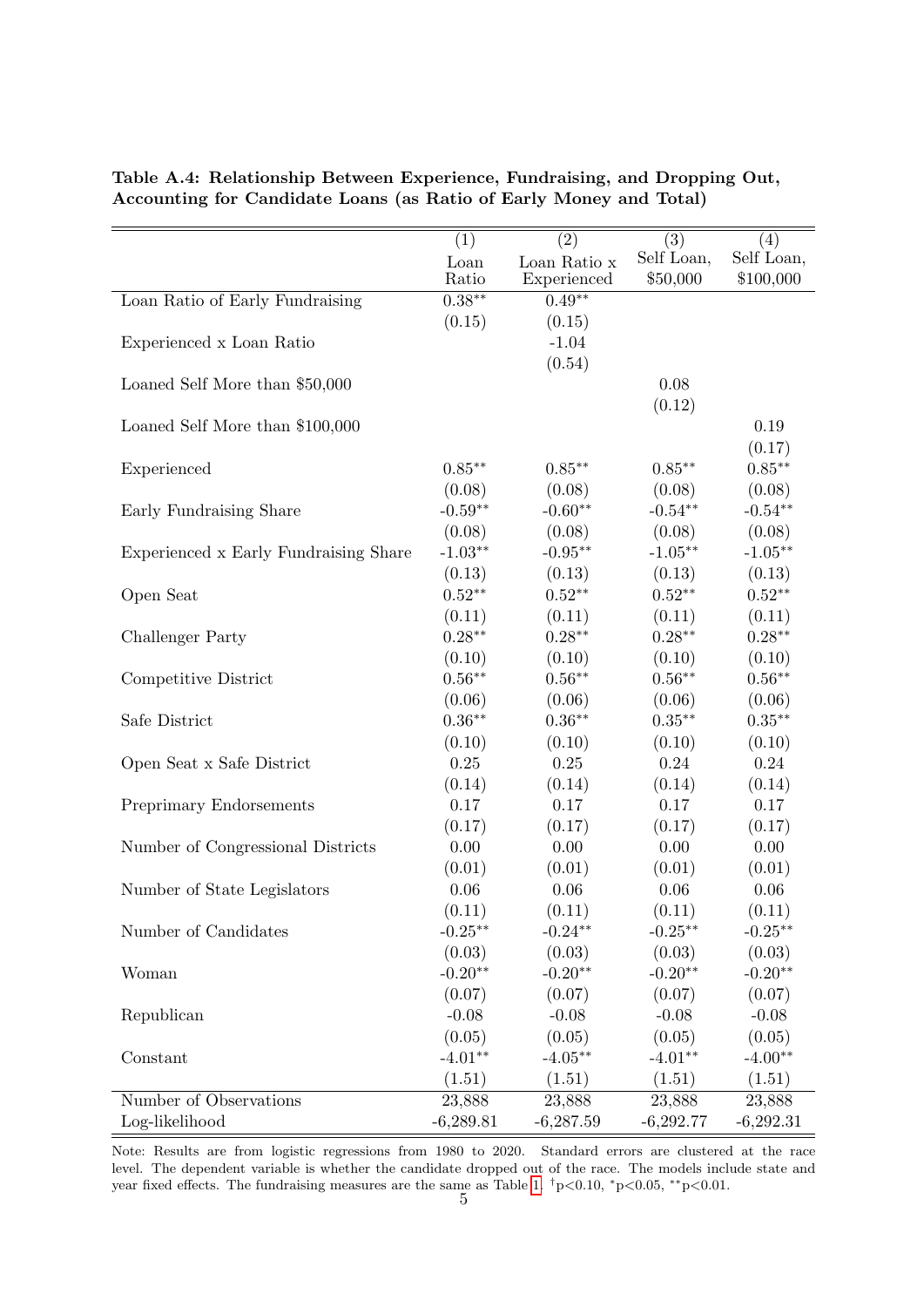|                                   | (1)          | $\overline{(2)}$       | $\overline{(3)}$ | (4)              |
|-----------------------------------|--------------|------------------------|------------------|------------------|
|                                   | Republicans, | Democrats,             | Republicans,     | Democrats,       |
|                                   | All          | All                    | 2012-2018        | 2012-2018        |
| Experienced                       | $0.32***$    | $\overline{0.41^{**}}$ | $0.48***$        | $0.41***$        |
|                                   | (0.09)       | (0.09)                 | (0.16)           | (0.15)           |
| Early Fundraising Share           | $-0.90**$    | $-0.67**$              | $-0.91**$        | $-0.81**$        |
|                                   | (0.11)       | (0.11)                 | (0.21)           | (0.16)           |
| Open Seat                         | $0.63**$     | $0.49**$               | $0.72**$         | 0.08             |
|                                   | (0.16)       | (0.16)                 | (0.28)           | (0.33)           |
| Challenger Party                  | $0.27*$      | $0.32*$                | 0.15             | $-0.00$          |
|                                   | (0.13)       | (0.14)                 | (0.27)           | (0.30)           |
| Competitive District              | $0.52**$     | $0.54**$               | $0.52**$         | $0.35^{\ast}$    |
|                                   | (0.09)       | (0.09)                 | (0.20)           | (0.14)           |
| Safe District                     | $0.41**$     | $0.31^{\dagger}$       | 0.09             | $-0.44$          |
|                                   | (0.15)       | (0.16)                 | (0.33)           | (0.29)           |
| Open Seat x Safe District         | $-0.01$      | $0.47*$                | 0.11             | $1.02*$          |
|                                   | (0.19)       | (0.22)                 | (0.36)           | (0.42)           |
| Preprimary Endorsements           | $-0.41$      | $1.40*$                | 1.44             | $2.34^{\dagger}$ |
|                                   | (0.53)       | (0.60)                 | (1.36)           | (1.25)           |
| Number of Congressional Districts | $-0.00$      | 0.00                   | $-0.47$          | $0.05\,$         |
|                                   | (0.02)       | (0.02)                 | (0.38)           | (0.15)           |
| Number of State Legislators       | 0.01         | 0.16                   | 0.55             | $-1.60$          |
|                                   | (0.13)       | (0.23)                 | (0.52)           | (1.30)           |
| Number of Candidates              | $-0.29**$    | $-0.23**$              | $-0.34**$        | $-0.27**$        |
|                                   | (0.04)       | (0.04)                 | (0.06)           | (0.05)           |
| Woman                             | $-0.13$      | $-0.27**$              | $-0.08$          | $-0.29*$         |
|                                   | (0.11)       | (0.08)                 | (0.20)           | (0.13)           |
| Constant                          | $-3.42*$     | $-5.06$                | $-5.20$          | 19.53            |
|                                   | (1.71)       | (3.09)                 | (4.49)           | (17.59)          |
| Number of Observations            | 12,052       | 11,778                 | 2,525            | 2,784            |
| Log-likelihood                    | $-3,061.31$  | $-3,179.55$            | $-761.87$        | $-1,069.22$      |

<span id="page-37-0"></span>Table A.5: Relationship Between Experience and Dropping Out, By Party

Note: Results are from logistic regressions from 1980 to 2020. Standard errors are clustered at the race level. The dependent variable is whether the candidate dropped out of the race. The models include state and year fixed effects. The fundraising measures are the same as Table [1.](#page-14-0)  $\frac{\dagger}{p}$  <0.00,  $\frac{*p}{0.05}$ ,  $\frac{*p}{0.01}$ .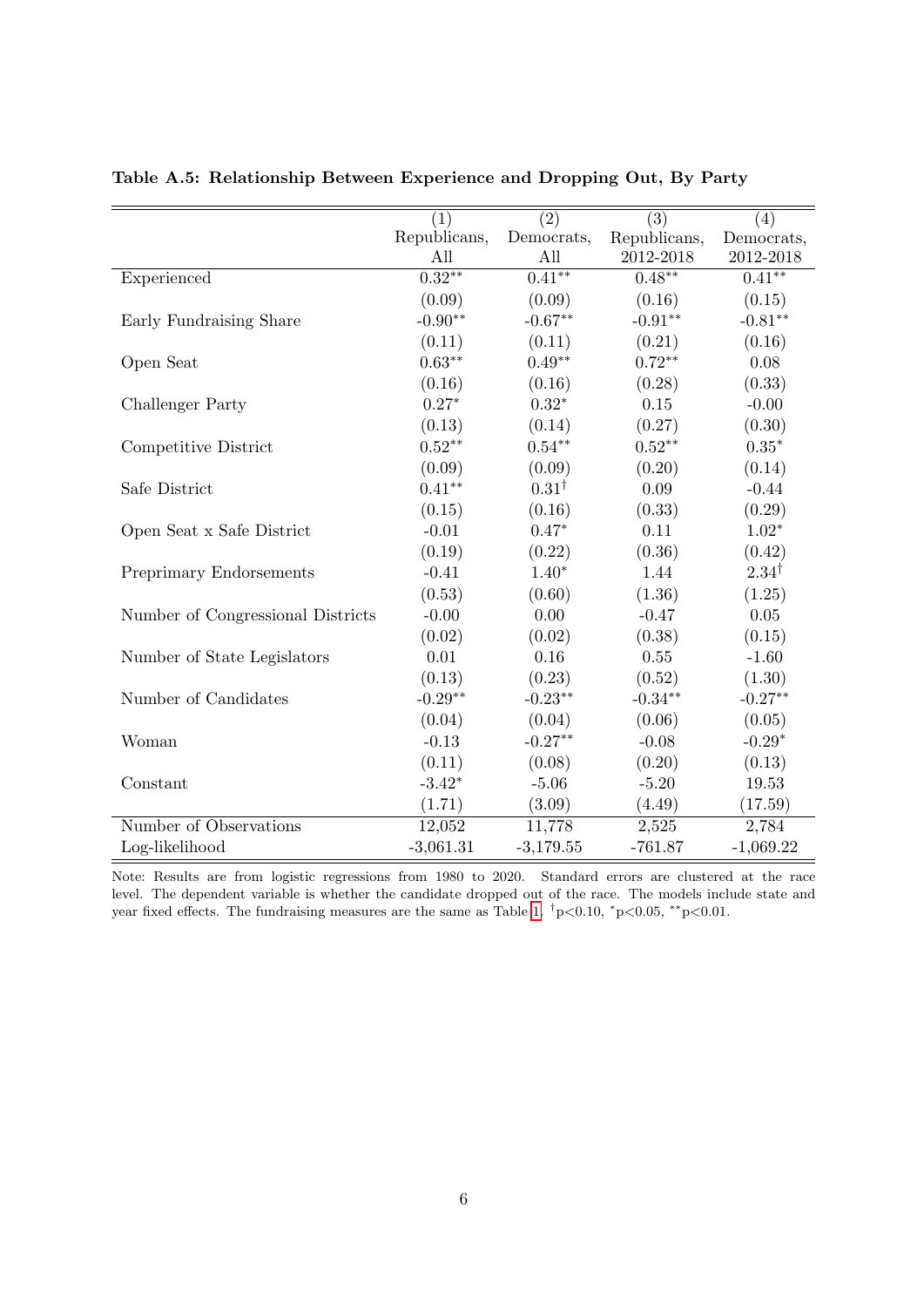|                                   | (1)        | (2)                         | (3)               | (4)              |
|-----------------------------------|------------|-----------------------------|-------------------|------------------|
|                                   | Open Seat, | Open Seat,                  | Challenger        | Incumbent        |
|                                   | 1980-1998  | 2000-2020                   | Party             | Contested        |
| Experienced                       | $-0.78***$ | $\overline{0.21}^{\dagger}$ | $0.25***$         | $1.02***$        |
|                                   | (0.25)     | (0.12)                      | (0.09)            | (0.13)           |
| Early Fundraising Share           | $-0.21$    | $-1.16***$                  | $-0.94**$         | $0.98**$         |
|                                   | (0.29)     | (0.15)                      | (0.10)            | (0.25)           |
| Competitive District              | 0.21       | $0.97**$                    | $0.57**$          | $0.38^{\dagger}$ |
|                                   | (0.28)     | (0.18)                      | (0.07)            | (0.23)           |
| Safe District                     | $0.52*$    | $0.71**$                    | $0.66**$          | 0.08             |
|                                   | (0.25)     | (0.19)                      | (0.15)            | (0.24)           |
| Preprimary Endorsements           | 1.07       | 0.14                        | $-0.19$           | $0.60*$          |
|                                   | (0.70)     | (0.55)                      | (0.27)            | (0.29)           |
| Number of Congressional Districts | $-0.09$    | $-0.00$                     | 0.01              | $-0.02$          |
|                                   | (0.07)     | (0.07)                      | (0.02)            | (0.03)           |
| Number of State Legislators       | $-0.59$    | $-0.21$                     | 0.11              | $-0.35$          |
|                                   | (1.06)     | (0.14)                      | (0.23)            | (0.87)           |
| Number of Candidates              | $-0.15***$ | $-0.20**$                   | $-0.37**$         | $-0.37**$        |
|                                   | (0.06)     | (0.03)                      | (0.04)            | (0.14)           |
| Woman                             | $-0.45$    | $-0.34*$                    | $-0.16^{\dagger}$ | $-0.09$          |
|                                   | (0.29)     | (0.14)                      | (0.09)            | (0.15)           |
| Republican                        | $-0.18$    | $-0.24*$                    | $-0.07$           | $0.25^{\dagger}$ |
|                                   | (0.18)     | (0.11)                      | (0.07)            | (0.14)           |
| Constant                          | 6.66       | 1.04                        | $-4.22$           | 2.62             |
|                                   | (14.79)    | (1.41)                      | (3.16)            | (11.84)          |
| Number of Observations            | 2,584      | 3,755                       | 12,240            | 4,793            |
| Log-likelihood                    | $-421.82$  | $-1,244.11$                 | $-3,122.07$       | $-1,280.20$      |

<span id="page-38-0"></span>Table A.6: Relationship Between Experience and Dropping Out, By Primary Type

Note: Results are from logistic regressions from 1980 to 2020. Standard errors are clustered at the race level. The dependent variable is whether the candidate dropped out of the race. The models include state and year fixed effects. The fundraising measures are the same as Table [1.](#page-14-0)  $\frac{1}{7}p<0.10$ ,  $\frac{1}{p}<0.05$ ,  $\frac{1}{7}p<0.01$ .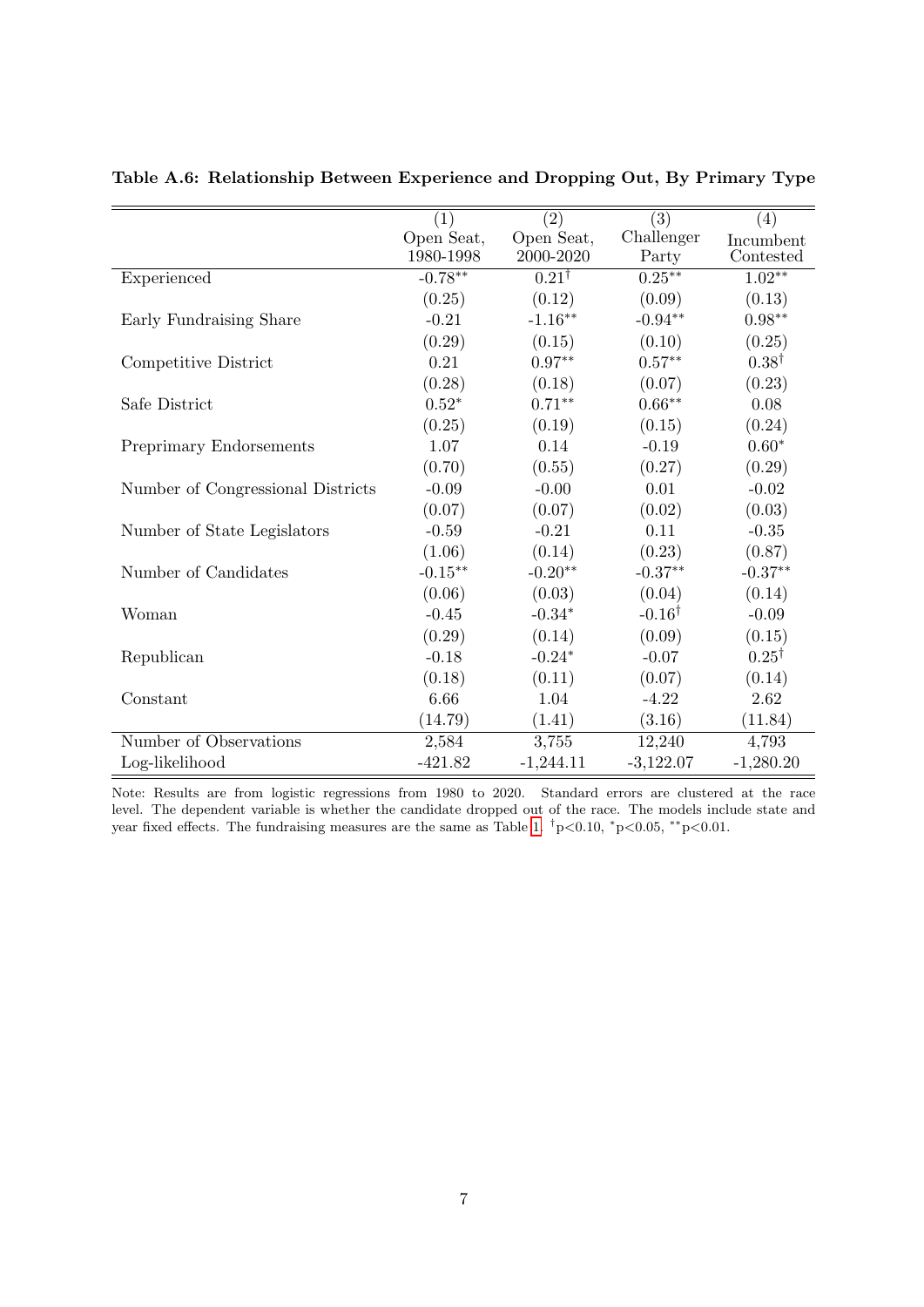|                                       | (1)         | $\overline{(2)}$ | $\overline{(3)}$  | (4)         |
|---------------------------------------|-------------|------------------|-------------------|-------------|
|                                       | Table 1,    | Table 1,         | Table 2,          | Table 2,    |
|                                       | 1980-1998   | 2000-2020        | 1980-1998         | 2000-2020   |
| Experienced                           | $0.01\,$    | $0.45**$         | $0.42*$           | $0.95***$   |
|                                       | (0.14)      | (0.07)           | (0.19)            | (0.09)      |
| Early Fundraising Share               | $-0.52**$   | $-0.87**$        | $-0.35^{\dagger}$ | $-0.59**$   |
|                                       | (0.18)      | (0.08)           | (0.19)            | (0.09)      |
| Experienced x Early Fundraising Share |             |                  | $-0.74**$         | $-1.12**$   |
|                                       |             |                  | (0.27)            | (0.15)      |
| Open Seat                             | 0.19        | $0.66**$         | 0.20              | $0.66**$    |
|                                       | (0.22)      | (0.13)           | (0.21)            | (0.13)      |
| <b>Challenger Party</b>               | $-0.18$     | $0.48***$        | $-0.20$           | $0.45***$   |
|                                       | (0.18)      | (0.12)           | (0.19)            | (0.12)      |
| Competitive District                  | $0.26*$     | $0.60**$         | $0.26*$           | $0.64**$    |
|                                       | (0.13)      | (0.07)           | (0.13)            | (0.07)      |
| Safe District                         | 0.27        | $0.41**$         | $0.28^{\dagger}$  | $0.43**$    |
|                                       | (0.16)      | (0.13)           | (0.16)            | (0.13)      |
| Open Seat x Safe District             | 0.37        | 0.16             | $0.35\,$          | 0.16        |
|                                       | (0.24)      | (0.17)           | (0.24)            | (0.17)      |
| Preprimary Endorsements               | $-0.15$     | 0.14             | $-0.16$           | 0.14        |
|                                       | (0.41)      | (0.21)           | (0.41)            | (0.21)      |
| Number of Congressional Districts     | $-0.04$     | $-0.01$          | $-0.04$           | $-0.01$     |
|                                       | (0.03)      | (0.04)           | (0.03)            | (0.04)      |
| Number of State Legislators           | $-0.00$     | 0.12             | $-0.02$           | 0.11        |
|                                       | (0.23)      | (0.14)           | (0.23)            | (0.13)      |
| Number of Candidates                  | $-0.25***$  | $-0.24**$        | $-0.25***$        | $-0.25***$  |
|                                       | (0.06)      | (0.03)           | (0.06)            | (0.03)      |
| Woman                                 | 0.05        | $-0.24**$        | 0.03              | $-0.25**$   |
|                                       | (0.15)      | (0.07)           | (0.15)            | (0.07)      |
| Republican                            | 0.01        | $-0.08$          | $-0.01$           | $-0.08$     |
|                                       | (0.10)      | (0.06)           | (0.10)            | (0.06)      |
| Constant                              | $-2.26$     | $-4.07*$         | $-2.14$           | $-4.10*$    |
|                                       | (3.09)      | (1.76)           | (3.09)            | (1.71)      |
| Number of Observations                | 10,026      | 13,727           | 10,026            | 13,727      |
| Log-likelihood                        | $-1,603.29$ | $-4,656.26$      | $-1,599.49$       | $-4,625.88$ |

<span id="page-39-0"></span>Table A.7: Relationships in Tables [1](#page-14-0) and [2,](#page-16-0) by Early and Later Period

Note: Results are from logistic regressions from 1980 to 2020. Standard errors are clustered at the race level. The dependent variable is whether the candidate dropped out of the race. The models include state and year fixed effects. The fundraising measures are the same as Tables [1](#page-14-0) and [2.](#page-16-0)  $\frac{1}{7}p<0.10$ ,  $\frac{1}{7}p<0.05$ ,  $\frac{1}{7}p<0.01$ .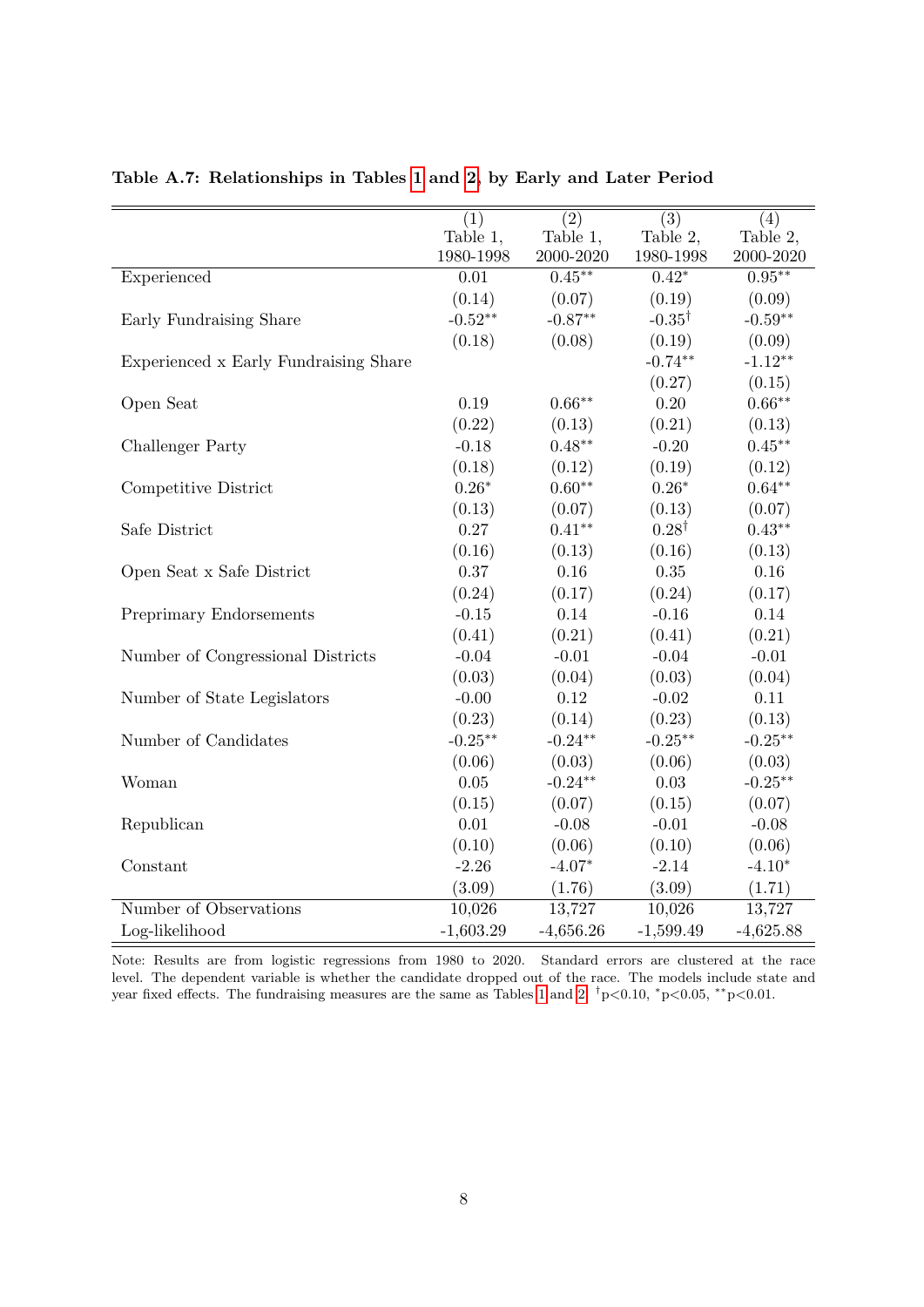|                                       |                   |                   | (3)               |                        |
|---------------------------------------|-------------------|-------------------|-------------------|------------------------|
|                                       | (1)<br>Open Seat, | (2)<br>Open Seat, | Challenger        | (4)                    |
|                                       | 1980-1998         | 2000-2020         | Party             | Incumbent<br>Contested |
| Experienced                           | $-0.20$           | $0.79**$          | $0.70***$         | $1.11***$              |
|                                       | (0.35)            | (0.15)            | (0.15)            | (0.14)                 |
|                                       | 0.11              | $-0.58**$         | $-0.83**$         | $1.21***$              |
| Early Fundraising Share               |                   |                   |                   |                        |
|                                       | (0.32)            | (0.16)            | (0.10)            | (0.32)                 |
| Experienced x Early Fundraising Share | $-1.10*$          | $-1.51***$        | $-0.68**$         | $-0.55$                |
|                                       | (0.53)            | (0.28)            | (0.20)            | (0.47)                 |
| Competitive District                  | 0.22              | $1.02^{\ast\ast}$ | $0.58***$         | 0.38                   |
|                                       | (0.28)            | (0.18)            | (0.07)            | (0.23)                 |
| Safe District                         | $0.52*$           | $0.75^{\ast\ast}$ | $0.66***$         | 0.08                   |
|                                       | (0.25)            | (0.20)            | (0.15)            | (0.24)                 |
| Preprimary Endorsements               | 1.06              | 0.14              | $-0.18$           | $0.60*$                |
|                                       | (0.70)            | (0.55)            | (0.26)            | (0.29)                 |
| Number of Congressional Districts     | $-0.09$           | 0.01              | 0.01              | $-0.02$                |
|                                       | (0.07)            | (0.07)            | (0.02)            | (0.03)                 |
| Number of State Legislators           | $-0.60$           | $-0.23^{\dagger}$ | 0.11              | $-0.36$                |
|                                       | (1.05)            | (0.14)            | (0.23)            | (0.88)                 |
| Number of Candidates                  | $-0.15***$        | $-0.20**$         | $-0.37**$         | $-0.37**$              |
|                                       | (0.06)            | (0.03)            | (0.04)            | (0.14)                 |
| Woman                                 | $-0.45$           | $-0.36*$          | $-0.17^{\dagger}$ | $-0.10$                |
|                                       | (0.29)            | (0.15)            | (0.09)            | (0.15)                 |
| Republican                            | $-0.18$           | $-0.24*$          | $-0.08$           | $0.25^{\dagger}$       |
|                                       | (0.18)            | (0.11)            | (0.07)            | (0.14)                 |
| Constant                              | 6.49              | 1.02              | $-4.25$           | 2.69                   |
|                                       | (14.63)           | (1.37)            | (3.17)            | (11.87)                |
| Number of Observations                | 2,584             | 3,755             | 12,240            | 4,793                  |
| Log-likelihood                        | $-419.48$         | $-1,229.01$       | $-3,116.42$       | $-1,279.47$            |
|                                       |                   |                   |                   |                        |

<span id="page-40-0"></span>Table A.8: Interactions Between Experience and Fundraising, By Primary Type

Note: Results are from logistic regressions from 1980 to 2020. Standard errors are clustered at the race level. The dependent variable is whether the candidate dropped out of the race. The models include state and year fixed effects. The fundraising measures are the same as Table [2.](#page-16-0)  $\frac{\dagger}{7}$  p<0.05, \*\*p<0.01.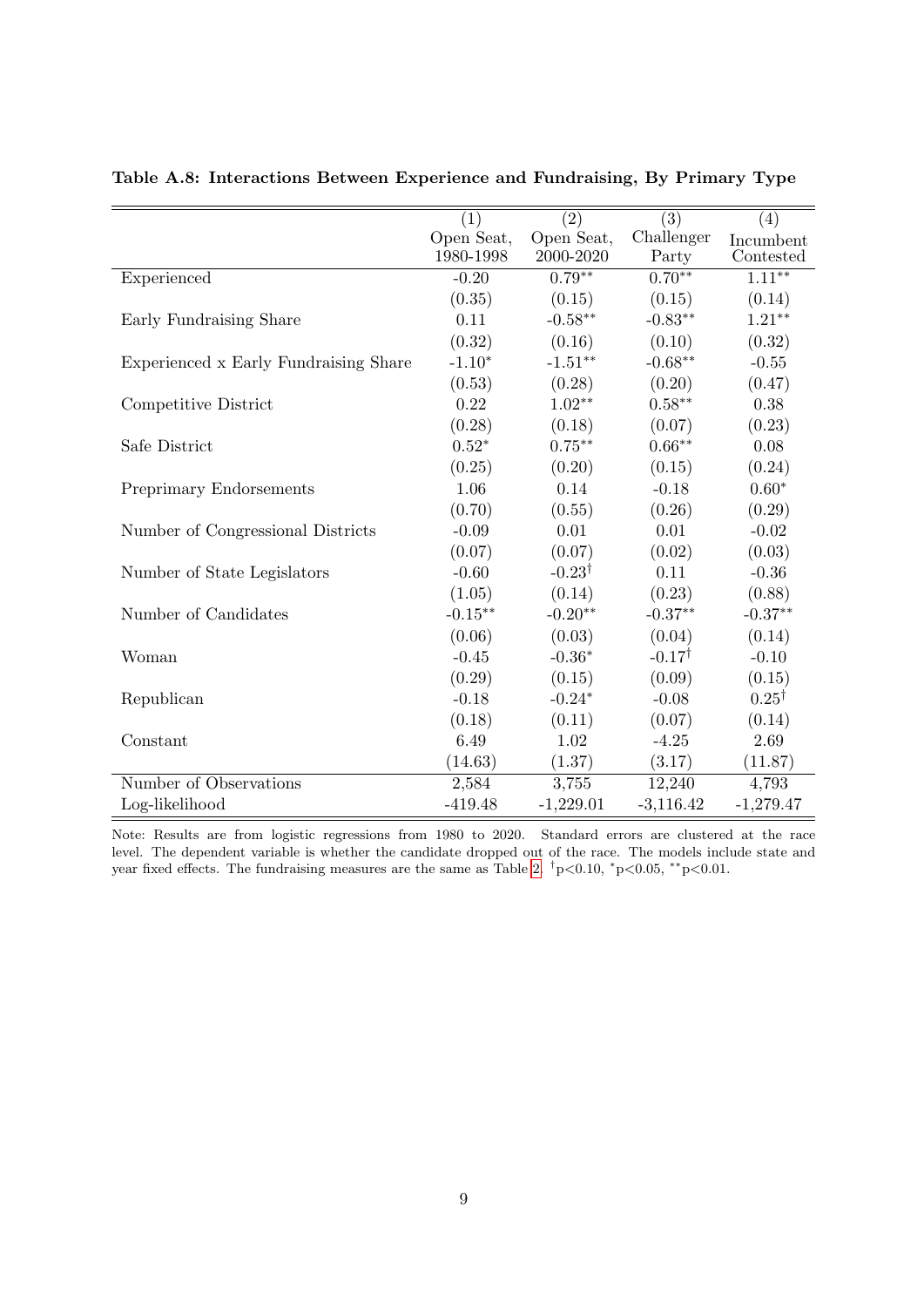|                                       | (1)               | (2)         | (3)              |
|---------------------------------------|-------------------|-------------|------------------|
|                                       | Open              | Challenger  | Incumbent        |
|                                       | Seat              | Party       | Contested        |
| Experienced                           | $0.62***$         | $0.61***$   | $1.07***$        |
|                                       | (0.14)            | (0.15)      | (0.14)           |
| Early Fundraising Share               | 0.36              | $-0.50*$    | $2.10**$         |
|                                       | (0.34)            | (0.21)      | (0.50)           |
| Experienced x Early Fundraising Share | $-1.51**$         | $-0.64**$   | $-0.56$          |
|                                       | (0.24)            | (0.20)      | (0.44)           |
| 1990s x Early Fundraising Share       | $-0.51$           | $-0.30$     | $-0.75$          |
|                                       | (0.43)            | (0.27)      | (0.77)           |
| 2000s x Early Fundraising Share       | $-1.00**$         | $-0.46*$    | $-0.62$          |
|                                       | (0.38)            | (0.23)      | (0.65)           |
| 2010s x Early Fundraising Share       | $-0.89*$          | $-0.35$     | $-1.46**$        |
|                                       | (0.37)            | (0.23)      | (0.56)           |
| Competitive District                  | $0.68***$         | $0.53***$   | 0.38             |
|                                       | (0.15)            | (0.07)      | (0.24)           |
| Safe District                         | $0.61**$          | $0.57**$    | 0.08             |
|                                       | (0.17)            | (0.15)      | (0.24)           |
| Preprimary Endorsements               | 0.32              | $-0.14$     | $0.57^{\dagger}$ |
|                                       | (0.40)            | (0.26)      | (0.30)           |
| Number of Congressional Districts     | 0.00              | 0.01        | $-0.02$          |
|                                       | (0.03)            | (0.02)      | (0.03)           |
| Number of State Legislators           | $-0.07$           | 0.10        | $-0.26$          |
|                                       | (0.10)            | (0.23)      | (0.91)           |
| Number of Candidates                  | $-0.18**$         | $-0.31**$   | $-0.35*$         |
|                                       | (0.03)            | (0.04)      | (0.14)           |
| Woman                                 | $-0.31*$          | $-0.10$     | $-0.04$          |
|                                       | (0.13)            | (0.09)      | (0.14)           |
| Republican                            | $-0.20*$          | $-0.08$     | 0.20             |
|                                       | (0.10)            | (0.07)      | (0.14)           |
| Constant                              | $-2.26^{\dagger}$ | $-4.51$     | 0.77             |
|                                       | (1.19)            | (3.08)      | (12.34)          |
| Number of Observations                | 6,634             | 12,240      | 4,793            |
| Log-likelihood                        | $-1,734.26$       | $-3,182.53$ | $-1,297.65$      |

<span id="page-41-0"></span>Table A.9: Interactions Between Experience, Fundraising, and Decade, By Primary Type

Note: Results are from logistic regressions from 1980 to 2020. Standard errors are clustered at the race level. The dependent variable is whether the candidate dropped out of the race. The models include state and year fixed effects. The fundraising measures are the same as Table [2.](#page-16-0)  $\frac{\dagger}{7}$  p<0.05, \*\*p<0.01.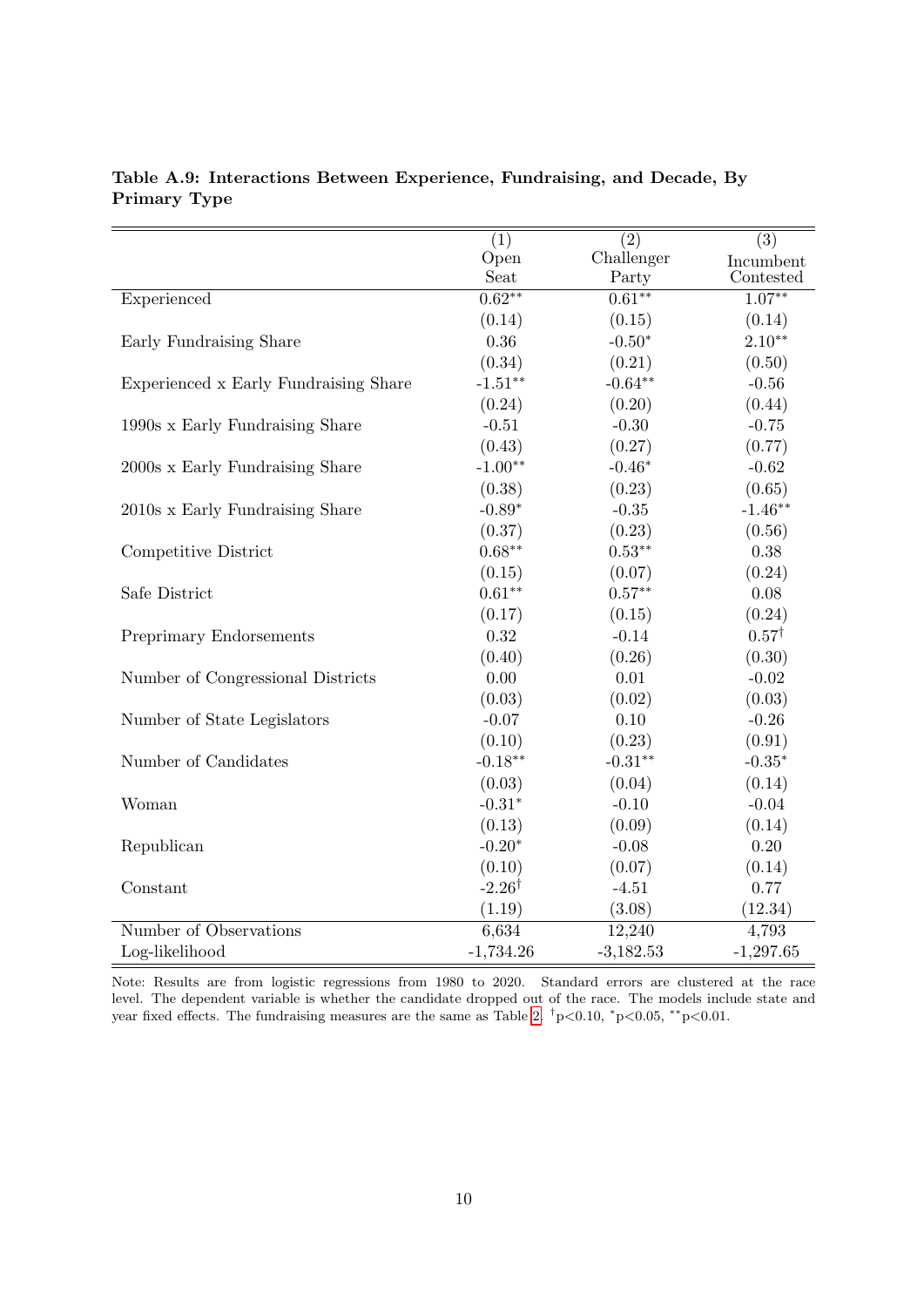|                                       | (1)              | (2)              | (3)               |
|---------------------------------------|------------------|------------------|-------------------|
|                                       | All              | Fundraising      | Fundraising       |
|                                       | Nonincumbents    | Share            | Share and Decade  |
| Experienced                           | $0.15*$          | $0.49**$         | $0.43**$          |
|                                       | (0.06)           | (0.08)           | (0.08)            |
| Early Fundraising Share               | $-1.27**$        | $-1.07**$        | $-1.00**$         |
|                                       | (0.08)           | (0.08)           | (0.17)            |
| Experienced x Early Fundraising Share |                  | $-0.74**$        | $-0.70**$         |
|                                       |                  | (0.13)           | (0.13)            |
| 1990s x Early Fundraising Share       |                  |                  | $-0.13$           |
|                                       |                  |                  | (0.21)            |
| 2000s x Early Fundraising Share       |                  |                  | $-0.14$           |
|                                       |                  |                  | (0.19)            |
| 2010s x Early Fundraising Share       |                  |                  | $-0.08$           |
|                                       |                  |                  | (0.18)            |
| Open Seat                             | $0.43**$         | $0.43**$         | $0.42**$          |
|                                       | (0.11)           | (0.11)           | (0.11)            |
| Challenger Party                      | $0.30**$         | $0.28**$         | $0.32**$          |
|                                       | (0.10)           | (0.10)           | (0.10)            |
| Competitive District                  | $0.41**$         | $0.43**$         | $0.40**$          |
|                                       | (0.06)           | (0.06)           | (0.06)            |
| Safe District                         | $0.25^{\ast}$    | $0.26*$          | $0.25*$           |
|                                       | (0.10)           | (0.10)           | (0.10)            |
| Open Seat x Safe District             | $0.25^{\dagger}$ | $0.25^{\dagger}$ | 0.23              |
|                                       | (0.14)           | (0.14)           | (0.14)            |
| <b>Preprimary Endorsements</b>        | $0.17\,$         | 0.17             | $0.15\,$          |
|                                       | (0.17)           | (0.17)           | (0.17)            |
| Number of Congressional Districts     | 0.01             | 0.01             | 0.01              |
|                                       | (0.01)           | (0.01)           | (0.01)            |
| Number of State Legislators           | $-0.02$          | $-0.02$          | $-0.01$           |
|                                       | (0.12)           | (0.12)           | (0.11)            |
| Number of Candidates                  | $-0.25**$        | $-0.25**$        | $-0.23**$         |
|                                       | (0.02)           | (0.02)           | (0.02)            |
| Woman                                 | $-0.30**$        | $-0.31**$        | $-0.25***$        |
|                                       | (0.07)           | (0.07)           | (0.07)            |
| Republican                            | $-0.13*$         | $-0.13*$         | $-0.15***$        |
|                                       | (0.05)           | (0.05)           | (0.05)            |
| Constant                              | $-2.22$          | $-2.27$          | $-2.59^{\dagger}$ |
|                                       | (1.58)           | (1.56)           | (1.49)            |
| Number of Observations                | 18,376           | 18,376           | 18,376            |
| Log-likelihood                        | $-5,766.75$      | $-5,750.25$      | $-5,825.50$       |

<span id="page-42-0"></span>Table A.10: Relationship Between Experience and Dropping Out, Excluding Candidates Who Raise No Money

Note: Results are from logistic regressions from 1980 to 2020. Standard errors are clustered at the race level. The dependent variable is whether the candidate dropped out of the race. The models include state and year fixed effects. The fundraising measures are the same as Table [1.](#page-14-0)  $\frac{1}{7}p<0.10$ ,  $\frac{k}{p}<0.05$ ,  $\frac{k}{p}<0.01$ .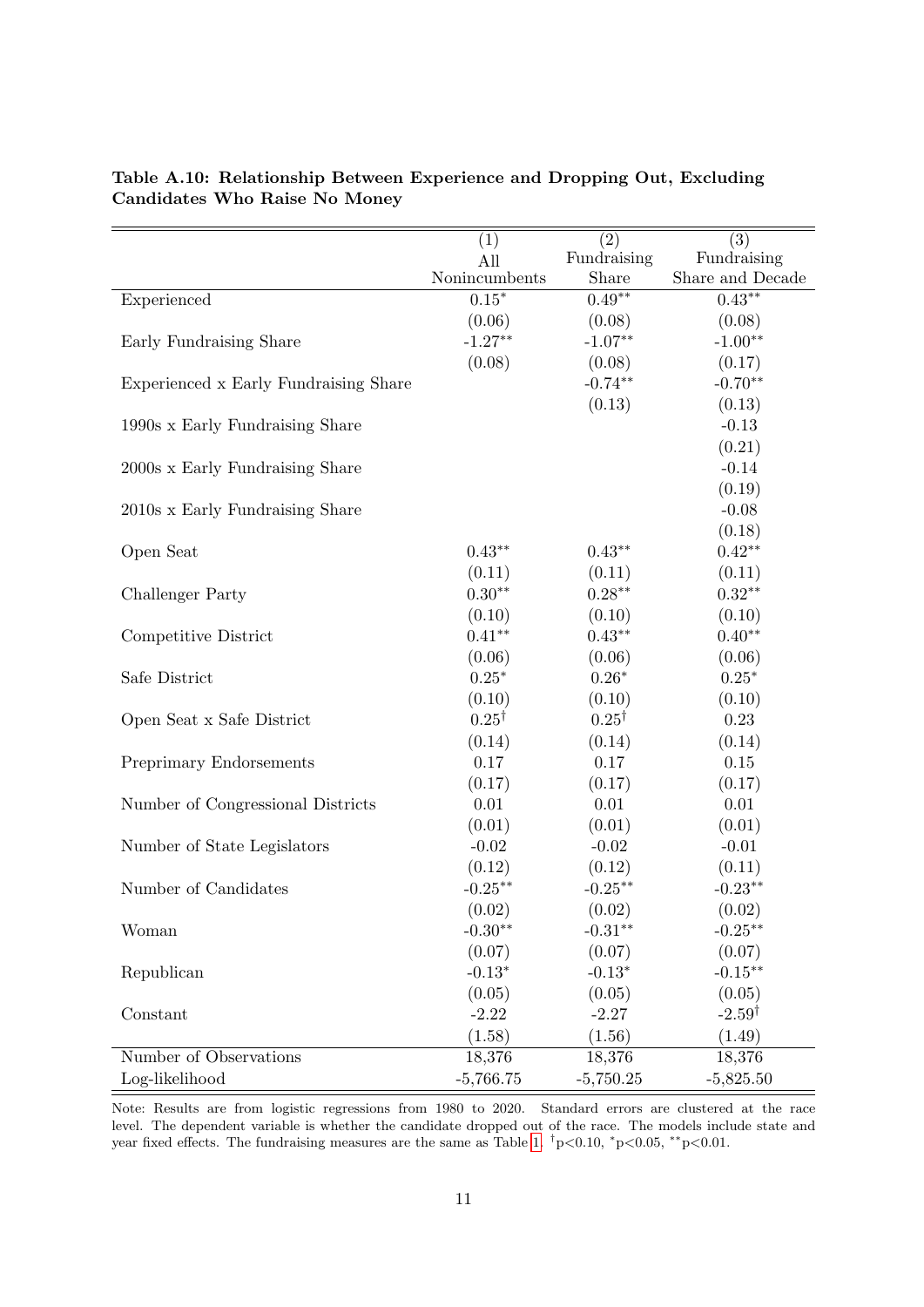|                                   | $\overline{(1)}$<br>Early Money | $\overline{(2)}$ | $\overline{(3)}$<br>Early Money | (4)            |
|-----------------------------------|---------------------------------|------------------|---------------------------------|----------------|
|                                   | (Share)                         | Dropped<br>Out   | (Millions)                      | Dropped<br>Out |
| Early Fundraising Share           |                                 | $-0.26*$         |                                 |                |
|                                   |                                 | (0.12)           |                                 |                |
| First Qtr Total Receipts          |                                 |                  |                                 | $-0.49*$       |
|                                   |                                 |                  |                                 | (0.22)         |
| Experienced                       | $0.09**$                        | $0.04**$         | $0.04**$                        | $0.04**$       |
|                                   | (0.01)                          | (0.01)           | (0.00)                          | (0.01)         |
| Open Seat                         | $0.45**$                        | $0.14**$         | $0.08**$                        | $0.06**$       |
|                                   | (0.02)                          | (0.06)           | (0.01)                          | (0.02)         |
| Challenger Party                  | $0.55***$                       | $0.15*$          | $0.04**$                        | $0.02\,$       |
|                                   | (0.01)                          | (0.07)           | (0.01)                          | (0.02)         |
| Competitive District              | $-0.09**$                       | $0.04**$         | $0.05**$                        | $0.09**$       |
|                                   | (0.01)                          | (0.01)           | (0.00)                          | (0.01)         |
| Safe District                     | $-0.09**$                       | $0.04*$          | $0.05**$                        | $0.09**$       |
|                                   | (0.02)                          | (0.02)           | (0.01)                          | (0.02)         |
| Open Seat x Safe District         | $-0.02$                         | $-0.01$          | 0.02                            | $-0.00$        |
|                                   | (0.02)                          | (0.02)           | (0.01)                          | (0.02)         |
|                                   | $0.05*$                         | 0.00             | $-0.02*$                        | $-0.02$        |
| Preprimary Endorsements           |                                 |                  |                                 |                |
|                                   | (0.02)                          | (0.03)           | (0.01)                          | (0.03)         |
| Number of Congressional Districts | 0.00                            | 0.00             | $-0.00$                         | $-0.00$        |
|                                   | (0.00)                          | (0.00)           | (0.00)                          | (0.00)         |
| Number of State Legislators       | 0.00                            | 0.00             | 0.01                            | 0.01           |
|                                   | (0.02)                          | (0.01)           | (0.01)                          | (0.01)         |
| Number of Candidates              | $-0.04**$                       | $-0.03**$        | 0.00                            | $-0.02**$      |
|                                   | (0.00)                          | (0.00)           | (0.00)                          | (0.00)         |
| Woman                             | 0.02                            | $-0.04**$        | 0.01                            | $-0.04**$      |
|                                   | (0.01)                          | (0.01)           | (0.00)                          | (0.01)         |
| Republican                        | $-0.03**$                       | $-0.02**$        | 0.00                            | $-0.01$        |
|                                   | (0.01)                          | (0.01)           | (0.00)                          | (0.01)         |
| Income (Zip Code, SOI)            | $0.09**$                        |                  | $0.05***$                       |                |
|                                   | (0.01)                          |                  | (0.00)                          |                |
| Constant                          | 0.20                            | 0.24             | $-0.19*$                        | 0.11           |
|                                   | (0.21)                          | (0.13)           | (0.10)                          | (0.14)         |
| Number of Observations            | 9,878                           | 9,878            | 9,878                           | 9,878          |
| R-squared                         | 0.36                            | 0.06             | 0.10                            | 0.05           |

<span id="page-43-0"></span>Table A.11: IV Estimates of the Effect of Early Fundraising on Dropping Out

Note: The sample includes nonincumbents who raised money in the primary from 1998 to 2020. I follow [Bonica](#page-28-9) [\(2017\)](#page-28-9) and use average income in the zip code listed by candidates in their FEC filings to instrument for fundraising. The dependent variable in Models 1 and 3 is the candidate's first quarter fundraising as a share of the top fundraiser in the race and the candidate's first quarter fundraising in millions (2020 dollars), respectively. The dependent variable in Models 2 and 4 is whether the candidate dropped out of the race. Standard errors are clustered at the contest level. The models include state and year fixed effects. <sup>∗</sup>p<0.05, ∗∗p<0.01.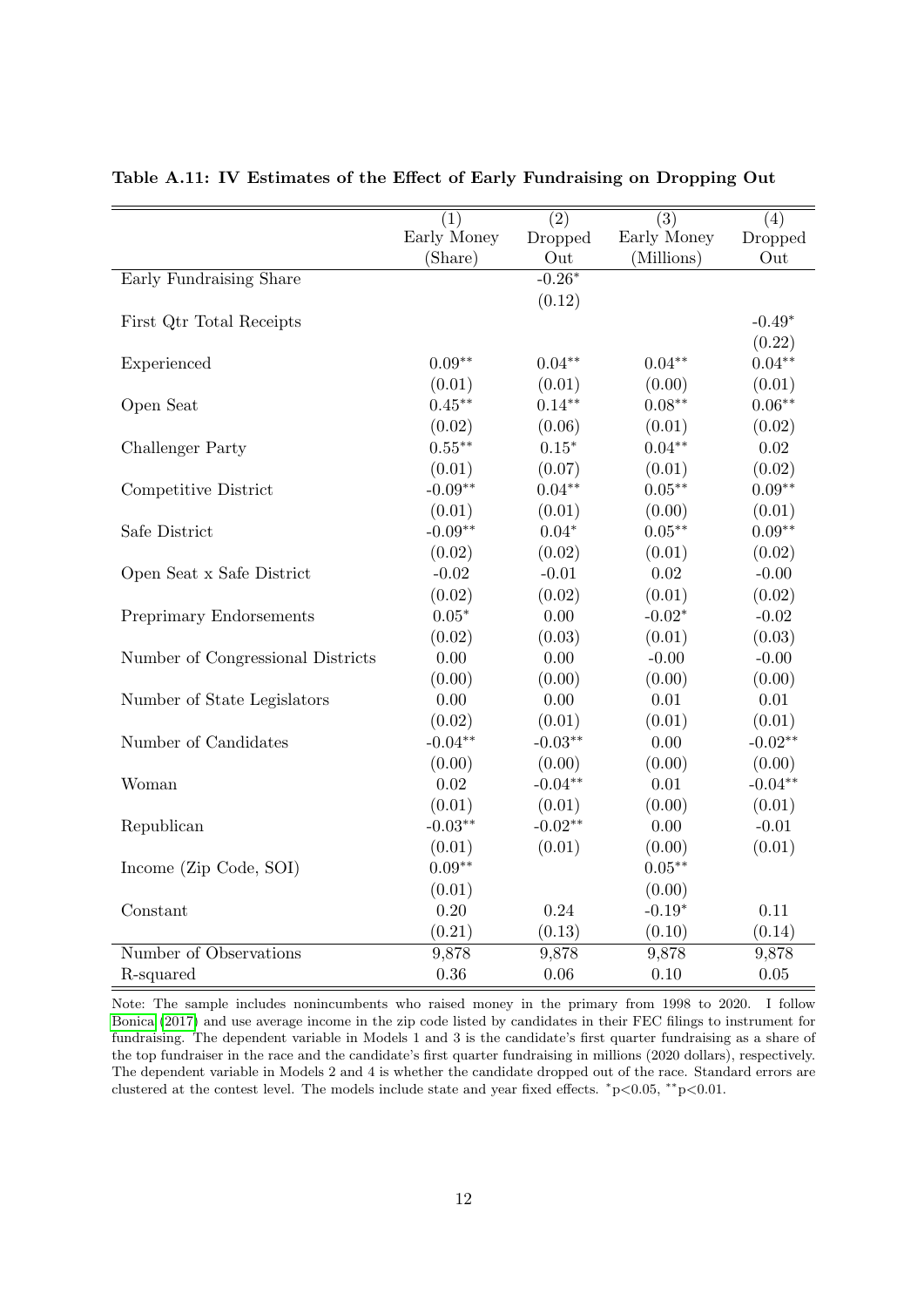|                                       | (1)               | (2)               | (3)               |
|---------------------------------------|-------------------|-------------------|-------------------|
|                                       | $\rm No$          | With Experience   | With Decade       |
|                                       | Interactions      | Interaction       | Interaction       |
| Experienced                           | $0.42**$          | $0.86***$         | $0.81***$         |
|                                       | (0.08)            | (0.11)            | (0.11)            |
| Early Fundraising Share               | $-0.88**$         | $-0.62**$         | $-0.64**$         |
|                                       | (0.10)            | (0.10)            | (0.13)            |
| Experienced x Early Fundraising Share |                   | $-0.99**$         | $-0.99**$         |
|                                       |                   | (0.17)            | (0.17)            |
| 2010s x Early Fundraising Share       |                   |                   | 0.00              |
|                                       |                   |                   | (0.14)            |
| Party Elite Engagement (in 100s)      | $0.02\,$          | 0.02              | $0.03^{\dagger}$  |
|                                       | (0.01)            | (0.01)            | (0.02)            |
| Open Seat                             | $0.60**$          | $0.60**$          | $0.59**$          |
|                                       | (0.15)            | (0.15)            | (0.15)            |
| Challenger Party                      | $0.38***$         | $0.36**$          | $0.36**$          |
|                                       | (0.13)            | (0.13)            | (0.14)            |
| Competitive District                  | $0.64**$          | $0.67**$          | $0.63**$          |
|                                       | (0.09)            | (0.09)            | (0.09)            |
| Safe District                         | $0.29^{\dagger}$  | $0.30^{\dagger}$  | 0.24              |
|                                       | (0.16)            | (0.16)            | (0.16)            |
| Open Seat x Safe District             | $0.41*$           | $0.41*$           | $0.36^{\dagger}$  |
|                                       | (0.20)            | (0.20)            | (0.20)            |
| Preprimary Endorsements               | 0.27              | 0.27              | 0.26              |
|                                       | (0.25)            | (0.25)            | (0.25)            |
| Number of Congressional Districts     | $-0.03$           | $-0.03$           | $-0.03$           |
|                                       | (0.05)            | (0.05)            | (0.05)            |
| Number of State Legislators           | 0.09              | 0.07              | 0.10              |
|                                       | (0.14)            | (0.14)            | (0.13)            |
| Number of Candidates                  | $-0.26**$         | $-0.26**$         | $-0.23**$         |
|                                       | (0.03)            | (0.03)            | (0.03)            |
| Woman                                 | $-0.23**$         | $-0.24**$         | $-0.20*$          |
|                                       | (0.09)            | (0.09)            | (0.09)            |
| Republican                            | $-0.10$           | $-0.11$           | $-0.13^{\dagger}$ |
|                                       | (0.07)            | (0.07)            | (0.07)            |
| Constant                              | $-3.21^{\dagger}$ | $-3.21^{\dagger}$ | $-3.26*$          |
|                                       | (1.70)            | (1.65)            | (1.58)            |
| Number of Observations                | 9,994             | 9,994             | 9,994             |
| Log-likelihood                        | $-3,284.66$       | $-3,267.59$       | $-3,302.66$       |

# <span id="page-44-0"></span>Table A.12: Relationship Between Experience, Fundraising, and Dropping Out, Including Party Elite Engagement (With [Hassell'](#page-29-13)s [\(2022\)](#page-29-13) Party Donor Data)

Note: Results are from logistic regressions from 2004 to 2018. Standard errors are clustered at the race level. The dependent variable is whether the candidate dropped out of the race. Data on party elite engagement (i.e., the number of party donors in the race, measured in 100s) are from [Hassell](#page-29-13) [\(2022\)](#page-29-13). The models include state and year fixed effects. The fundraising measures are the same as Table [1.](#page-14-0)  $\frac{\dagger}{p}$  <0.05,  $\frac{*p}{0.05}$ ,  $\frac{*p}{0.01}$ .